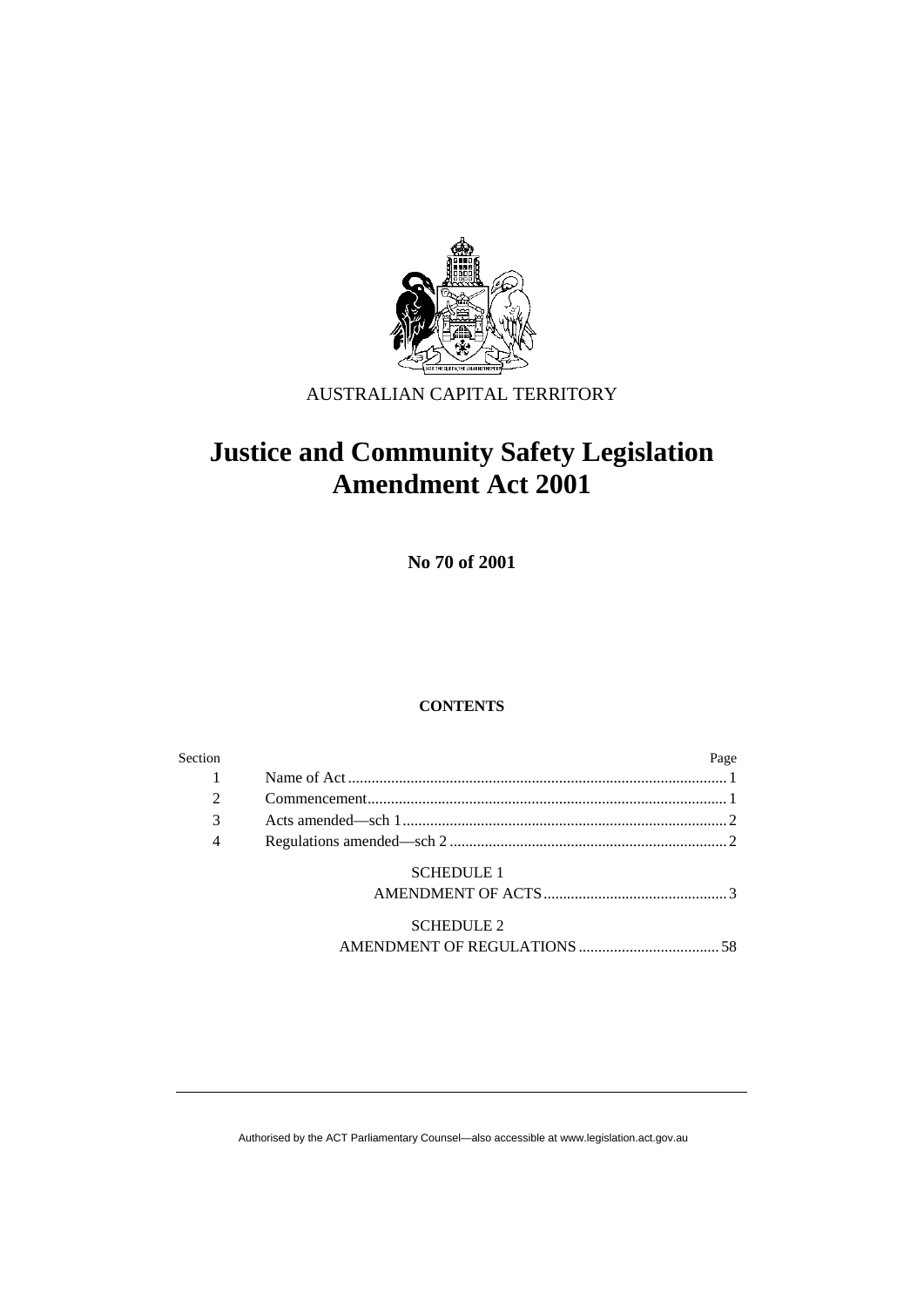

# AUSTRALIAN CAPITAL TERRITORY

# **Justice and Community Safety Legislation Amendment Act 2001**

**No 70 of 2001** 

*Notified under the Legislation Act 2001 on 14 September 2001* 

*(see www.legislation.act.gov.au)* 

# **An Act to amend the law relating to justice and community safety, and for other purposes**

 The Legislative Assembly for the Australian Capital Territory enacts as follows:

# **1 Name of Act**

 This Act is the *Justice and Community Safety Legislation Amendment Act 2001.*

# **2 Commencement**

**(1)** The amendments of the *Second-hand Dealers and Collectors Act 1906* and the *Sale of Motor Vehicles Act 1977* made by this Act commence on a day fixed by the Minister by notice in the Gazette.

*Note 1* A single day or time may be fixed, or different days or times may be fixed, for the commencement of different provisions (see *Interpretation Act 1967*, s 10C (1)).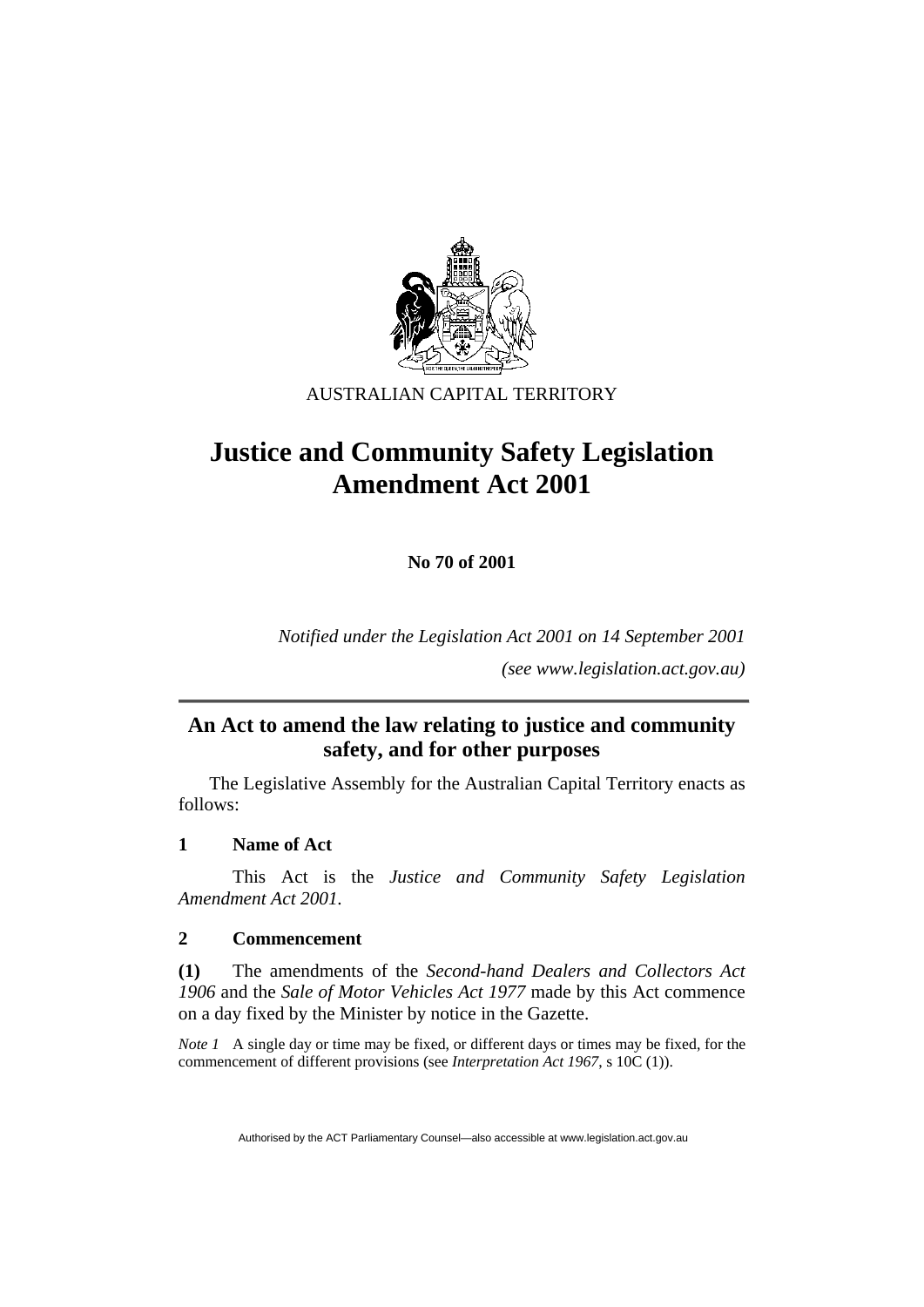*Note 2* If a provision has not commenced within 6 months beginning on the date of notification of the Act, it automatically commences on the first day after that period (see *Interpretation Act 1967*, s 10E (2)).

**(2)** The amendments of the *Legislation (Consequential Amendments) Act 2001* commence immediately after the commencement of the *Legislation Act 2001*, section 18 (ACT Legislation register).

**(3)** The amendments of the *Referendum (Machinery Provisions) Act 1994* commence on the commencement of the *Legislation Act 2001*, section 18 (ACT Legislation register).

**(4)** The amendments of the *Consumer Credit (Administration) Act 1996*  are taken to have commenced on 29 May 2001.

**(5)** The remaining provisions commence on the day this Act is notified in the Gazette.

# **3 Acts amended—sch 1**

This Act amends the Acts mentioned in Schedule 1.

# **4 Regulations amended—sch 2**

This Act amends the regulations mentioned in Schedule 2.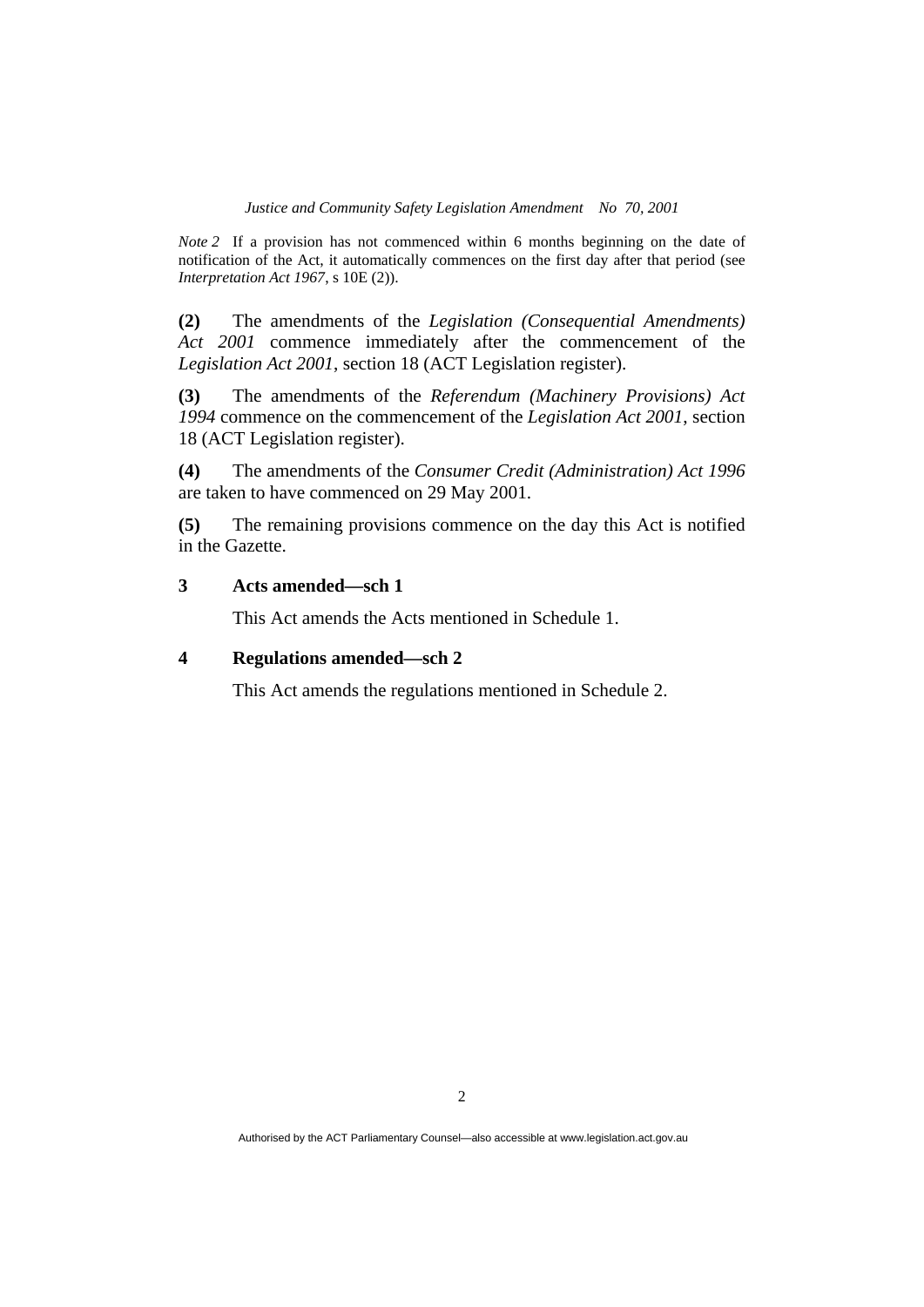# **SCHEDULE 1** (See s 3)

# AMENDMENT OF ACTS

#### *Children and Young People Act 1999*

# **[1.1] New section 61A—**

After section 61, insert the following section:

# "**61A Restriction on publication of certain identifying material from proceedings**

"**(1)** This section applies to a proceeding, in relation to a child or young person—

- (a) under this Act; or
- (b) to which this Act applies; or
- (c) under a State law if the law relates to the welfare of the child or young person.

"**(2)** In subsection (1):

*proceeding* includes a proceeding begun before the commencement of this section.

"**(3)** A person must not publish an account or report of the proceeding if the account or report—

- (a) discloses the identity of the child or young person or a family member; or
- (b) allows the identity of the child or young person, or a family member, to be worked out.

Maximum penalty: 100 penalty units, imprisonment for 1 year or both.

"**(4)** A prosecution for an offence against subsection (3) may be begun only by, or with the written consent of, the Attorney-General or director of public prosecutions.".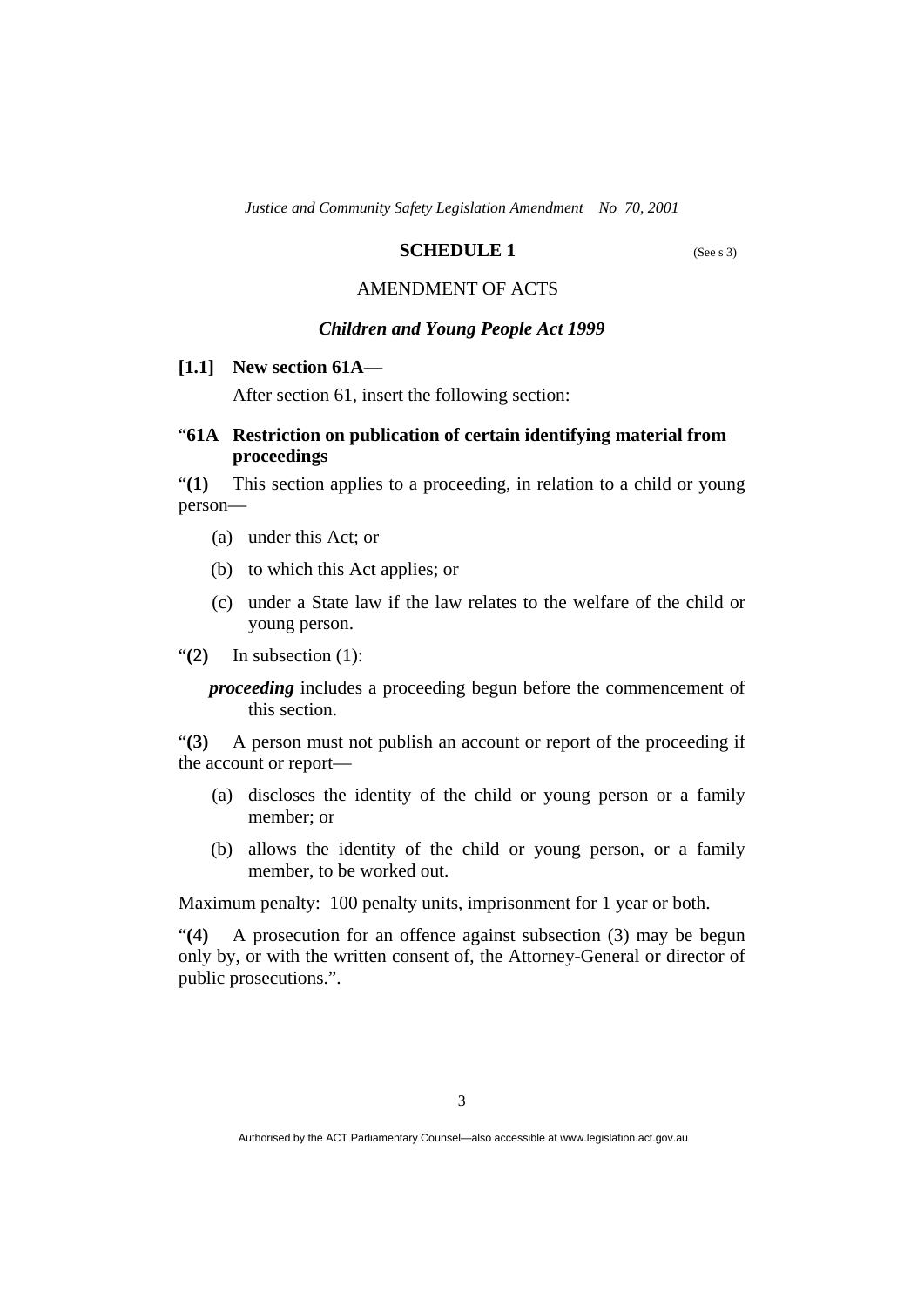### *Consumer Credit (Administration) Act 1996*

# **[1.2] Subsection 118 (4)—**

Omit "officer", substitute "investigator".

# **[1.3] Section 122—**

Omit "officer", substitute "investigator".

# **[1.4] Section 144—**

Omit the section, substitute the following section:

# **144 Expiry of s 143 and this section**

- (1) Section 143 and this section expire 1 year after they commence.
- (2) To prevent doubt, it is declared that the *Legislation Act 2001*, section 88 (Repeal does not end transitional or validating effect etc) applies to section 143.

#### *Crimes Act 1900*

 **[1.5] Section 4 (1) (definition of** *domestic violence offence***, paragraph —** 

Omit "27", substitute "19D".

### **[1.6] Sections 428 and 470—**

Omit the sections.

### *Crimes (Forensic Procedures) Act 2000*

 **[1.7] Subsection 95 (3) (definition of** *excluded forensic material***, paragraph (b))—** 

 Omit ", if the suspect is subsequently convicted of the serious offence".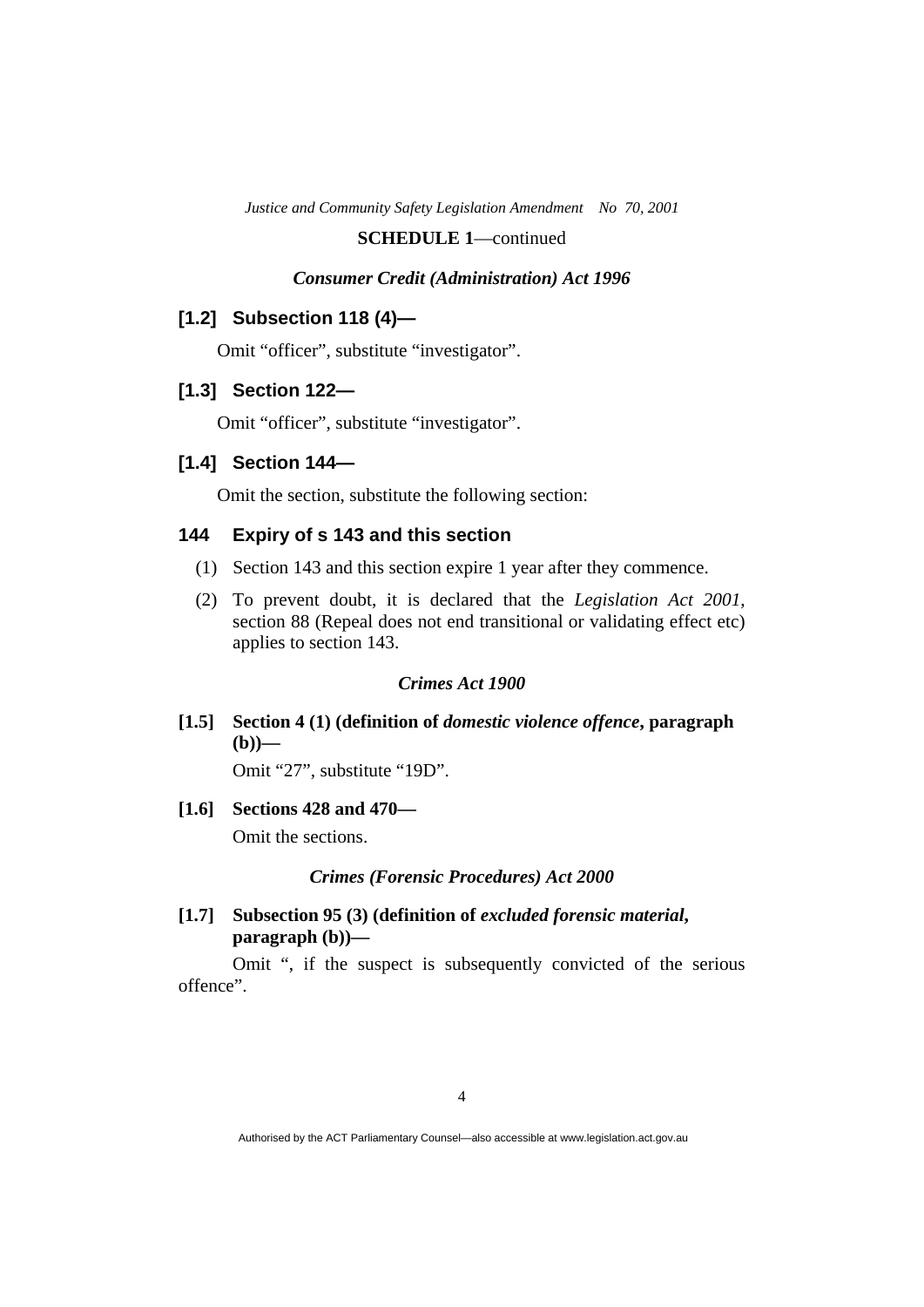### **SCHEDULE 1**—continued

### *Legislation Act 2001*

### **[1.8] Sections 60 (2) and 114—**

Omit "current drafting practice", substitute "current legislative drafting practice".

### *Legislation (Consequential Amendments) Act 2001*

### **[1.9] Schedule 1, part 44—**

Omit the part.

# **[1.10] Schedule 1, amendments 1.1026 and 1.1027—**

Omit the amendments, substitute the following amendments:

# **[1.1026] Section 49 (2) (a)**

*omit* 

, whether under this Act or the regulations,

### **[1.1027] Section 49 (2), new note**

*insert* 

*Note* Regulations must be notified, and presented to the Legislative Assembly, under the *Legislation Act 2001*.

### **[1.11]Schedule 1, amendments 1.1035 to 1.1037—**

Omit the amendments, substitute the following amendments:

# **[1.1035] Regulation 14 (8) (b) (ii) and (ix)**

*omit* 

# **[1.1036] Regulation 14 (8) (b) (iii) and (viii)**

*renumber as regulation 14 (8) (b) (ii) to (vii)*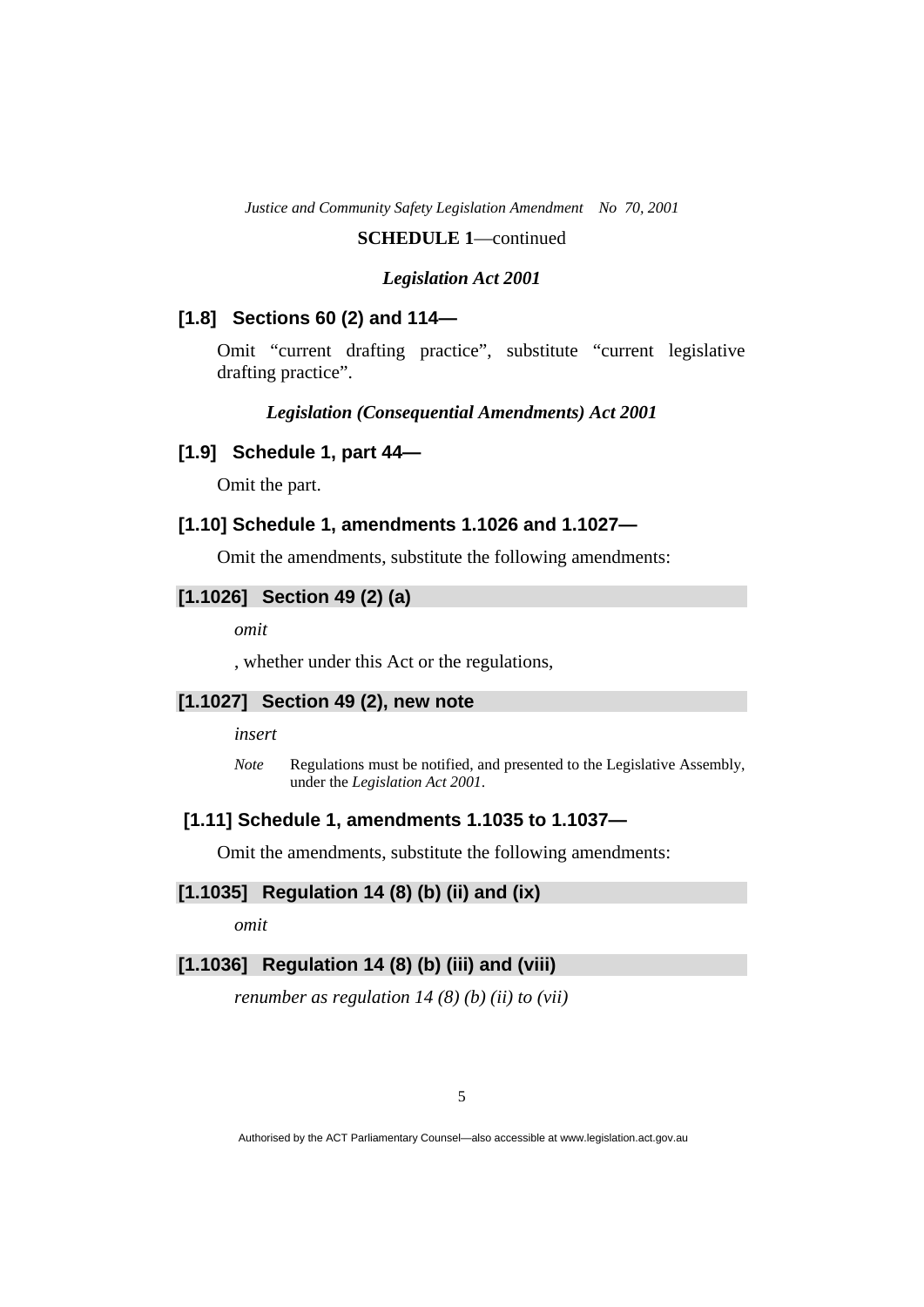#### **[1.1037] Regulation 14 (8), new note**

*insert* 

*Note* A reference to an Act includes a reference to the statutory instruments made or in force under the Act, including regulations (see *Legislation Act 2001*, s 104).

#### **[1.12] Schedule 1, amendment 1.1618—**

Omit the amendment, substitute the following amendment:

#### **[1.1618] Section 12**

*substitute* 

### **12 Regulation-making power**

The Executive may make regulations for this Act.

*Note* Regulations must be notified, and presented to the Legislative Assembly, under the *Legislation Act 2001*.

# **[1.13] Schedule 1, amendment 1.2880—**

Omit the amendment, substitute the following amendment:

# **[1.2880] Section 90 (5) (d)**

*omit* 

in the prescribed form

### **[1.14] Schedule 1, amendments 1.2913 and 1.2914—**

Omit the amendments, substitute the following amendment:

**[1.2913] Section 15X**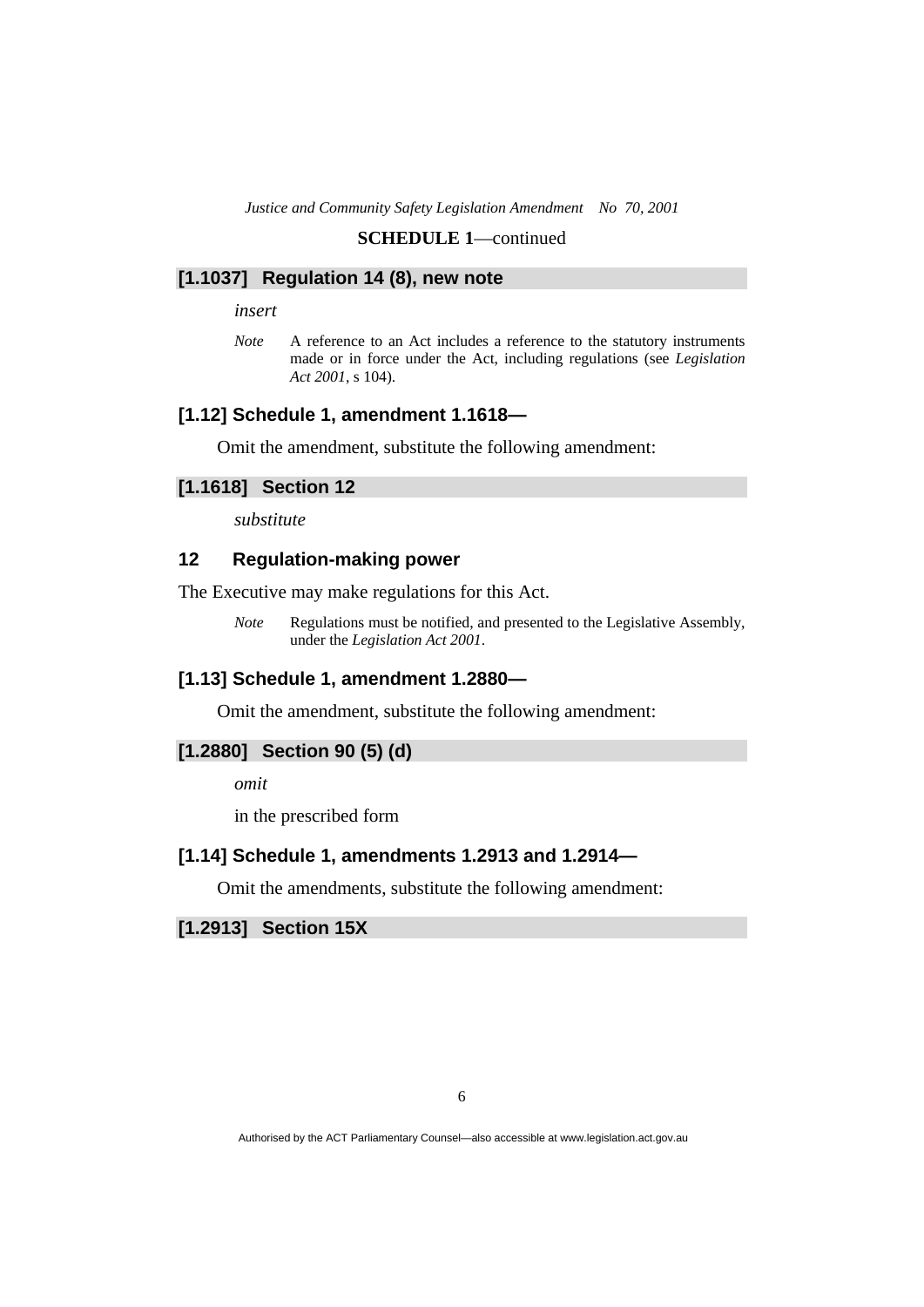### **SCHEDULE 1**—continued

*omit everything before paragraph (a), substitute* 

# **15X Minister's powers in relation to draft nature conservation strategy**

 (1) If a draft nature conservation strategy is submitted or resubmitted to the Minister for approval, the Minister must—

# **[1.15] Schedule 1, amendment 1.2933—**

Omit the amendment, substitute the following amendment:

### **[1.2933] Part 3, division 5**

*omit* 

### *Liquor Act 1975*

#### **[1.16] Sections 1 and 2—**

Omit the sections, substitute the following sections:

# "**1 Name of Act**

This Act is the *Liquor Act 1975*.

# "**2 Dictionary**

The dictionary at the end of this Act is part of this Act.

*Note 1* The dictionary at the end of this Act defines certain words and expressions used in this Act, and includes references (*signpost definitions*) to other words and expressions defined elsewhere in this Act.

For example, the signpost definition '*building code*—see the *Building Act 1972*, subsection 5 (1) (Interpretation).' means that the expression 'building code' is defined in subsection 5 (1) of the *Building Act 1972* and the definition applies to this Act.

*Note 2* A definition in the dictionary (including a signpost definition) applies to the entire Act unless the definition, or another provision of the Act, provides otherwise or the contrary intention otherwise appears (see *Interpretation Act 1967*, s 11F and s 11G).".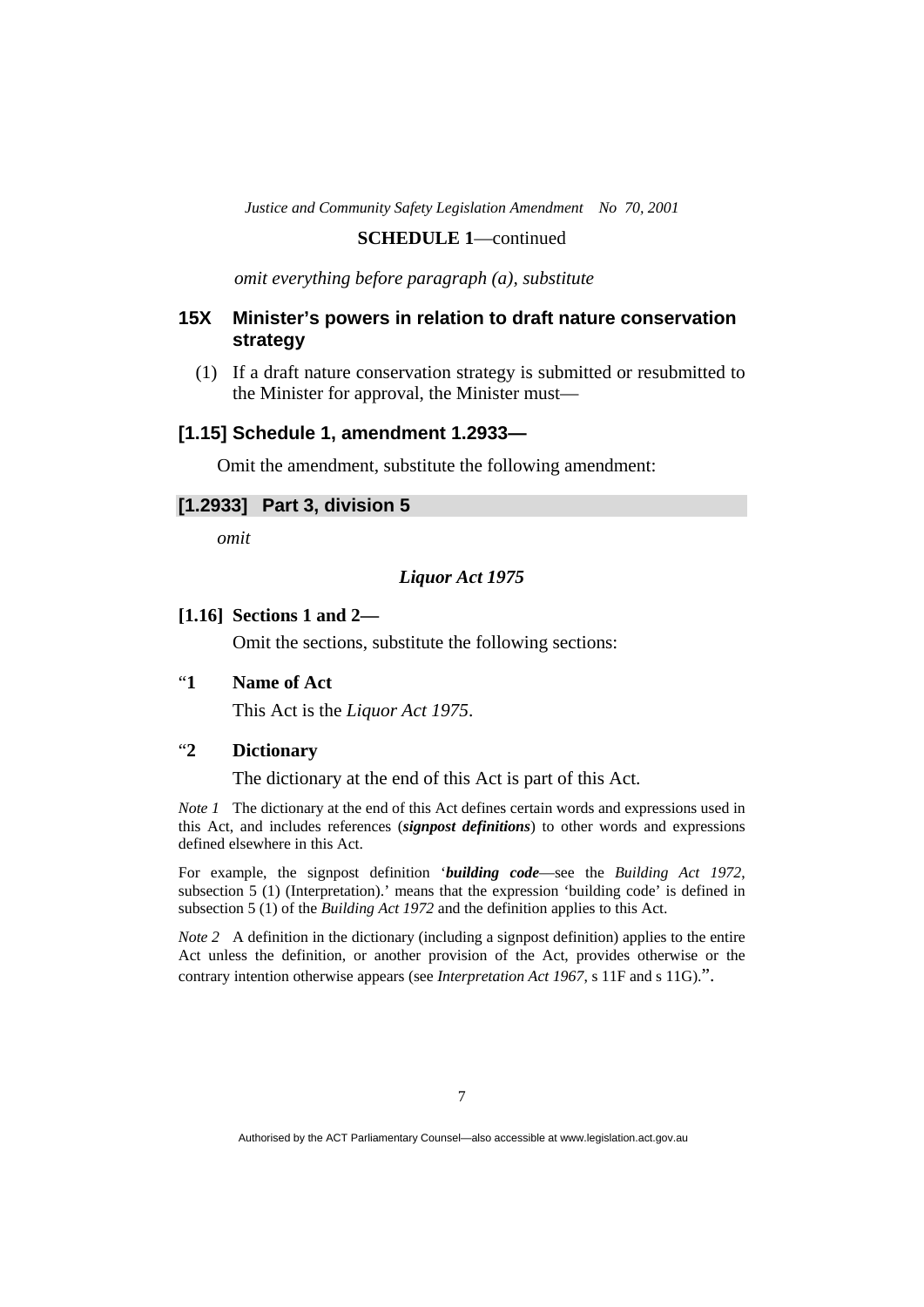### **SCHEDULE 1**—continued

 **[1.17] Section 4 (definitions of** *approved form***,** *building code***,** *director***,**  *exempt person***,** *exempt wholesale liquor sale***,** *fire commissioner* **and** *State***)—** 

Omit the definitions.

### **[1.18] Section 4—**

 Relocate all the definitions (except those omitted by amendment [1.17]) to the dictionary.

### **[1.19] Section 4—**

Omit the remainder of the section, substitute the following section:

"**4 Notes** 

A note included in this Act is explanatory and is not part of this Act.

*Note* See *Interpretation Act 1967*, s 12 (1), (4) and (5) for the legal status of notes.".

### **[1.20] Section 5—**

Omit "and unless the contrary intention appears".

# **[1.21] Subparagraph 9 (1) (b) (i)—**

Omit "legally qualified medical practitioner", substitute "doctor".

# **[1.22] Subparagraph 9 (1) (b) (ii)—**

Omit all the words after "pharmacist".

#### **[1.23] Paragraph 11 (d)—**

Omit the paragraph, substitute the following paragraph:

 "(d) exercising the other functions given to it under this Act or any other Territory law.".

# **[1.24] Subsection 13 (1)—**

Omit "legal practitioner", substitute "lawyer".

Authorised by the ACT Parliamentary Counsel—also accessible at www.legislation.act.gov.au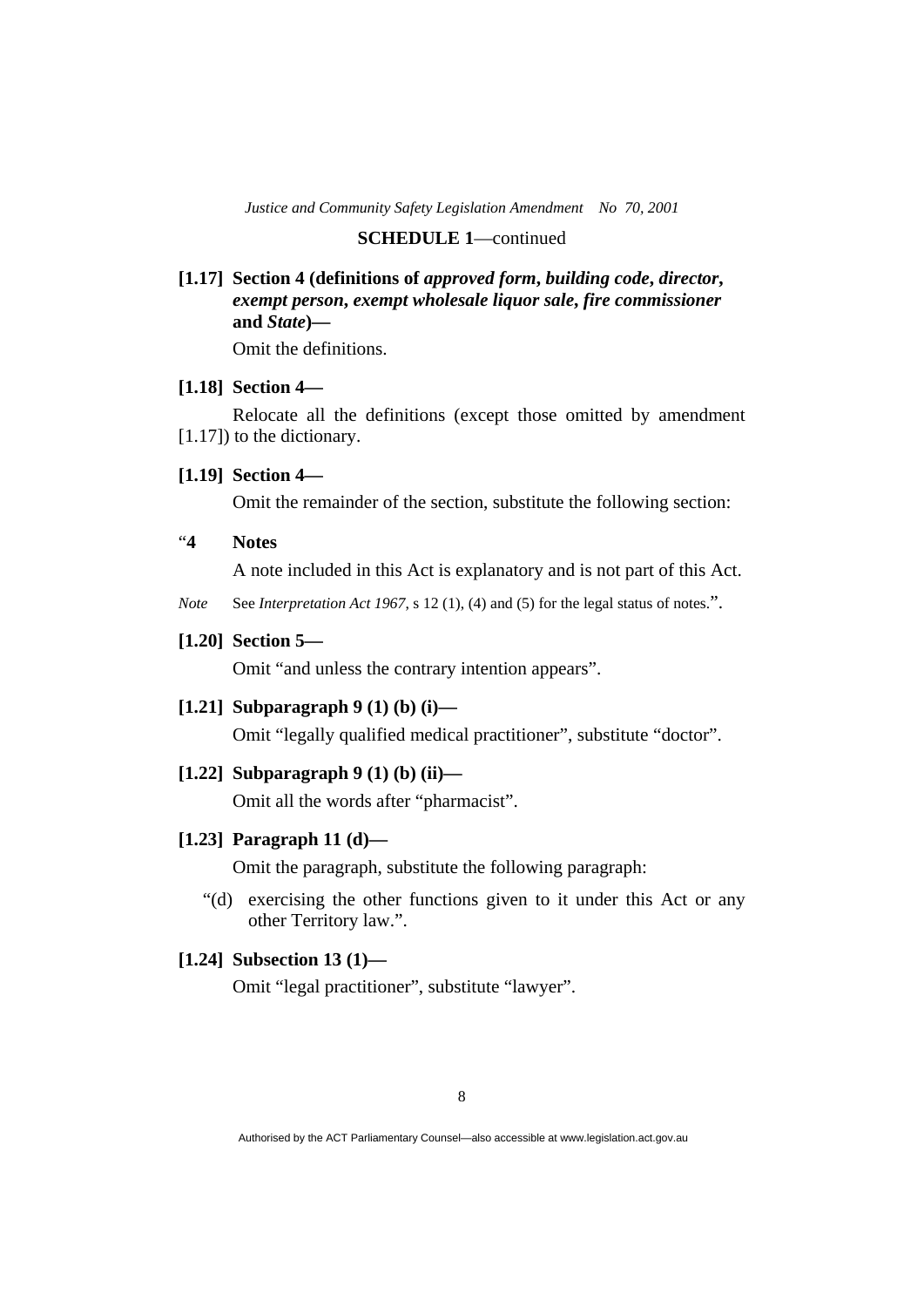# **SCHEDULE 1**—continued

### **[1.25] Paragraph 13 (2) (b)—**

 Omit ", but is eligible for reappointment", substitute "or the instrument evidencing the appointment".

#### **[1.26] Subsection 13 (4)—**

Omit the subsection.

# **[1.27] Section 13—**

Add at the end the following notes:

"*Note 1* A power to appoint a person to a position includes the power to appoint a person to act in the position (see *Interpretation Act 1967*, ss 28 (4)-(6)).

*Note 2* A power to appoint a person to a position includes the power to reappoint a person if the person is eligible to be reappointed to the position (see *Interpretation Act 1967*, par  $28(3)(c)$ .".

### **[1.28] Section 14—**

Omit the section.

# **[1.29] Section 16—**

Omit the section.

#### **[1.30] Section 18—**

Add at the end the following note:

"*Note* The appointment of an appointed member ends if the member resigns by signed notice of resignation given to the Minister (see *Interpretation Act 1967*, ss 28 (8).".

### **[1.31] Section 24—**

Omit the penalty, substitute the following penalty:

"Maximum penalty (subsection (2)): 1 penalty unit.".

#### **[1.32] Section 35—**

Omit all the words after "instruments".

### **[1.33] Subsection 50 (1)—**

Omit the subsection, substitute the following subsection: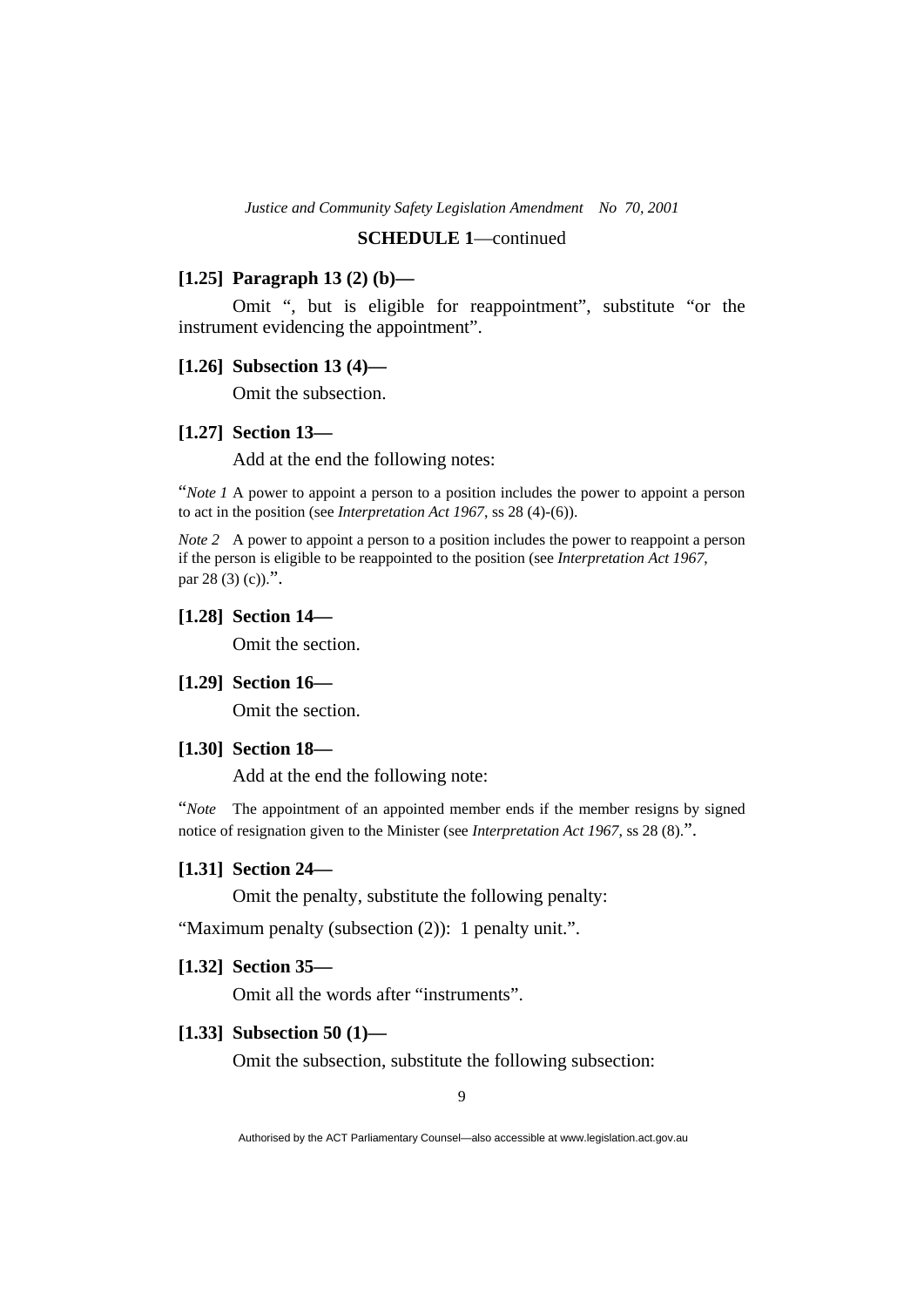#### **SCHEDULE 1**—continued

"**(1)** An application for the issue of a licence must be made to the registrar.".

 **[1.34] Subsection 57 (2)—** 

Omit the subsection.

### **[1.35] Subsection 59 (1)—**

Omit the subsection, substitute the following subsections:

"**(1)** This section applies if the holder of a licence that is in force applies to renew the licence.

"(1A) The registrar must renew the licence if—

- (a) the licensee pays the determined fee; or
- (b) the determined fee payable for renewal is the maximum fee payable for renewal of a licence and—
	- (i) the holder of the licence chooses to pay in accordance with subsection (1B); and
	- (ii) the holder of the licence pays the amount mentioned in paragraph (1B) (a).

"**(1B)** If the determined fee payable for renewal of the licence is the maximum fee payable for renewal of a licence, the holder of the licence may pay the fee in the following 2 equal instalments:

- (a) the first instalment must be paid before the renewal of the licence;
- (b) the second instalment must be paid on or before the next 30 April after the renewal of the licence.".

### **[1.36] Subsection 59 (2)—**

Omit "However", substitute "Also".

 **[1.37] Section 61—** 

Omit the section, substitute the following section: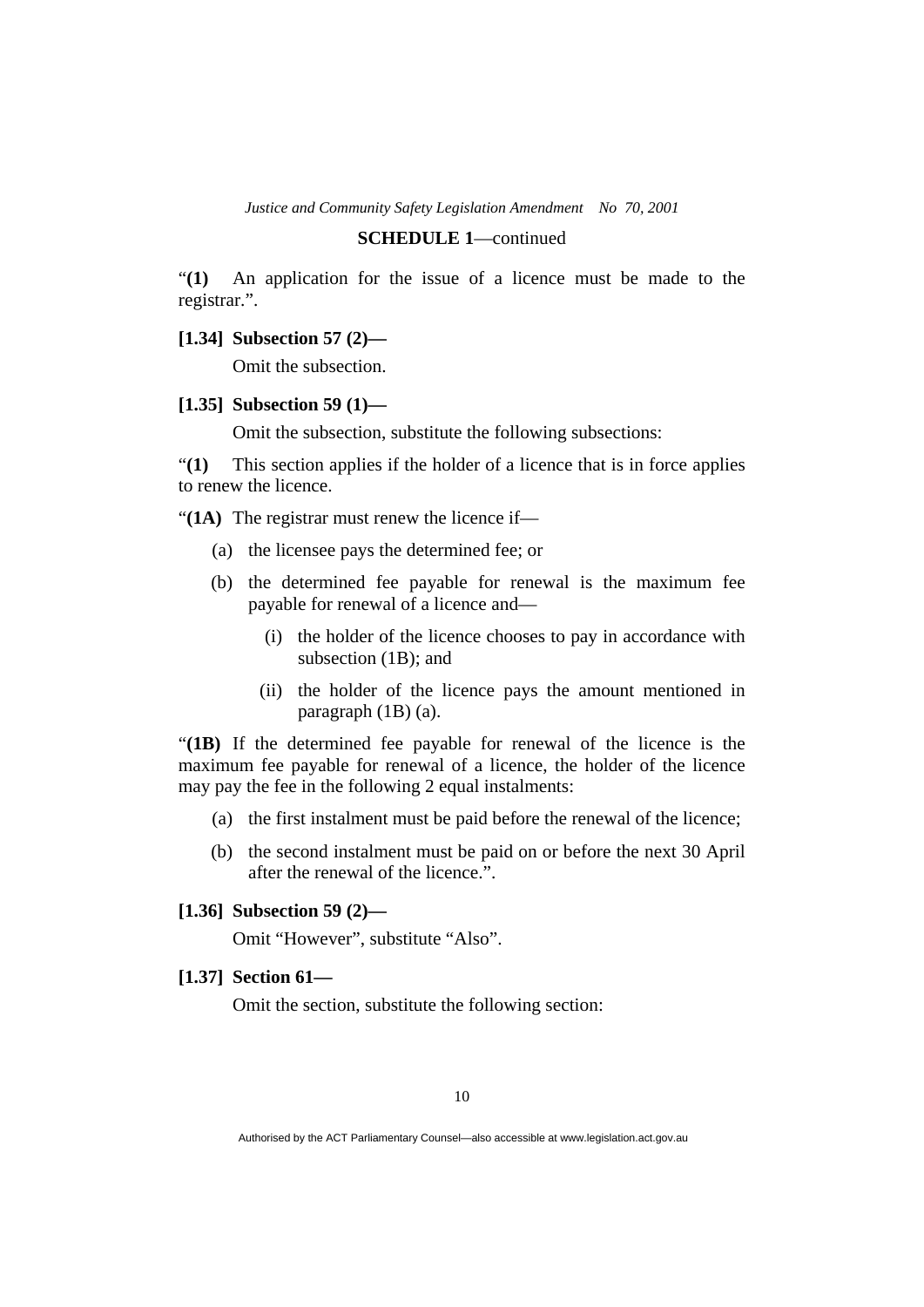### "**61 Failure to renew or pay instalment**

"**(1)** This section applies if—

- (a) a licence is not renewed while it is in force under section 58 or 60; or
- (b) the determined fee for renewal of a licence is being paid by instalments under subsection 59 (1B) and the holder of the licence fails to pay the second instalment in accordance with that section.

"**(2)** The licence remains in force under this section for a further month, but is taken to be suspended.".

### **[1.38] Subsection 62 (1)—**

Omit "in the approved form".

### **[1.39] Subsection 63 (1)—**

Omit the subsection, substitute the following subsection:

"**(1)** An application for the transfer of a licence must be made to the registrar.".

### **[1.40] Section 66, heading—**

 Omit "**Interpretation**", substitute "**Definition of** *conditional surrender*".

# **[1.41] Subsection 67 (1)—**

Omit ", in the approved form,".

#### **[1.42] Subsection 69 (5)—**

Omit the subsection, substitute the following subsection:

"**(5)** An applicant or licensee must not, without reasonable excuse, contravene subsection  $(1)$ ,  $(2)$  or  $(3)$ .

Maximum penalty: 10 penalty units.".

#### **[1.43] Subsection 73 (2)—**

Omit the subsection, substitute the following subsection:

Authorised by the ACT Parliamentary Counsel—also accessible at www.legislation.act.gov.au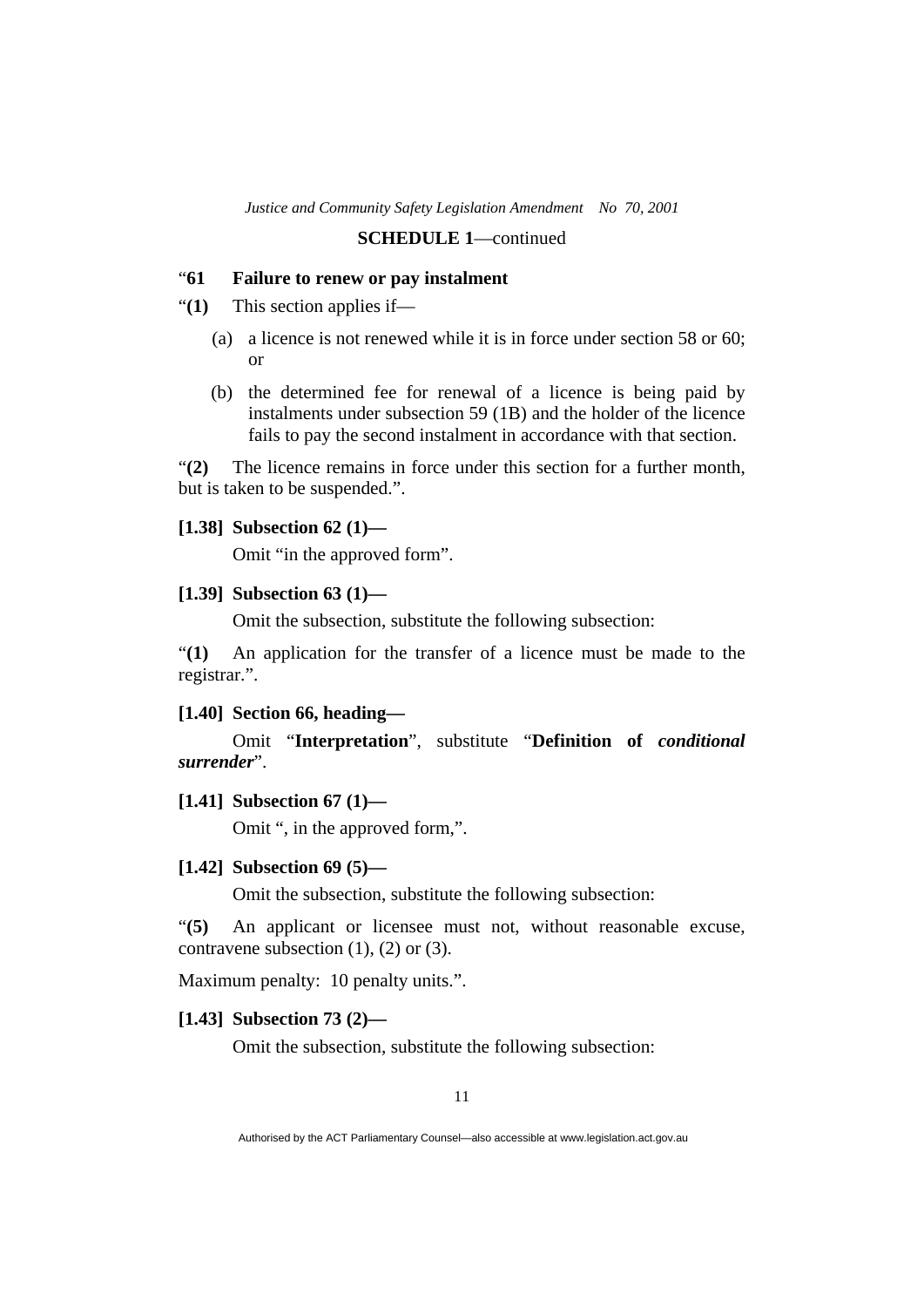#### **SCHEDULE 1**—continued

"**(2)** A body corporate must not, without reasonable excuse, contravene subsection  $(1)$ .

Maximum penalty (subsection (2)): 10 penalty units.".

#### **[1.44] Subsection 74 (6)—**

Omit the subsection, substitute the following subsection:

"**(6)** A body corporate must not, without reasonable excuse, contravene subsection  $(1)$ ,  $(2)$  or  $(3)$ .

Maximum penalty (subsection  $(6)$ ): 10 penalty units.".

 **[1.45] Section 80—** 

Omit "paragraph 78 (1) (d)", substitute "section 77".

 **[1.46] Section 83—** 

Omit "paragraph 78 (1) (c)", substitute "section 77".

 **[1.47] Section 87—** 

Omit "paragraph 78 (1) (b)", substitute "section 77".

# **[1.48] Section 92—**

Omit "paragraph 78 (1) (a)", substitute "section 77".

 **[1.49] Subsection 94 (1)—** 

Omit "in the approved form".

#### **[1.50] Paragraph 94 (2) (b)—**

Omit the paragraph, substitute the following paragraph:

- "(b) an approval in accordance with subsection 34 (5) of the *Building Act 1972*.".
- **[1.51] Subsection 107 (1)—**

Omit "in the approved form".

# **[1.52] Section 111—**

Omit the section, substitute the following section:

12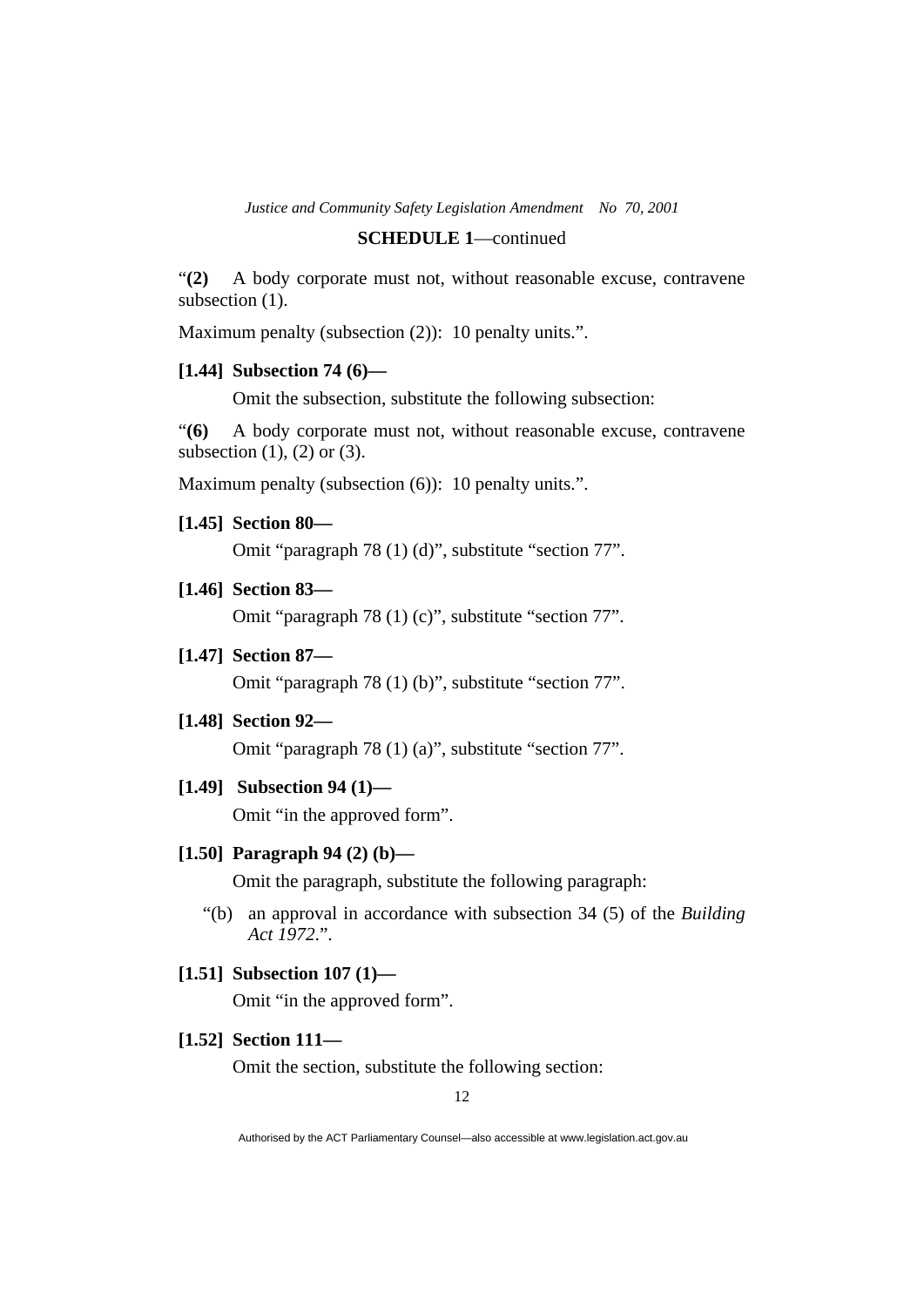# "**111 Conditions to be stated in permit**

A permit must state the conditions subject to which it is issued.".

#### **[1.53] Section 120, heading—**

Omit "**Interpretation**", substitute "**Definition of** *non-trading day*".

#### **[1.54] Subsection 139 (6)—**

 Omit "subsection (1) applies", substitute "subsections (1) and (2) apply".

# **[1.55] Section 162, heading—**

Omit "**Interpretation**", substitute "**Definition of** *matter*".

#### **[1.56] Section 169—**

Omit "legal practitioner", substitute "lawyer".

### **[1.57] Subsection 171 (3)—**

 Omit "section 35 or 36 of the *Crimes Act 1914* (Cwlth)", substitute "section 327 of the *Crimes Act 1900*".

### **[1.58] Subsection 172 (2)—**

Omit "legal practitioner", substitute "lawyer".

### **[1.59] Paragraph 173 (v)—**

Omit "giving", substitute "issuing".

#### **[1.60] Subsection 175 (2)—**

Omit the subsection, substitute the following subsection:

- "**(2)** An application for a proof of age card must be—
	- (a) in the form approved by the road transport authority; and
	- (b) accompanied by the determined fee.".

# **[1.61] Subsection 175 (3)—**

Omit the subsection.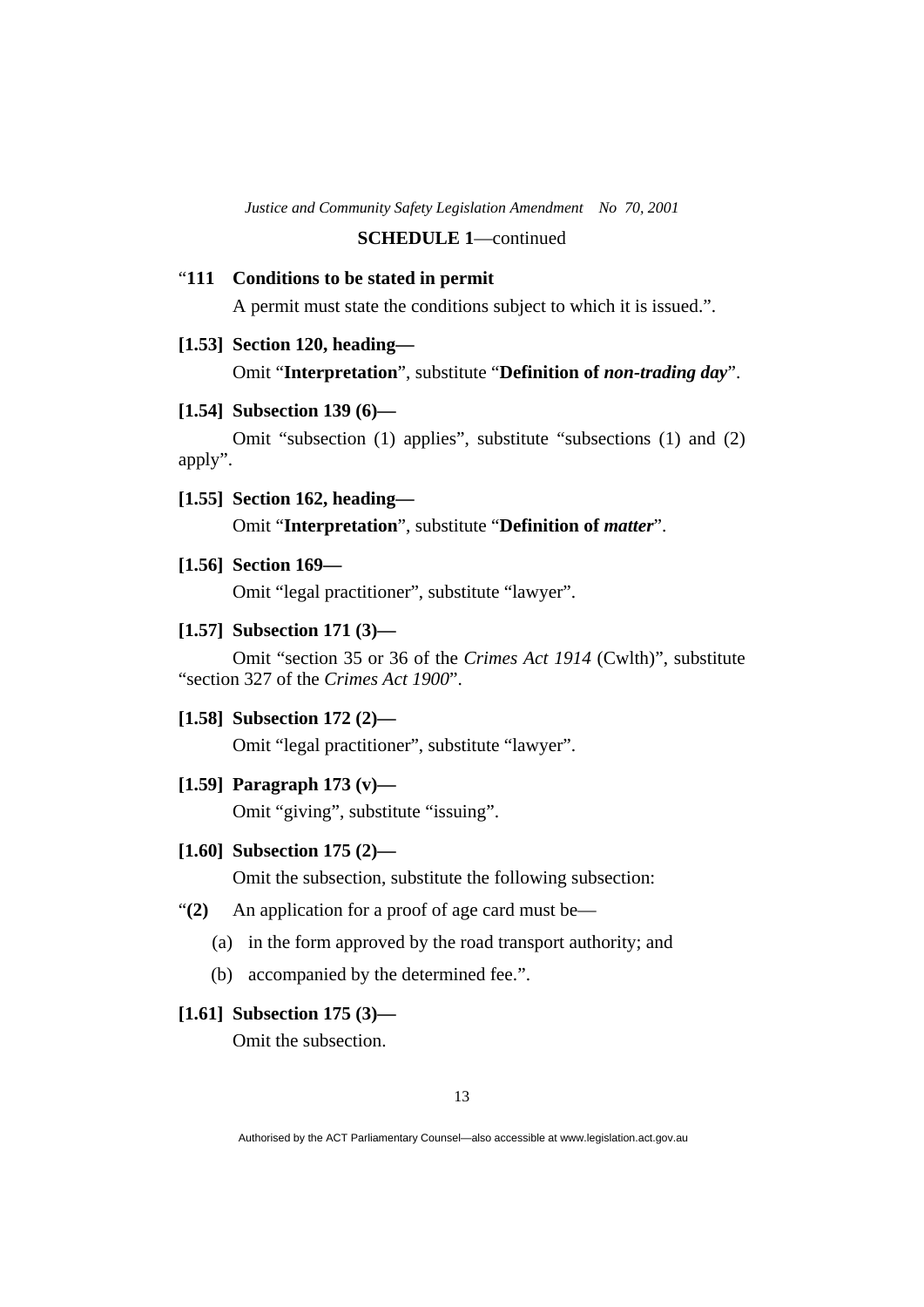# **SCHEDULE 1**—continued

### **[1.62] Section 176—**

 Omit "Commissioner for Australian Capital Territory Revenue", substitute "commissioner for revenue".

### **[1.63] Section 179—**

Omit the section, substitute the following section:

# "**179 Determination of fees**

"**(1)** The Minister may determine fees for this Act.

"**(2)** A determination under this section is a disallowable instrument.".

### **[1.64] Section 180—**

Add at the end the following subsection:

"**(2)** If the registrar approves a form for a particular purpose, the form must be used for that purpose.".

### **[1.65] Section 181—**

Omit the section, substitute the following section:

### "**181 Regulation-making power**

The Executive may make regulations for this Act.".

# **[1.66] Dictionary**

Add at the end the following dictionary:

# "**DICTIONARY** (See s 2)

- *building code*—see the *Building Act 1972*, subsection 5 (1) (Interpretation).
- *conditional surrender*, for Division 4.6 (Surrender of licences)—see section 66.
- *director*, for a body incorporated for a public purpose by a Territory, Commonwealth or State law, includes a member of the body.

*exempt person* means any of the following people:

Authorised by the ACT Parliamentary Counsel—also accessible at www.legislation.act.gov.au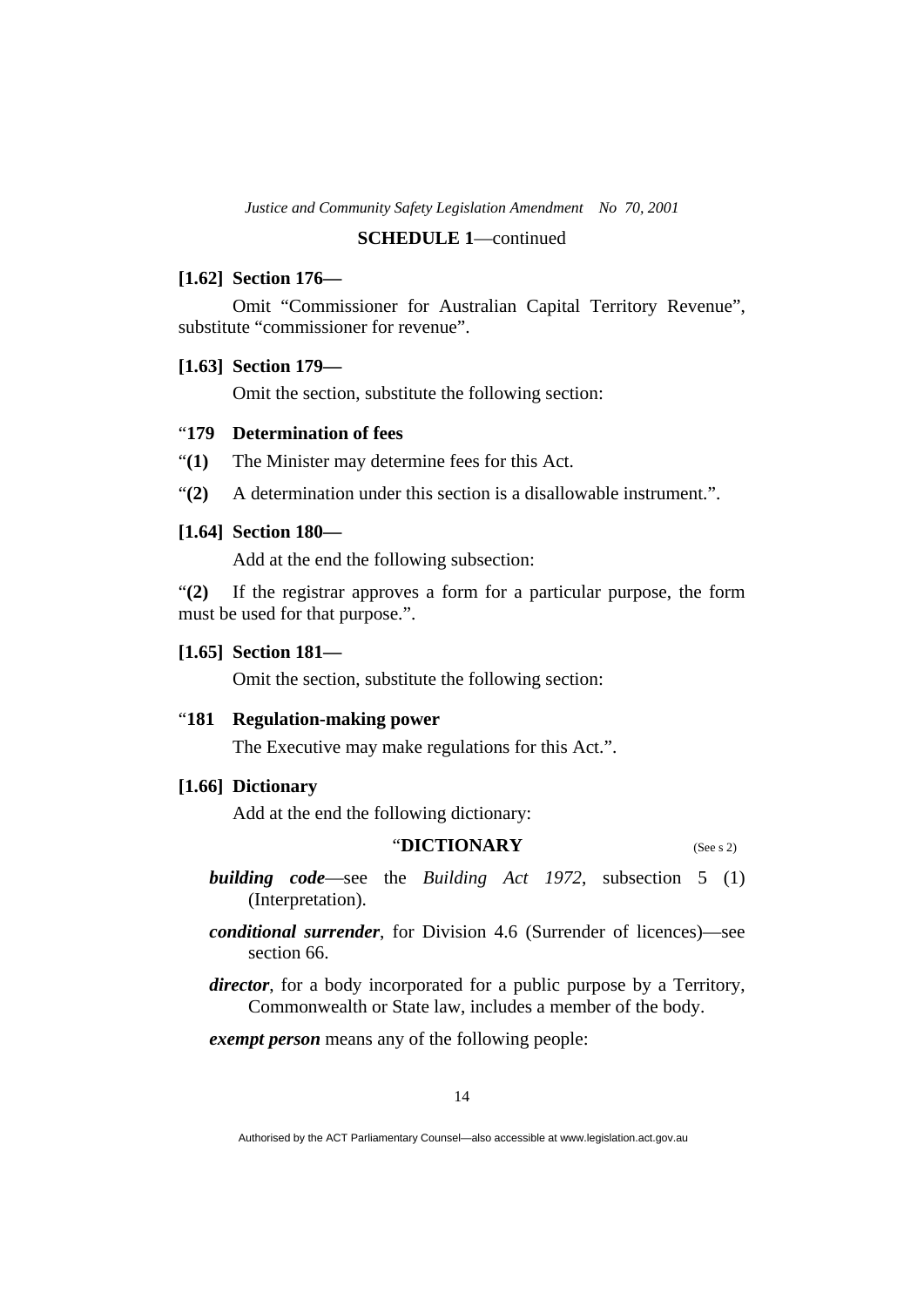- (a) the Governor-General;
- (b) a member of the staff of the Governor-General who is not an Australian citizen;
- (c) the diplomatic representative in Australia of a foreign country;
- (d) a consular representative or trade commissioner in Australia of a foreign country if the person is a citizen of the foreign country and is not otherwise engaged in a business, occupation or profession;
- (e) a member of the staff of a person mentioned in paragraph (c) if the person is a citizen of the country represented;
- (f) a member of the family of a person mentioned in paragraphs (a) to (e) who ordinarily lives with the person.

*exempt wholesale liquor sale*, in relation to the sale of liquor by the holder of an off licence, means the sale of liquor by wholesale by the licensee under the licence to—

- (a) a licensee; or
- (b) a person who, under the law of a State, is authorised to sell liquor; or
- (c) a permit holder; or
- (d) a person for the purpose of the duty-free sale of the liquor by the person; or
- (e) a university; or
- (f) an exempt person.

*function* includes power.

*matter*, for Part 12 (Inquiries and hearings by the board)—see section 162.

*non-trading day*, for Part 10 (Offences)—see section 120.".

Authorised by the ACT Parliamentary Counsel—also accessible at www.legislation.act.gov.au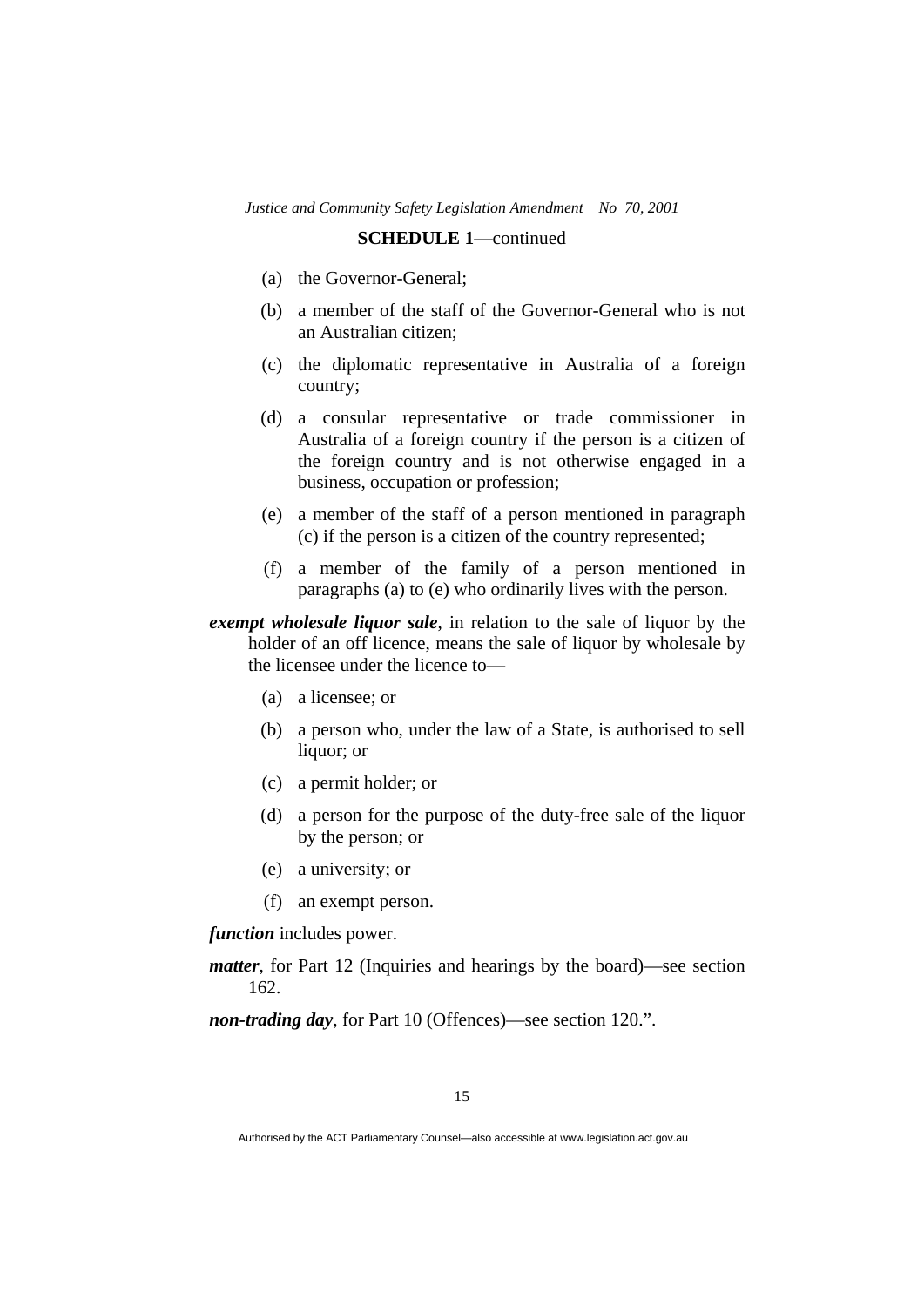**SCHEDULE 1**—continued

### *Magistrates Court Act 1930*

#### **[1.67] New section 206I—**

After section 206H, insert the following section:

# "**206I Exercise of certain powers by registrar**

- "**(1)** This section applies if—
	- (c) an application has been made; and
	- (d) the application has not been served on the respondent as required under this Part.

"**(2)** The registrar may exercise the power of the court to adjourn the hearing of the application and, if an interim restraining order is in force in relation to the application, extend the period for which the interim restraining order remains in force.

"**(3)** This section is additional to, and does not limit, the powers of the registrar under another provision of this Act or under the *Magistrates Court (Civil Jurisdiction) Act 1982*.".

#### *Mental Health (Treatment and Care) Act 1994*

#### **[1.68] Sections 142 and 143—**

 Omit "required by this Act", substitute "to treatment for mental illness, convulsive therapy or psychiatric surgery".

### *Powers of Attorney Act 1956*

#### **[1.69] Section 13—**

Add at the end the following subsections

"**(3)** This section does not allow an enduring power of attorney to confer on a donee power to consent to treatment for psychiatric illness, convulsive therapy or psychiatric surgery.

"**(4)** A donee under an enduring power of attorney does not have power to consent to treatment for psychiatric illness, convulsive therapy or

Authorised by the ACT Parliamentary Counsel—also accessible at www.legislation.act.gov.au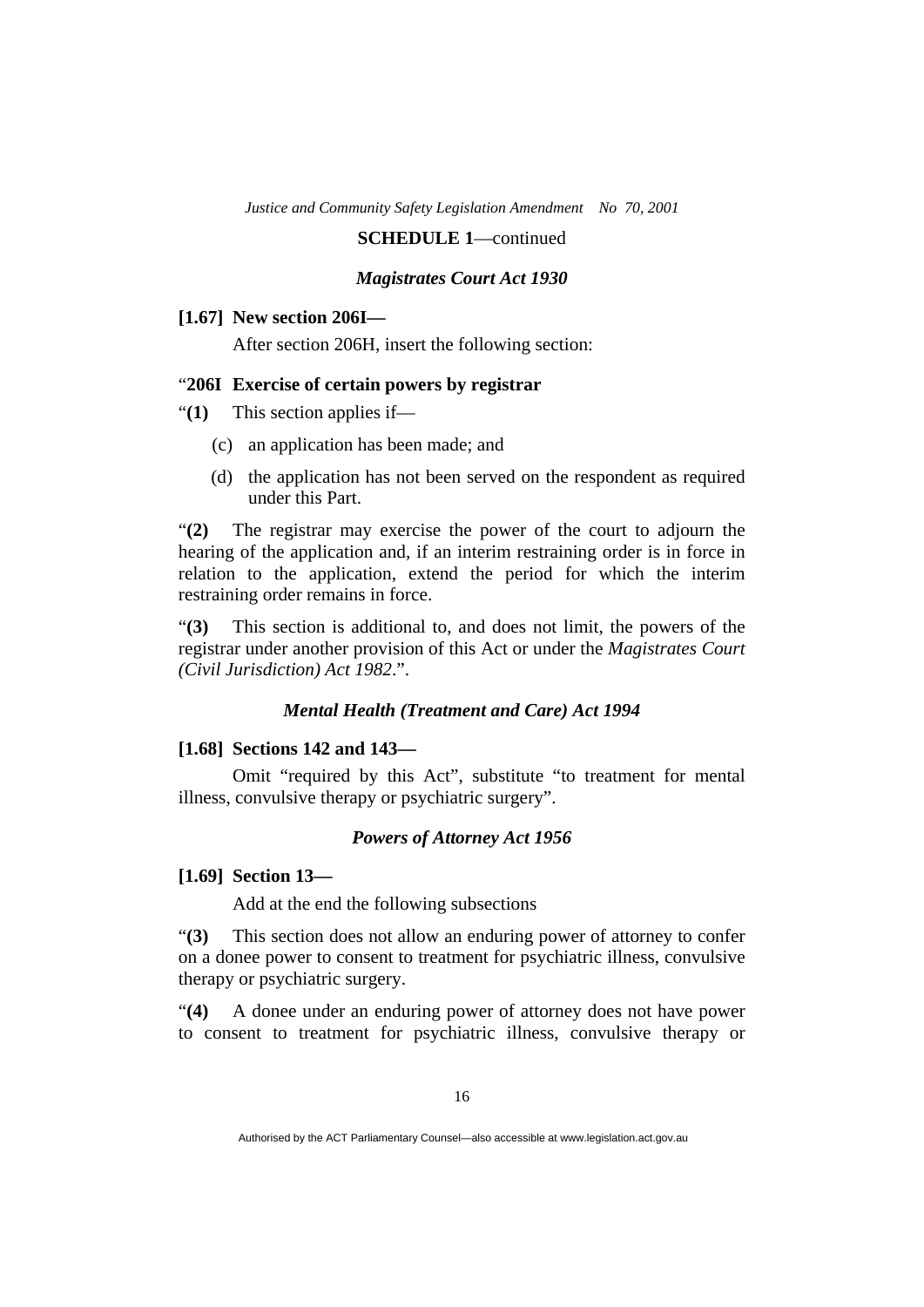#### **SCHEDULE 1**—continued

psychiatric surgery, even if the enduring power of attorney purports to confer the power on the donee.

- "**(5)** In this section:
	- *convulsive surgery*—see the *Guardianship and Management of Property Act 1991,* section 4*.*
	- *psychiatric illness*—see the *Guardianship and Management of Property Act 1991,* section 4.
	- *psychiatric surgery*—see the *Guardianship and Management of Property Act 1991,* section 4*.*

### *Referendum (Machinery Provisions) Act 1994*

# **[1.70] Section 17 (3) (b)—**

Omit the paragraph.

# **[1.71] Section 17 (3) (c)—**

Renumber as section 17 (3) (b).

# **[1.72] Schedule 1, modification 1.17—**

Omit the modification, substitute the following modification:

# **[1.16] Section 223, definition of** *participant*

*substitute* 

*participant*, in a referendum, means a person by whom, or with the authority of whom, referendum expenditure in relation to a referendum is incurred.

# **[1.73] Schedule 1, modifications 1.23, 1.28 and 1.29—**

Omit the modifications.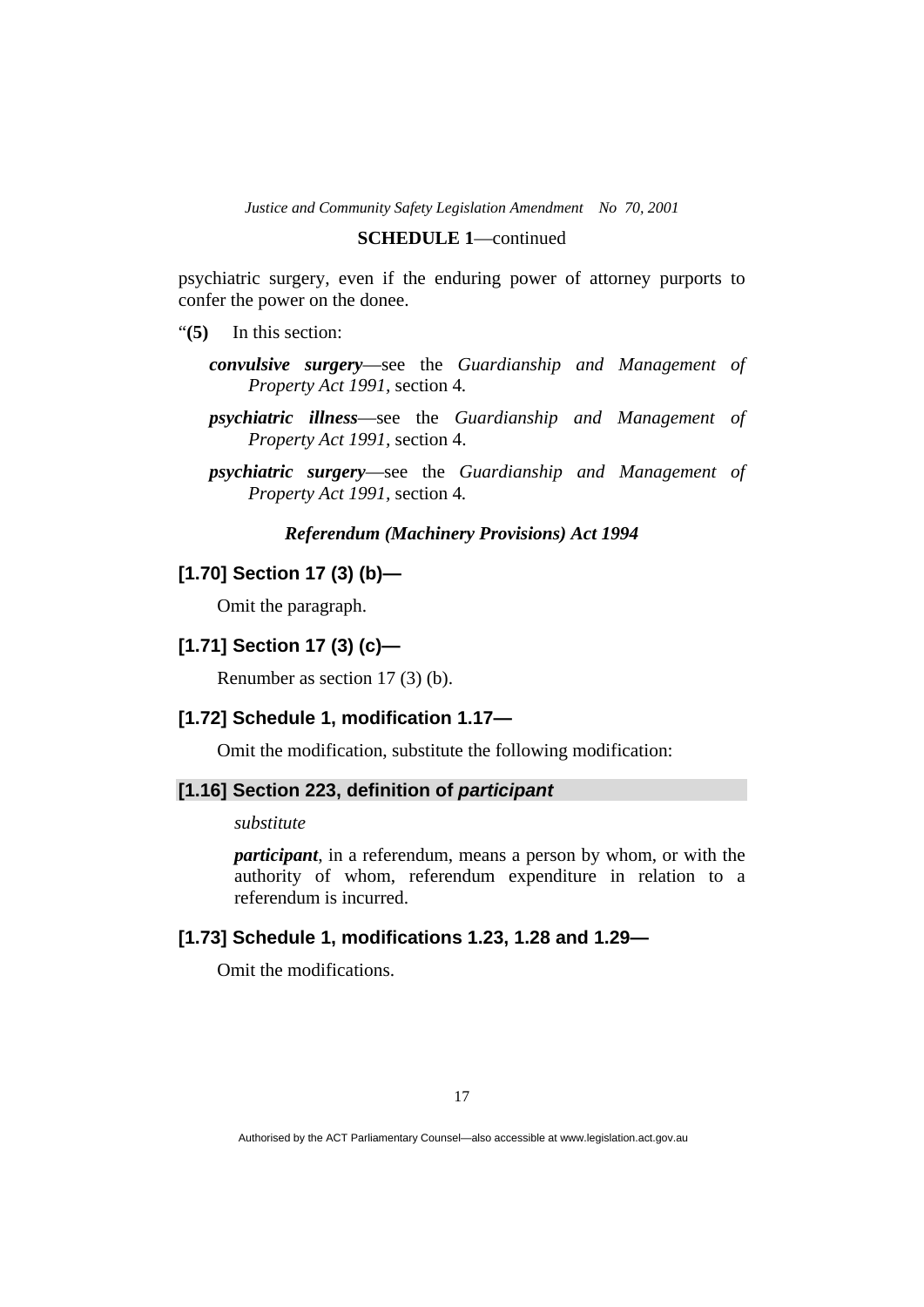### **SCHEDULE 1**—continued

### *Sale of Motor Vehicles Act 1977*

### **[1.74] Sections 1 and 2—**

Omit the sections, substitute the following sections:

# "**1 Name of Act**

This Act is the *Sale of Motor Vehicles Act 1977*.

# "**2 Dictionary**

The dictionary at the end of this Act is part of this Act.

*Note 1* The dictionary at the end of this Act defines certain words and expressions used in this Act, and includes references (*signpost definitions*) to other words and expressions defined elsewhere in this Act.

For example, the signpost definition '*dealer*—see section 6A.' means that the word 'dealer' is defined in the section 6A.

*Note 2* A definition in the dictionary (including a signpost definition) applies to the entire Act unless the definition, or another provision of the Act, provides otherwise or the contrary intention otherwise appears (see *Interpretation Act 1967*, s 11F and s 11G).".

#### **[1.75] Section 3—**

Omit the heading.

# **[1.76] Subsection 3 (1) (definitions of** *car market operator licence***,** *chief police officer***,** *committee***,** *convicted***,** *dealer***,** *dealings register***,**  *determined fee***,** *director, good fame and character* **and**  *inspector***)—**

Omit the definitions.

### **[1.77] Subsection 3 (1)—**

 Relocate all the definitions (except those omitted by amendment [1.76]) to the dictionary.

### **[1.78] Subsection 3 (1)—**

Omit the remainder of the subsection.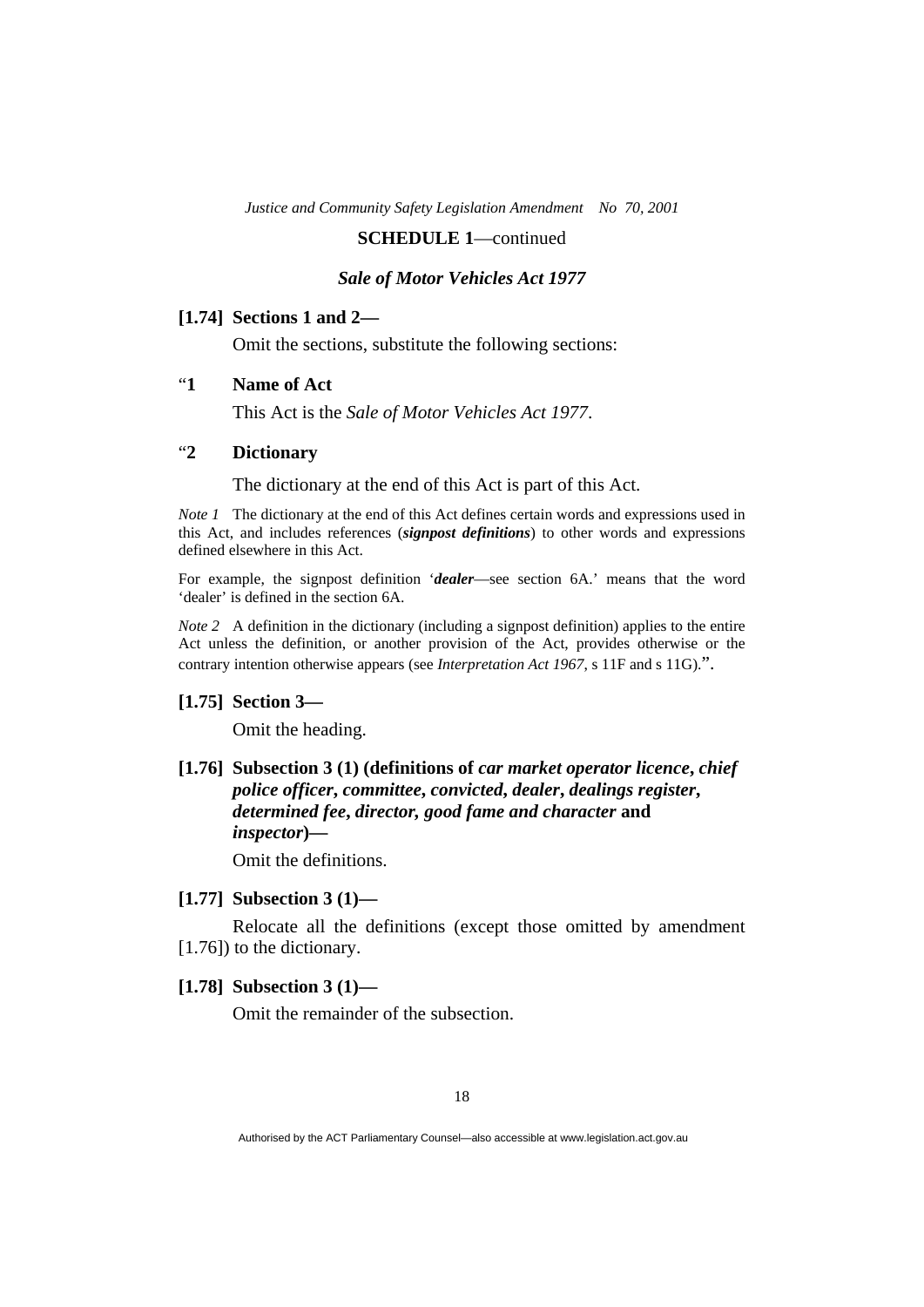# **[1.79] Subsection 3 (2)—**

Renumber as section 3 and insert the following heading:

# "**3 When is a motor vehicle** *sold* **or** *manufactured* **etc**".

### **[1.80] New section 4—**

After section 3, insert the following section:

# "**4 Notes**

A note included in this Act is explanatory and is not part of this Act.

*Note* See *Interpretation Act 1967*, s 12 (1), (4) and (5) for the legal status of notes.".

# **[1.81] Section 3A—**

Renumber the section as section 4A.

### **[1.82] Section 4A, heading—**

Omit the heading, substitute the following heading:

# "**4A Application of Act to motor dealings by Territory**".

 **[1.83] Subsections 5 (2) and (3), 5A (3) and (4) and 5B (2) and paragraph 5B (3) (a)—** 

Omit "government service", substitute "public service".

#### **[1.84] Subsection 6A (3)—**

Omit "paragraph 3 (2) (a)", substitute "paragraph 3 (a)".

# **[1.85] Section 6B, heading—**

Omit the heading, substitute the following heading:

### "**6B Meaning of** *relevant chief executive* **in pt 2**".

 **[1.86] Section 6B—** 

Omit ", unless the contrary intention appears".

### **[1.87] Sections 7, 7A and 7B—**

Omit the penalty, substitute the following penalty: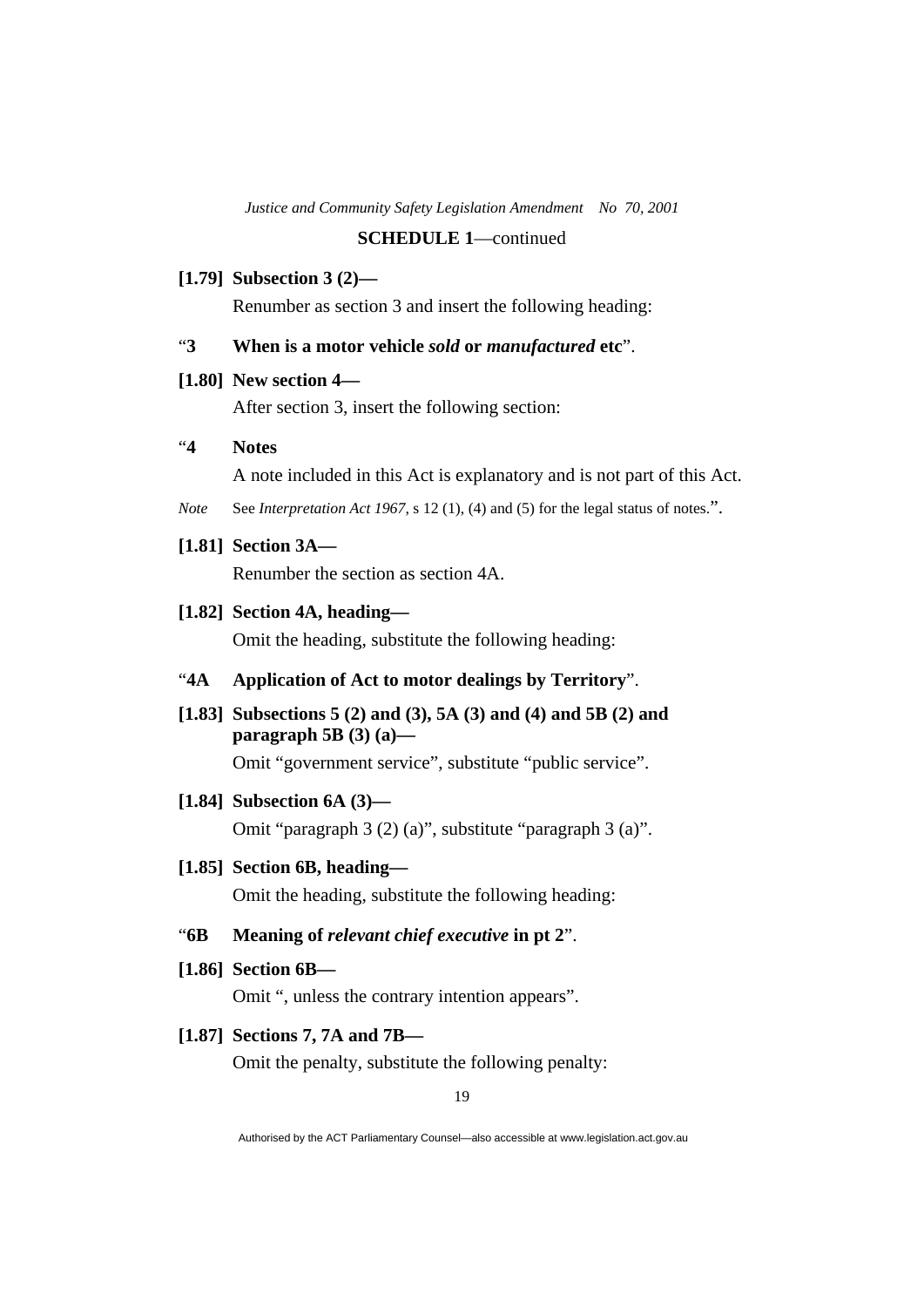### **SCHEDULE 1**—continued

"Maximum penalty: 50 penalty units, imprisonment for 6 months or both.".

 **[1.88] Paragraph 8 (1) (b)—** 

Omit "of good fame and character", substitute "a suitable person".

 **[1.89] Paragraph 9 (a)—** 

Omit "directors", substitute "executive officers".

 **[1.90] Paragraph 9 (a)—** 

 Omit "person of good fame and character", substitute "suitable person".

 **[1.91] Paragraphs 10 (1) (a) and (b)—** 

Insert "and" at the end of each paragraph.

- **[1.92] Subparagraphs 10 (1) (c) (i) and (ii)—**  Insert "and" at the end of each subparagraph.
- **[1.93] Paragraphs 10 (1) (c) to (kb)—**  Insert "and" at the end of each paragraph.
- **[1.94] Paragraph 11 (1) (a)—a**  Omit "a director", substitute "an executive officer".
- **[1.95] Paragraph 11 (1) (d)—**

Omit "director", substitute "executive officer".

- **[1.96] Paragraph 11 (1) (d)—**  Omit "director's", substitute "executive officers".
- **[1.97] Paragraph 11 (1) (i)—**  Omit "directors", substitute "executive officers".
- **[1.98] Paragraph 11 (1) (j)—**  Omit "director", substitute "an executive officer".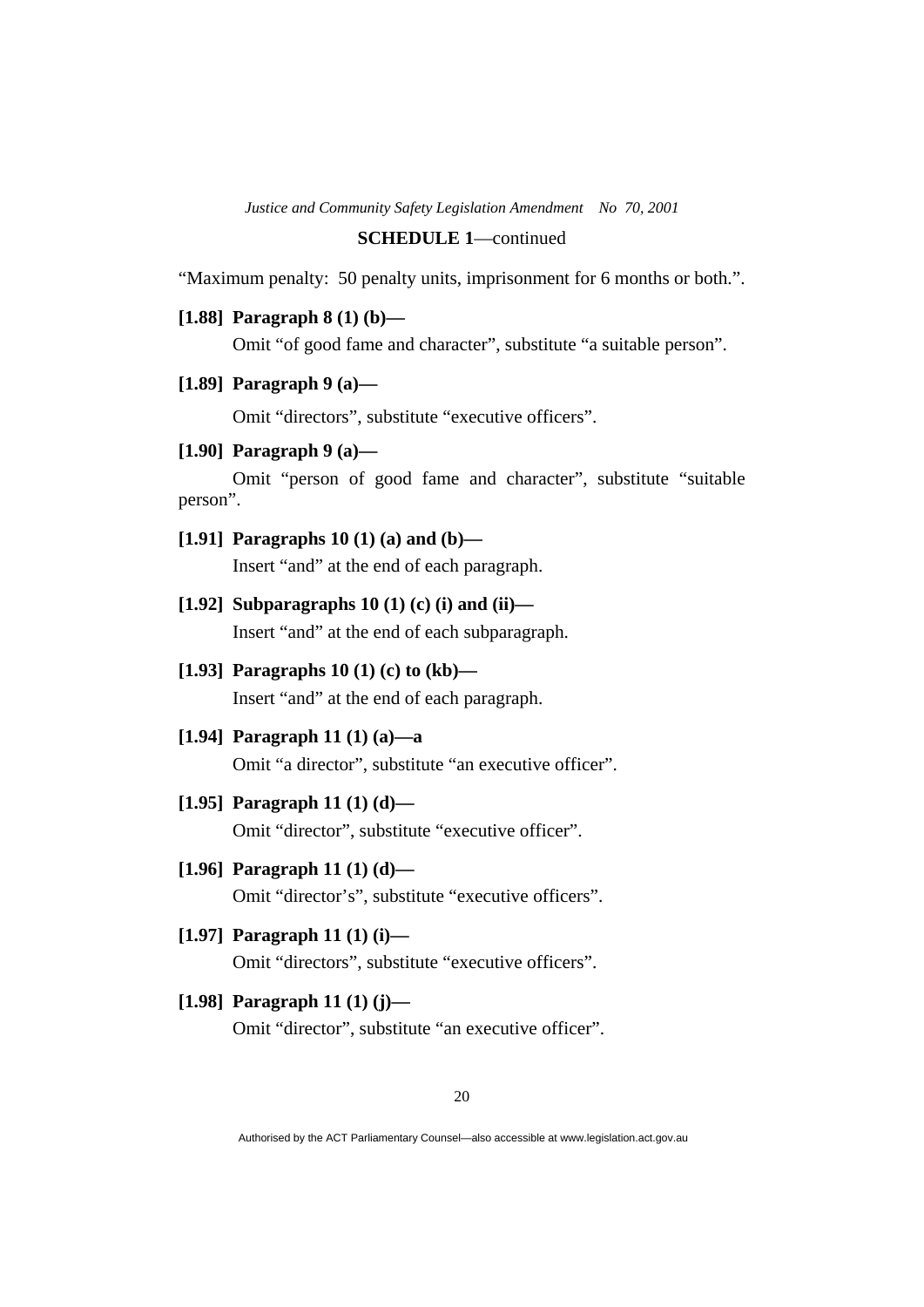### **SCHEDULE 1**—continued

# **[1.99] Paragraph 11 (1) (jb)—**

Omit "directors', substitute "executive officers'.

### **[1.100] Section 11A (heading)—**

Omit "**director**", substitute "**executive officer**".

 **[1.101] Paragraphs 11A (1) (b) and 11B (1) (b) (definition of** *relevant person***)—** 

Omit "a director", substitute "an executive officer".

# **[1.102] Paragraph 13 (1) (a)—**

 Omit "a director of the corporation, refuses or", substitute "an executive officer of the corporation,".

### **[1.103] Subsection 13 (2)—**

Omit "directors", substitute "executive officers".

### **[1.104] Subsection 13 (2)—**

Omit "a director", substitute "an executive officer".

#### **[1.105] Paragraph 13 (4) (b)—**

 Omit "not a person of good fame and character", substitute "an unsuitable person".

### **[1.106] Paragraph 14A (1) (a)—**

 Omit "person of good fame and character", substitute "suitable person".

### **[1.107] Paragraph 14A (2) (a)—**

Omit the paragraph, substitute the following paragraph:

"**(a)** each of the executive officers of the corporation is a suitable person; and".

### **[1.108] Subparagraph 14B (a) (ii)—**

Omit "a director", substitute "an executive officer".

Authorised by the ACT Parliamentary Counsel—also accessible at www.legislation.act.gov.au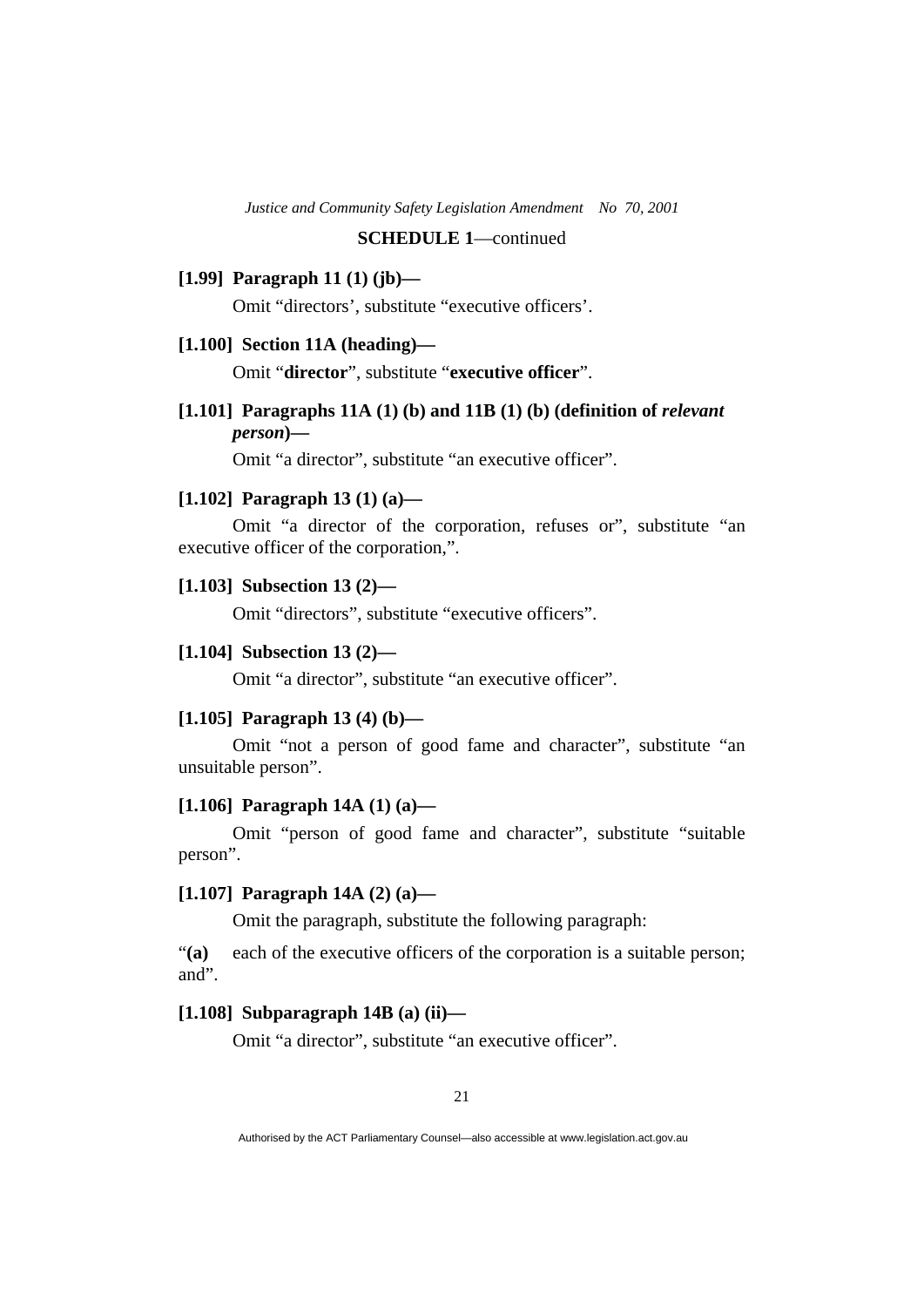# **SCHEDULE 1**—continued

### **[1.109] Paragraph 14C (1) (a)—**

 Omit "a director of the corporation, refuses or", substitute "an executive officer of the corporation,".

# **[1.110] Subsection 14C (2)—**

Omit "directors", substitute "executive officers".

# **[1.111] Subsection 14D (4)—**

Omit the penalty, substitute the following penalty:

"Maximum penalty: 50 penalty units.".

### **[1.112] Subsections 15 (1) and 16 (1), (2), (3) and (4)—**

Omit the penalty, substitute the following penalty:

"Maximum penalty: 20 penalty units.".

# **[1.113] Section 17—**

Omit the penalty, substitute the following penalty:

"Maximum penalty: 5 penalty units.".

# **[1.114] Subsection 19 (1)—**

Add at the end the following penalty:

"Maximum penalty: 20 penalty units.".

# **[1.115] Subsection 19 (2)—**

Omit the penalty, substitute the following penalty:

"Maximum penalty: 20 penalty units.".

# **[1.116] Subsection 20 (1)—**

Omit the penalty, substitute the following penalty:

"Maximum penalty: 10 penalty units.".

### **[1.117] Subsection 20 (4)—**

Omit the penalty, substitute the following penalty: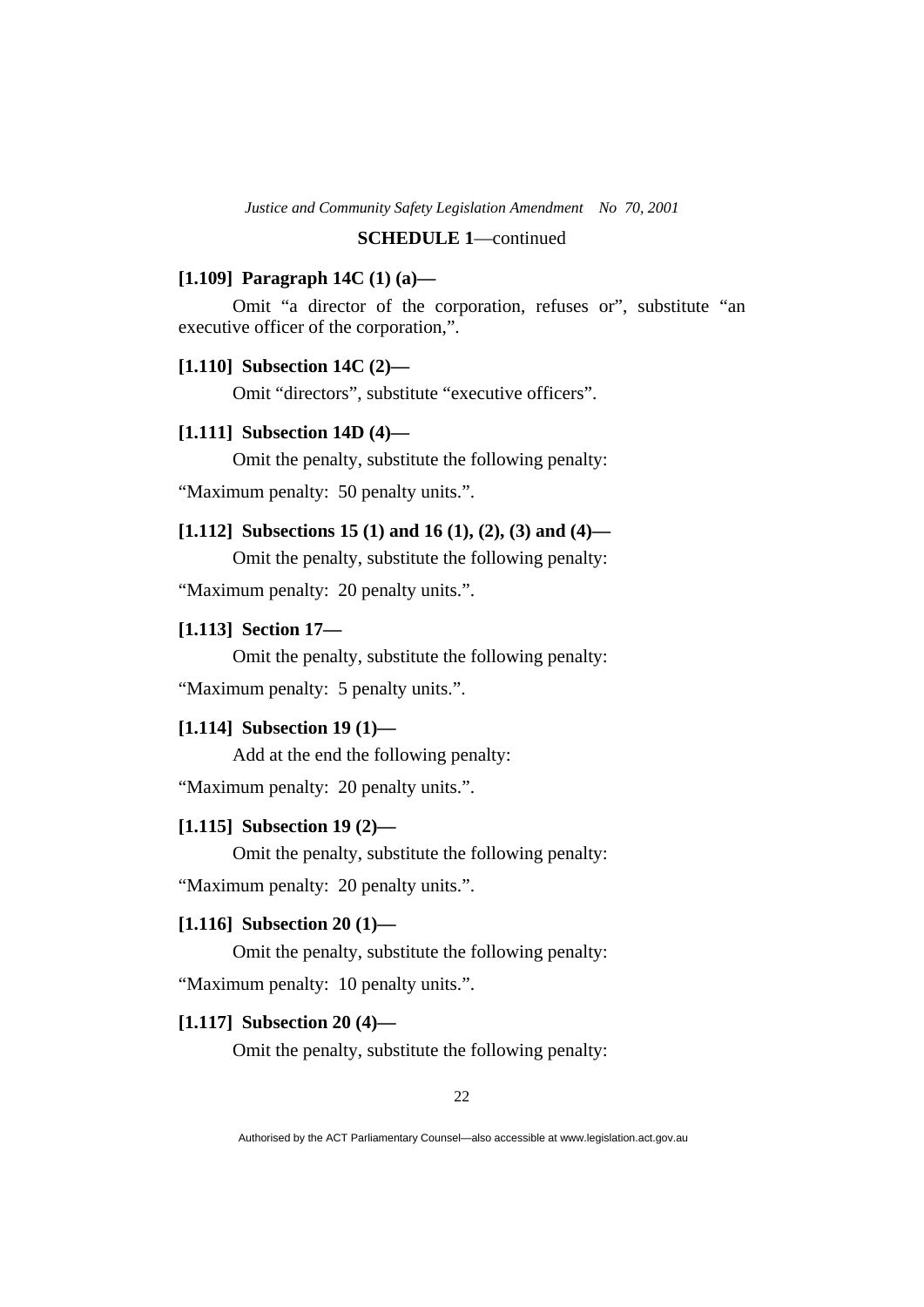# **SCHEDULE 1**—continued

"Maximum penalty: 30 penalty units.".

### **[1.118] Subsection 20 (5)—**

Omit the penalty, substitute the following penalty:

"Maximum penalty: 50 penalty units.".

### **[1.119] Subsections 20 (6) and 21 (1)—**

Omit the penalty, substitute the following penalty:

"Maximum penalty: 10 penalty units.".

### **[1.120] Section 22—**

Omit the penalty, substitute the following penalty:

"Maximum penalty: 50 penalty units.".

# **[1.121] Subsection 24 (1) (definition of** *defect notice***)—**

 Omit "form 1 in Schedule 2", substitute "the defect notice form approved by the registrar".

#### **[1.122]Subsection 25 (7)—**

 Omit "form 2 in Schedule 2", substitute "the exemption notice form approved by the registrar".

### **[1.123] Subsection 25 (7)—**

Omit the penalty, substitute the following penalty:

"Maximum penalty: 10 penalty units.".

#### **[1.124] Subsection 25 (9)—**

Omit the penalty, substitute the following penalty:

"Maximum penalty: 5 penalty units.".

# **[1.125] Subsection 25B (2)—**

 Omit "form 3 in Schedule 2", substitute "the loss of right to terminate form approved by the registrar".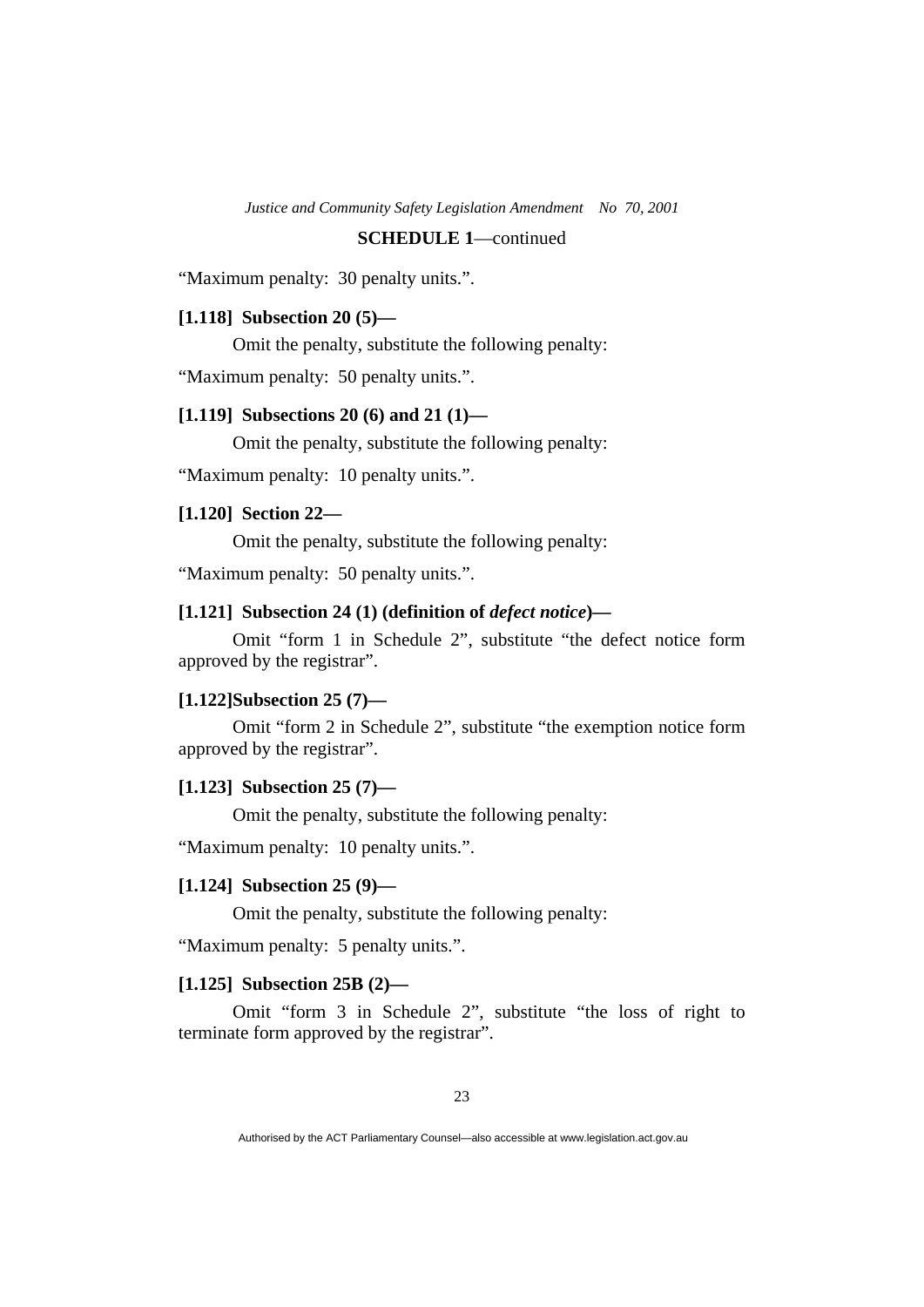# **SCHEDULE 1**—continued

### **[1.126] Subsections 26 (1A) and (2)—**

Omit the penalty, substitute the following penalty:

"Maximum penalty: 5 penalty units.".

### **[1.127] Subsection 27 (1)—**

 Omit "after the commencement of the *Sale of Motor Vehicles (Amendment) Act 1983*".

### **[1.128] Subsection 31 (1)—**

Omit the penalty, substitute the following penalty:

"Maximum penalty: 10 penalty units.".

#### **[1.129] Subsection 31 (3)—**

Omit the penalty, substitute the following penalty:

"Maximum penalty: 5 penalty units.".

# **[1.130] Subsection 32 (1)—**

Omit the penalty, substitute the following penalty:

"Maximum penalty: 50 penalty units.".

# **[1.131] Subsection 33 (2)—**

Omit the penalty, substitute the following penalty:

"Maximum penalty: 10 penalty units.".

### **[1.132] Section 34—**

Omit the penalty, substitute the following penalty:

"Maximum penalty: 10 penalty units.".

# **[1.133] Subsection 35 (1)—**

Add at the end the following penalty:

"Maximum penalty: 50 penalty units, imprisonment for 6 months or both.".

Authorised by the ACT Parliamentary Counsel—also accessible at www.legislation.act.gov.au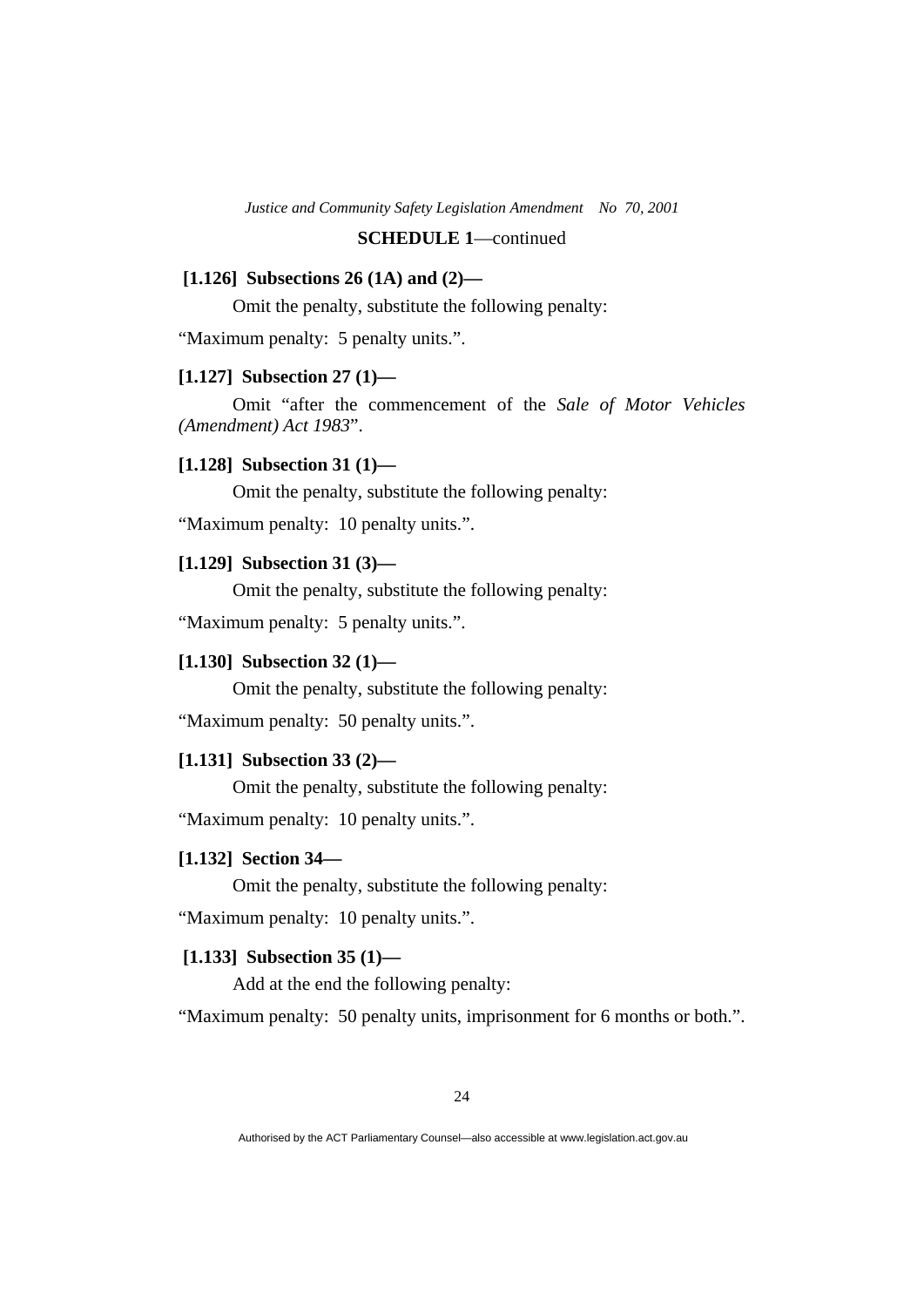### **SCHEDULE 1**—continued

### **[1.134] Subsection 35 (2)—**

Omit "and marked".

### **[1.135] Subsection 35 (2)—**

Omit the penalty, substitute the following penalty:

"Maximum penalty: 50 penalty units, imprisonment for 6 months or both.".

### **[1.136] Section 37, heading—**

Omit the heading, substitute the following heading:

# "**37 Provisions applying to banks etc**".

# **[1.137] Subsections 38 (1) and (2)—**

Omit the penalty, substitute the following penalty:

"Maximum penalty: 20 penalty units.".

### **[1.138] Subsections 39 (1) and (2)—**

Omit the subsections, substitute the following subsections:

"**(1)** If a licensed dealer receives trust money from a person, the dealer must give the person a receipt that—

- (e) complies with subsections (3) and (4); and
- (f) states briefly the subject matter or purpose for which the money was received.

Maximum penalty: 10 penalty units.

"**(2)** If a licensed dealer gives a person a receipt under subsection (1), the dealer must keep a legible carbon duplicate of the receipt that complies with subsections (3) and (4).

Maximum penalty: 10 penalty units.".

# **[1.139] Paragraph 39 (4) (a)—**

Omit "thereon", substitute "on it".

Authorised by the ACT Parliamentary Counsel—also accessible at www.legislation.act.gov.au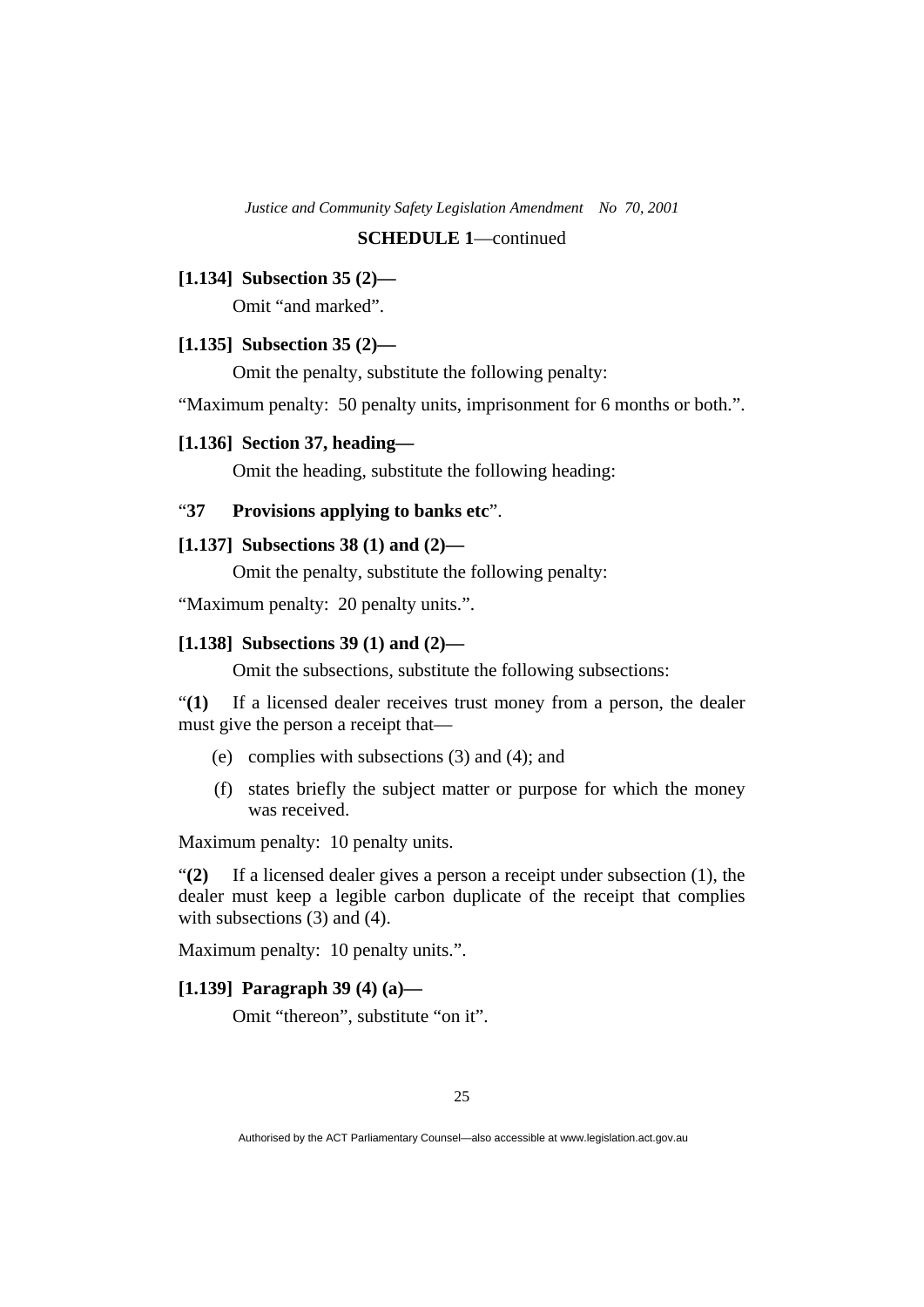### **SCHEDULE 1**—continued

### **[1.140] Subsection 39 (4), penalty—**

Omit the penalty.

### **[1.141] Section 40—**

Omit the penalty, substitute the following penalty:

"Maximum penalty: 50 penalty units, imprisonment for 6 months or both.".

### **[1.142] Subsection 43 (2)—**

Omit the penalty, substitute the following penalty:

"Maximum penalty: 50 penalty units.".

# **[1.143] Part 6—**

Omit the Part, substitute the following Parts:

# "**PART 6—CHANGE OF EXECUTIVE OFFICERS OF CORPORATE LICENSEES**

# "**45 Intended change of executive officers—notification and objection**

"**(1)** If a person (the *prospective executive officer*) intends becoming an executive officer of a corporate licensee, the person must notify that intention by notice published in a daily newspaper circulating in the Territory.

"**(2)** The notice must—

- (a) include the full name and current residential address of the prospective executive officer; and
- (b) include the name of the corporate licensee; and
- (c) state that, if a person wishes to object to the continuation of the licensee's licence if the prospective executive officer becomes a an executive officer, the person must object by notice given to the registrar within 14 days at the registrar's address stated in the notice.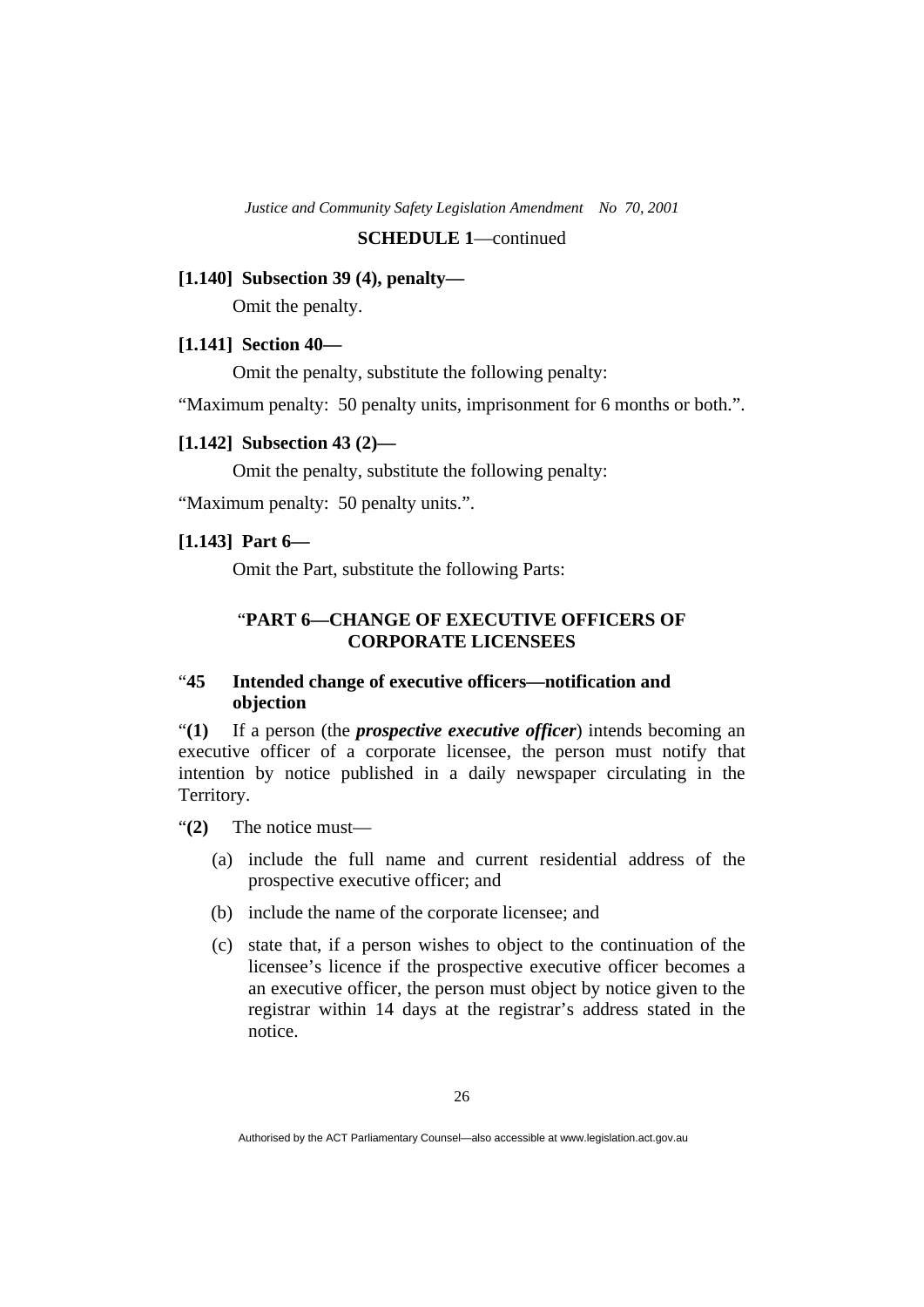### **SCHEDULE 1**—continued

"**(3)** The prospective executive officer must give a copy of the notice submitted to the newspaper to the chief police officer as soon as practicable after submitting it for publication.

"**(4)** The registrar must hold an inquiry to decide whether the prospective executive officer is a suitable person if—

- (a) the registrar receives an objection within the time mentioned in paragraph  $(2)$  (c); and
- (b) the registrar is satisfied that the objection is not frivolous or vexatious.

# "**46 Change of executive officers—objection by chief police officer**

"**(1)** If a person (the *new executive officer*) becomes an executive officer of a corporate licensee, the licensee must, within 21 days after the new executive officer becomes an executive officer, give the registrar written notice that the new executive officer has become an executive officer.

"**(2)** The notice must—

- (a) state the full name and date of birth of the new executive officer; and
- (b) state the current residential address of the new executive officer and any other residential addresses during the last 3 years; and
- (c) if the person has, in the Territory or elsewhere, previously carried on the business of a dealer or been employed by a dealer—provide details of the business or employment.

"**(3)** The registrar must give a copy of the notice to the chief police officer.

"**(4)** The chief police officer may, by written notice given to the registrar, object to the continuation of the corporate licensee's licence on the ground that the new executive officer is an unsuitable person.

"**(5)** The chief police officer must give the objection to the registrar within 21 days after the notice under subsection (1) is given to the registrar.

Authorised by the ACT Parliamentary Counsel—also accessible at www.legislation.act.gov.au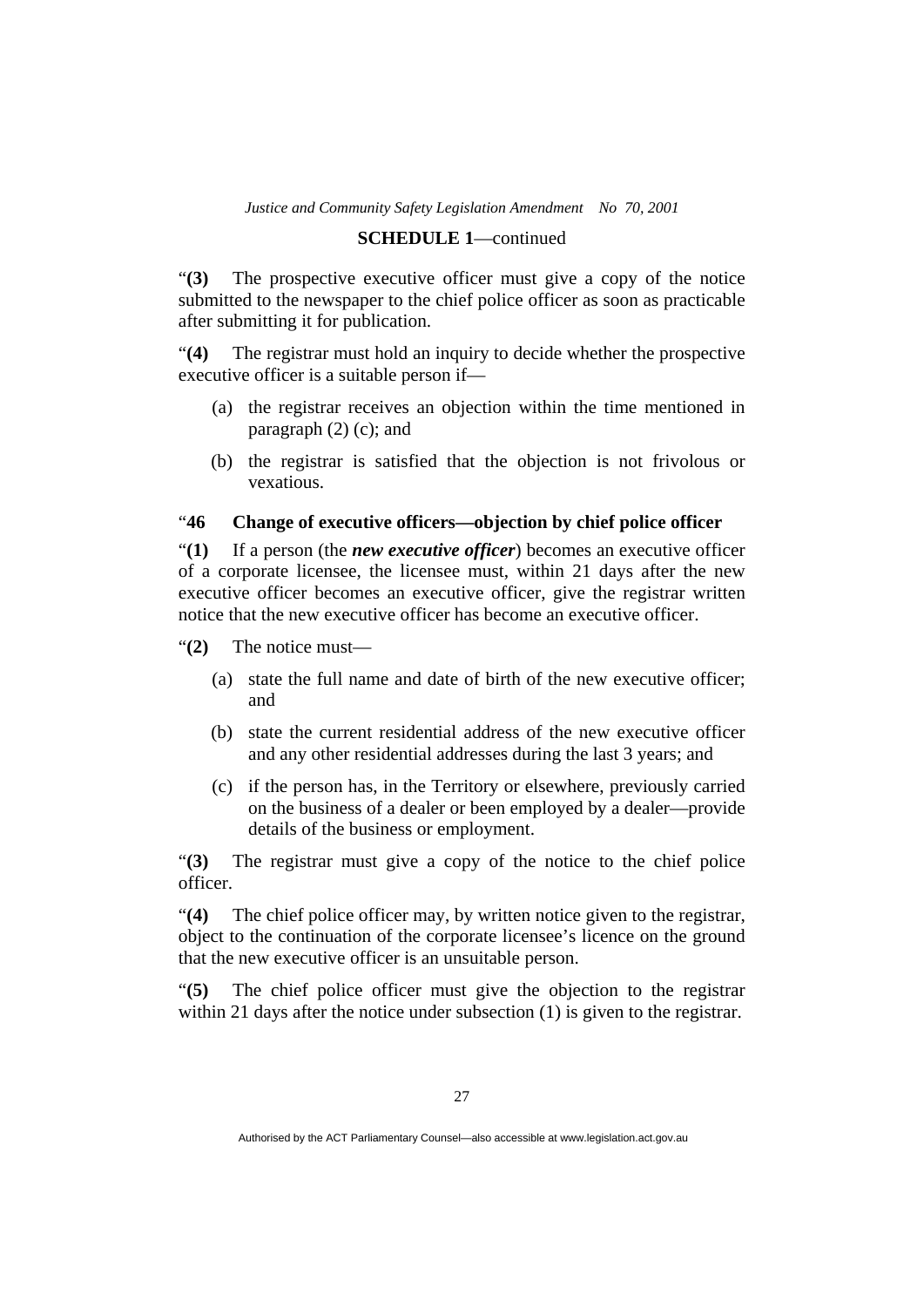# "**47 Cancellation of licences by registrar**

"**(1)** The registrar may cancel the licence of a corporate licensee if, after holding an inquiry, the registrar is satisfied that a person (the *relevant person*) who has become, or intends becoming, an executive officer of the licensee is an unsuitable person.

"**(2)** However, the registrar may cancel the licence of the corporate licensee without holding an inquiry if—

- (a) the registrar decided at an inquiry under subsection 45 (4) that the relevant person was an unsuitable person; and
- (b) the registrar believes on reasonable grounds that the relevant person has become an executive officer of the licensee.

"**(3)** The registrar must tell the licensee in writing of the cancellation of the licence.

# "**PART 6A—DISCIPLINARY PROCEEDINGS**

# "**48 When registrar may take action in relation to licences**

"**(1)** The registrar may take action under section 48A in relation to a licensee if—

- (a) the licence held by the person was granted, or renewed or varied, because of a false or misleading statement made, or false or misleading information provided, by the person in or in relation to the application for the licence or for renewal or variation of it; and
- (b) the person is no longer eligible to apply for, or for renewal of, a licence or the licence held by the person.

*Examples of when individual licensees no longer eligible to apply* 

- 1 The licensee is an unsuitable person because the licensee has committed an offence against the Act.
- 2 The licensee has become bankrupt.
- 3 The licensee is unlikely to be able to continue to comply with the obligations applying to the licence.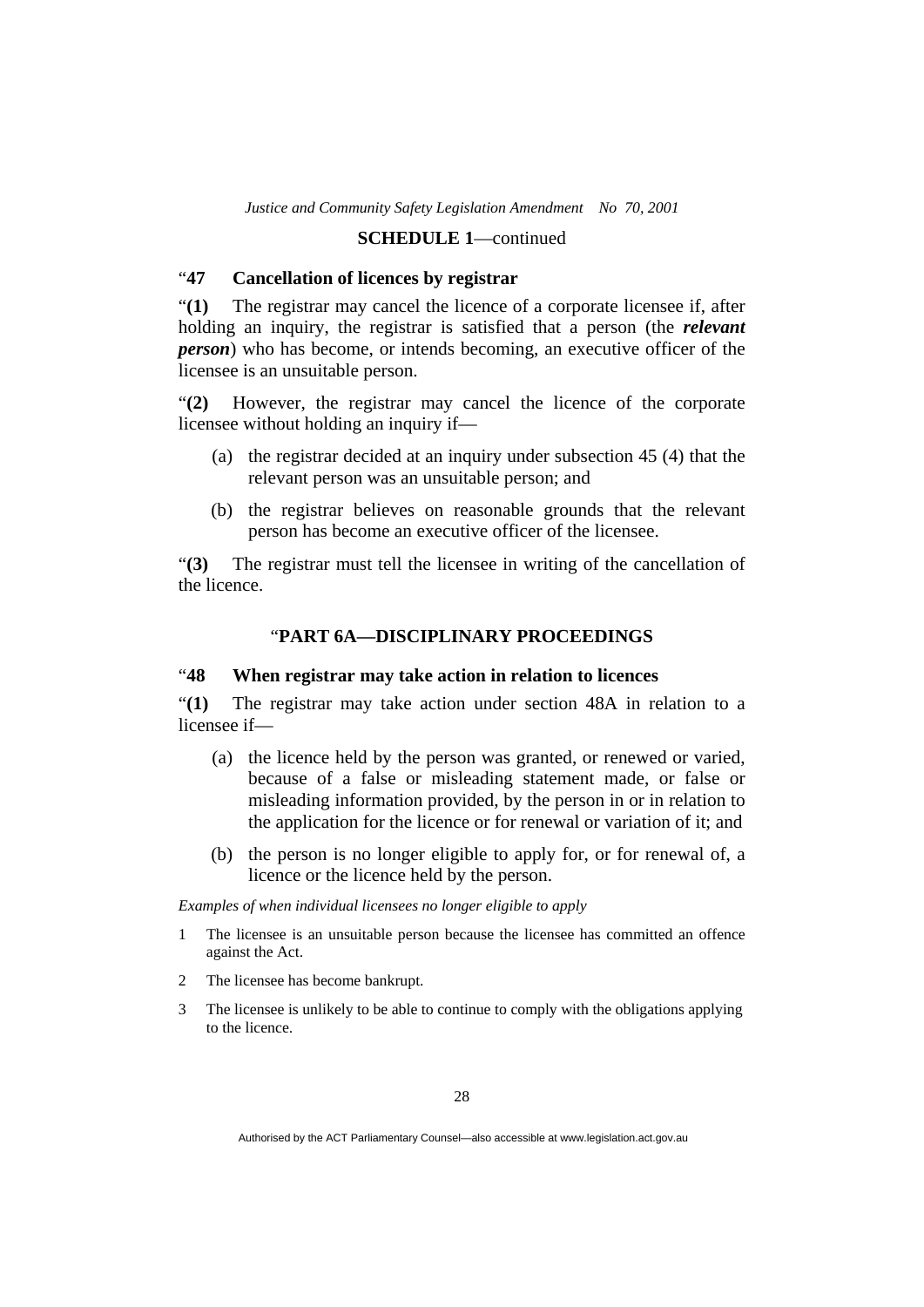### **SCHEDULE 1**—continued

4 If the licensee holds a vehicle sale licence, the licensee does not have sufficient material and financial resources to carry on the business in accordance with this Act.

*Examples of when corporate licensees no longer eligible to apply* 

- 1 An executive officer of the licensee is an unsuitable person because the executive officer has committed an offence involving dishonesty.
- 2 If the licensee holds a vehicle sale licence, the licensee does not have sufficient material and financial resources to carry on the business in accordance with this Act.

### "**48A Procedures for registrar taking action in relation to licences**

"**(1)** The registrar may take 1 or more of the following actions under this section in relation to a licence:

- (a) reprimand the licensee;
- (b) require the licensee to comply with a stated requirement within a stated period;
- (c) impose a condition on the licence;
- (d) suspend the licence for not longer than 1 year;
- (e) disqualify the licensee from holding a licence permanently or for a stated period;
- (f) cancel the licence.

"**(2)** Without limiting paragraph (1) (b), a requirement under the paragraph may require the licensee—

- (a) to make an additional contribution to the compensation fund within a stated period; or
- (b) to indemnify, within a stated time, the compensation fund to a stated extent if something happens because of anything done or omitted to be done by the licensee.

"**(3)** If the registrar proposes to take any action under this section in relation to a licence, the registrar must give the licensee a notice that—

- (a) states the proposed action, including any proposed suspension period and any proposed period of disqualification; and
- (b) states the grounds for the proposed action; and

Authorised by the ACT Parliamentary Counsel—also accessible at www.legislation.act.gov.au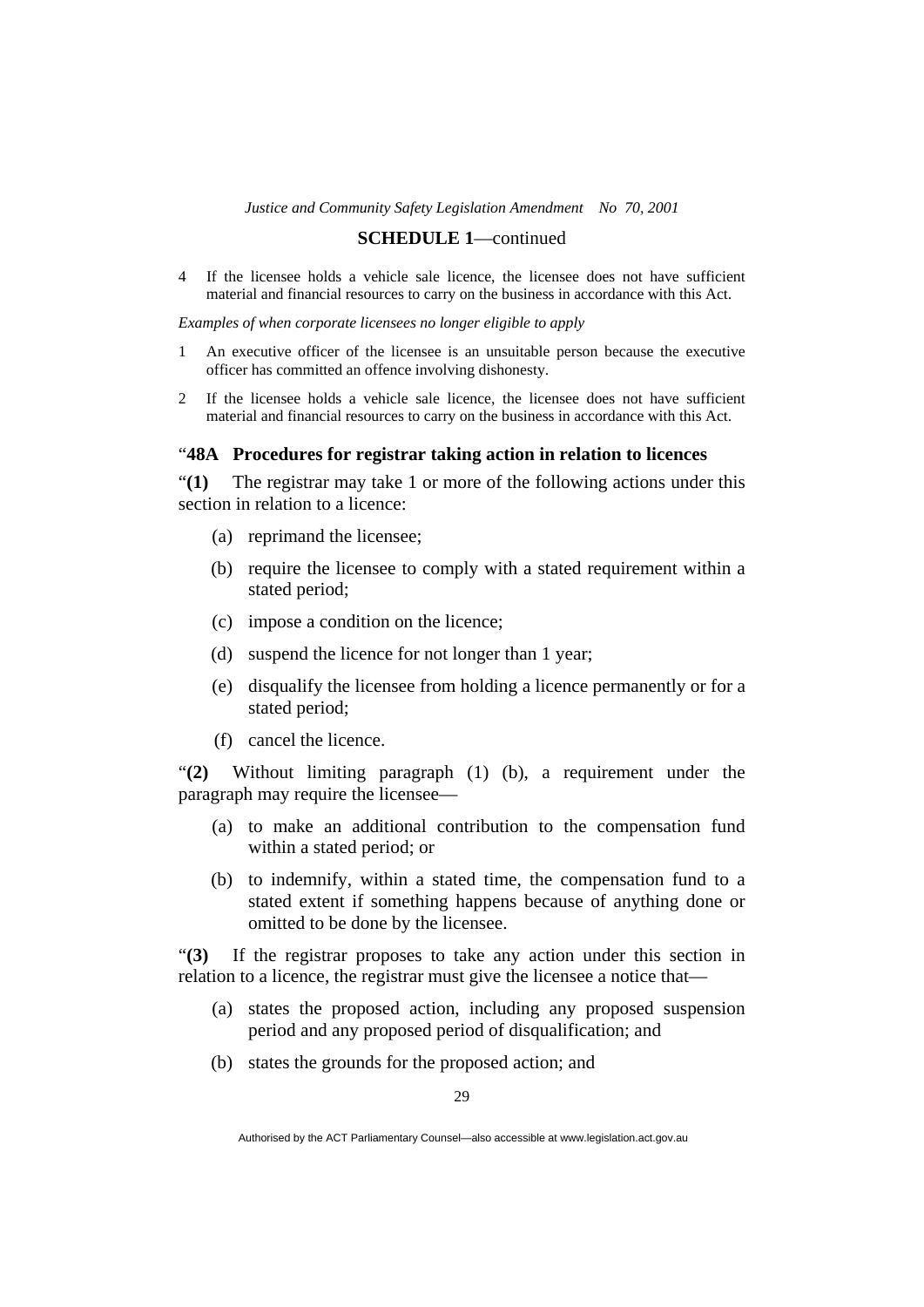### **SCHEDULE 1**—continued

 (c) invites the licensee to make written representations, within a stated period of at least 14 days after the licensee is given the notice, why the proposed action should not be taken.

"**(4)** If, after considering any written representations made by the licensee within the stated period, the registrar is satisfied on reasonable grounds that a ground mentioned in section 48 (When registrar may take action in relation to licences) exists to take action under this section in relation to the licensee, the registrar may take the following action:

- (a) if the proposed action included reprimanding the licensee reprimand the licensee;
- (b) if the proposed action included requiring the licensee to comply with a stated requirement within a stated period—make the requirement, reprimand the licensee or both;
- (c) if the proposed action included imposing a condition on the licence—impose the condition, reprimand the licensee or both;
- (d) if the proposed action included disqualifying the licensee from applying for a licence for a stated period—cancel the licence, or suspend the licence for not longer than that period, and disqualify the person from applying for a licence for not longer than that period;
- (e) if the proposed action included disqualifying the licensee from applying for a licence permanently—cancel the licence, or suspend the licence for not longer than 1 year, and disqualify the person from applying for a licence permanently or for not longer than 5 years;
- (f) if the proposed action included suspending the licence for a stated period—suspend the licence not longer than that period or reprimand the licensee;
- (g) if the proposed action included cancelling the licence—cancel the licence, suspend the licence for not longer than 1 year or reprimand the licensee.
- "**(5)** The registrar must tell the licensee in writing of the decision.

Authorised by the ACT Parliamentary Counsel—also accessible at www.legislation.act.gov.au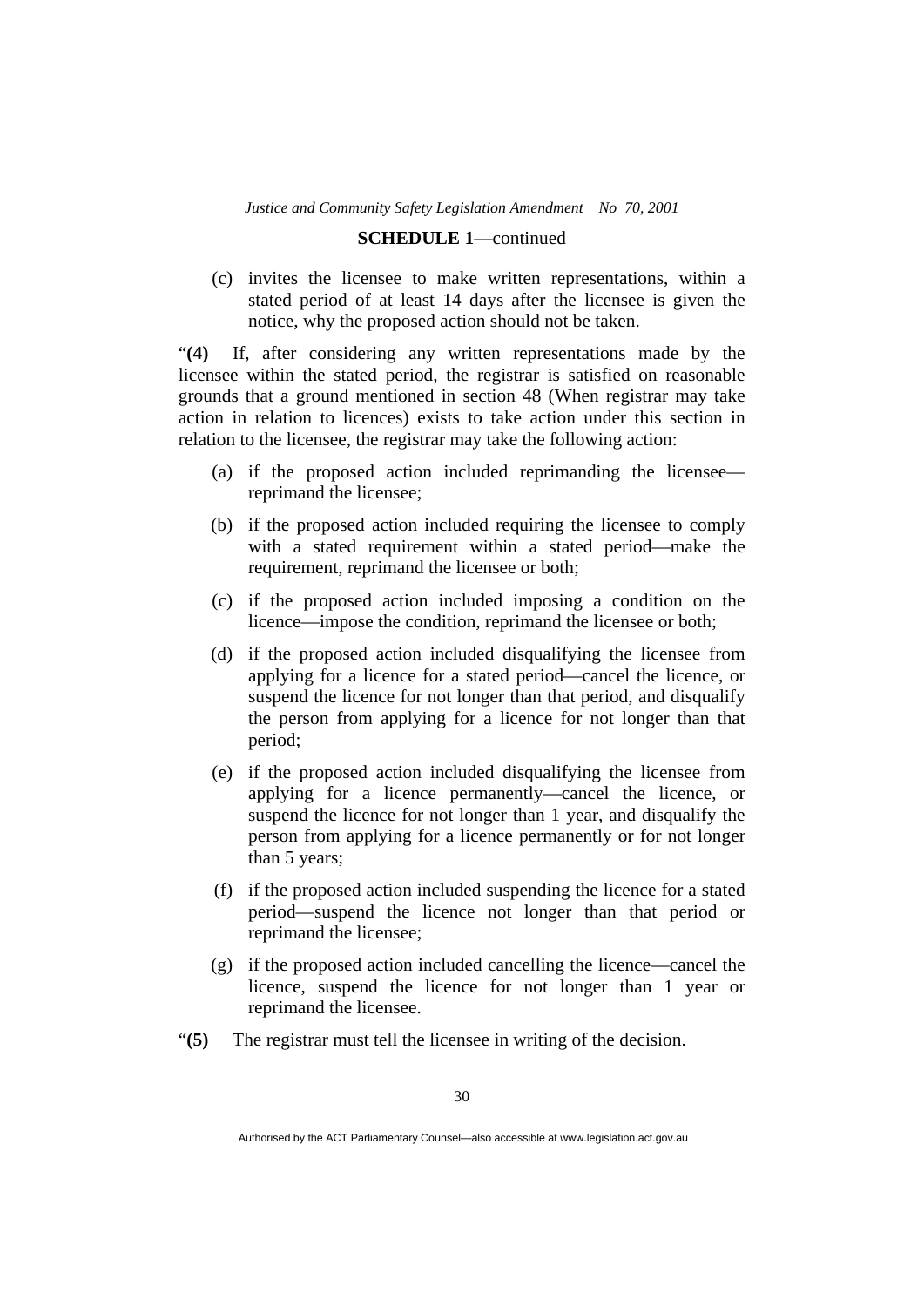#### **SCHEDULE 1**—continued

"**(6)** If the registrar decides to suspend or cancel the licence, or disqualify the licensee from applying for a licence, the registrar must also tell the licensee in writing when the suspension, cancellation or disqualification takes effect.

"**(7)** A suspension or cancellation must not take effect earlier than 7 days after the licensee is told about the decision.

"**(8)** If the registrar suspends a licensee's licence, the licensee is, during the period of the suspension—

- (a) taken not to be licensed; and
- (b) disqualified from applying for a licence.

"**(9)** If a person is disqualified from applying for a licence under this section, the person is not eligible to apply for a licence while the person is disqualified.".

### **[1.144] Subsections 49 (7) and (8)—**

Omit "legal practitioner", substitute "lawyer".

# **[1.145] Subsections 51 (1) and 52 (1)—**

Omit the penalty, substitute the following penalty:

"Maximum penalty: 50 penalty units, imprisonment for 6 months or both.".

#### **[1.146] Subsection 53 (1)—**

Omit "legal practitioner", substitute "lawyer".

# **[1.147] Section 54—**

Omit "of Motor Vehicle Dealers".

# **[1.148] Paragraphs 57 (1) (j) to (n)—**

Omit the paragraphs, substitute the following paragraphs:

- (i) under section 47 to cancel a licence of a corporate licensee;
- (j) under section 48A (4) to take action in relation to a licensee or licence under the subsection;

Authorised by the ACT Parliamentary Counsel—also accessible at www.legislation.act.gov.au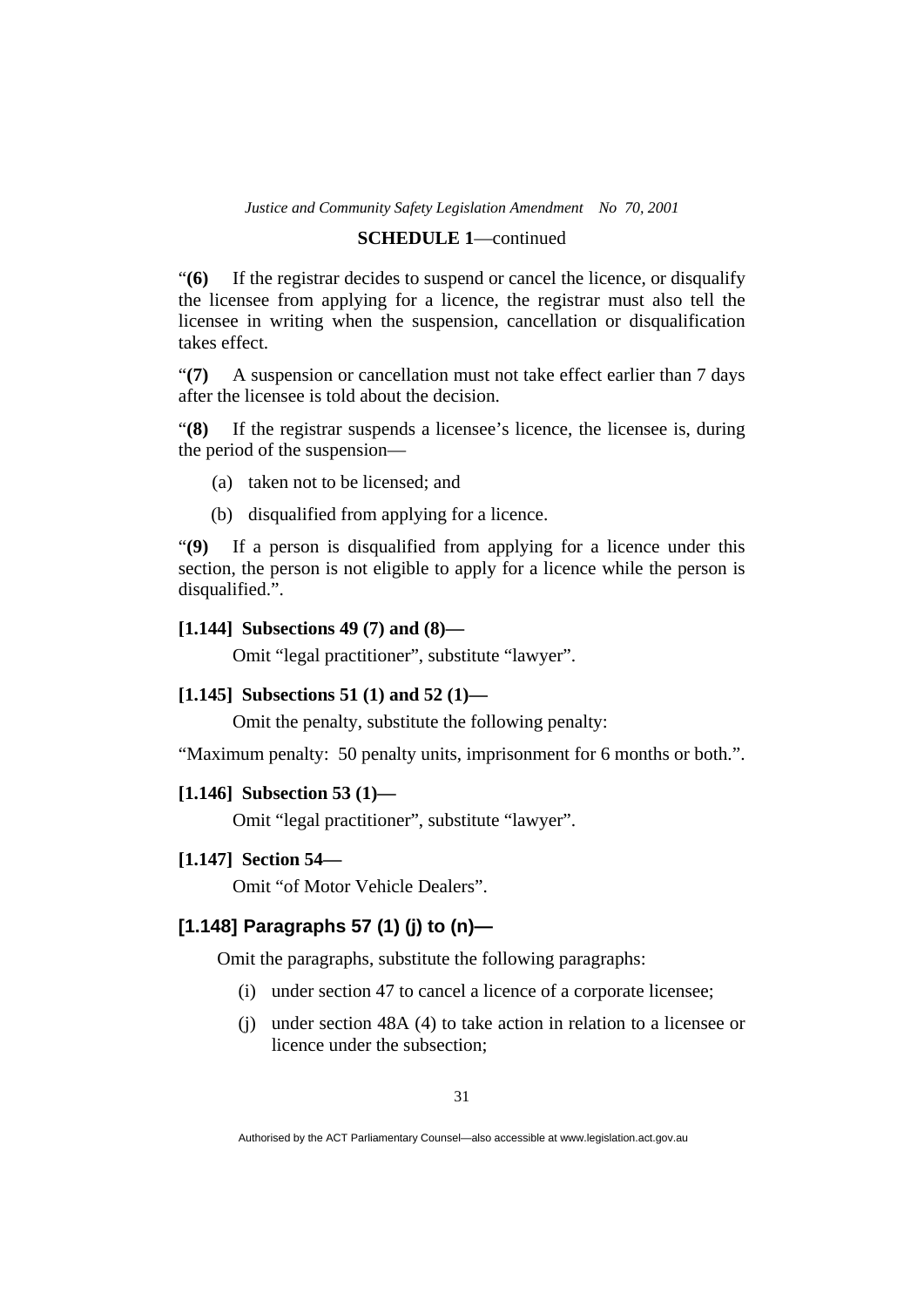# **[1.149] Paragraphs 57 (1) (p) and (q)—**

Renumber as paragraphs 57 (1) (k) and (l).

# **[1.150] Subsection 57 (3)—**

Omit "48 (1)", substitute "47 (3), 48A (5)".

# **[1.151] Section 58—**

Omit the section.

# **[1.152] Section 66—**

Omit ", unless the contrary intention appears".

# **[1.153] Section 66 (definitions of** *determined fee* **and** *inspector***)—**

Omit the definitions.

# **[1.154] Section 67—**

Omit the section, substitute the following section:

# "**67 Hindering of registrar etc**

"**(1)** A person must not, without reasonable excuse, hinder or obstruct the registrar, the deputy registrar or an inspector in the exercise of a function under this Act.

Maximum penalty: 50 penalty units, imprisonment for 6 months or both.

"**(2)** A person must not threaten or intimidate the registrar, the deputy registrar or an inspector in the exercise of a function under this Act.

Maximum penalty: 50 penalty units, imprisonment for 6 months or both.".

### **[1.155] Section 71—**

Omit the section, substitute the following section:

# "**71 Working out whether person** *suitable* **or** *unsuitable*

"**(1)** This section applies in working out whether a person is a suitable person or an unsuitable person to be, or continue to be, an individual licensee or an executive officer of a corporate licensee.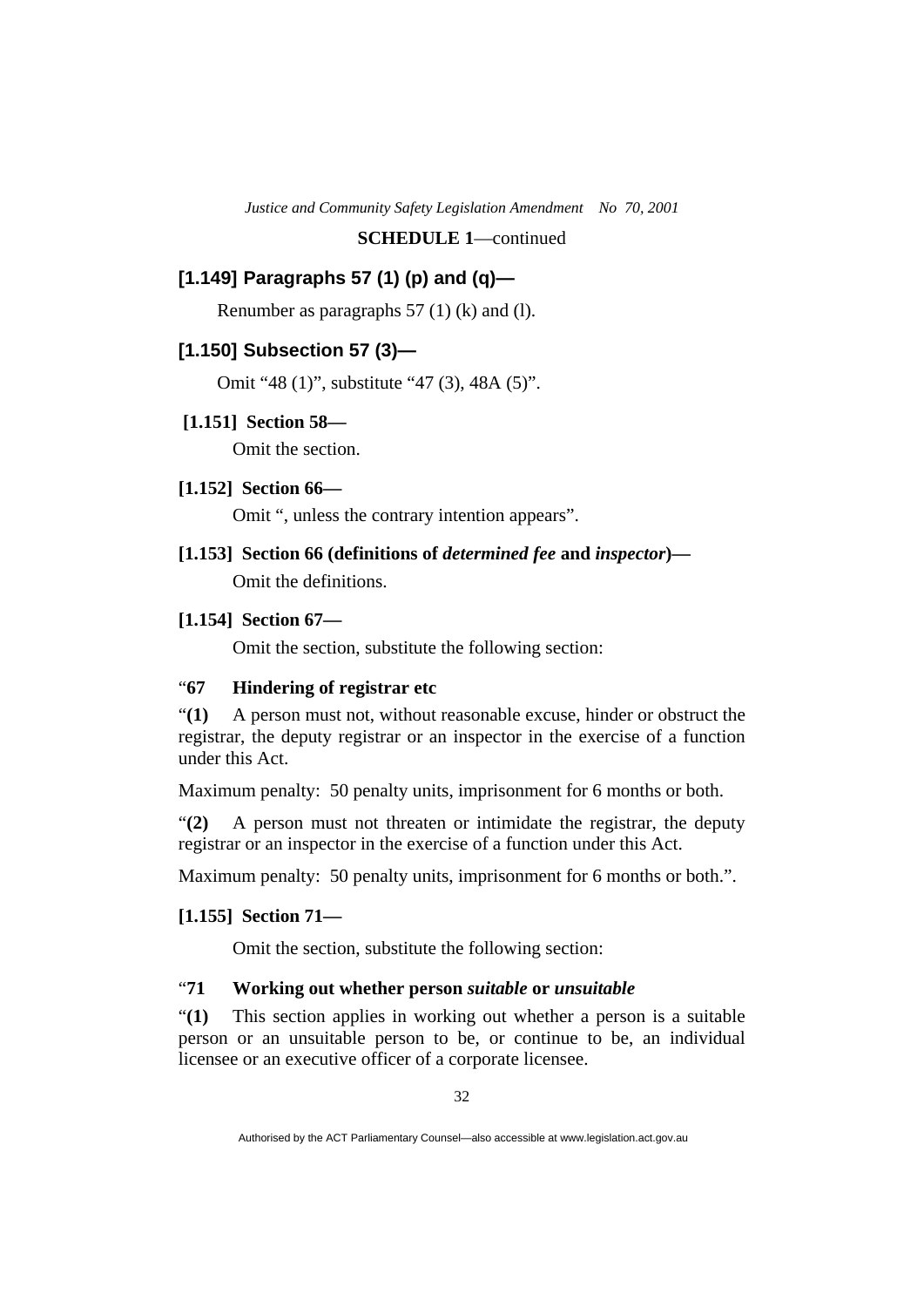### **SCHEDULE 1**—continued

"**(2)** A person is a *suitable person* unless the person is an unsuitable person.

"**(3)** A person is an *unsuitable person* if the person or, if the person is a corporation, the person or a executive officer of the person has committed or engaged in a disqualifying act.

"**(4)** A *disqualifying act* is—

- (g) a contravention of this Act (including a requirement made by the registrar under this Act) or a corresponding law of a State, whether or not the contravention is an offence; or
- (h) an offence against the *Trade Practices Act 1974* (Cwlth); or
- (i) an offence against the *Fair Trading Act 1992* or a corresponding law of a State; or
- (j) an offence involving fraud or dishonesty; or
- (k) an offence against a law of the Territory, the Commonwealth a State another Territory or foreign country punishable by imprisonment for a period of longer than 1 year; or
- (l) the sale of a motor vehicle without passing unencumbered title to the vehicle.

"**(5)** An executive officer of a person is taken to have committed a disqualifying act if the executive officer was an executive officer of a person at the time the lastmentioned person committed the disqualifying act.

"**(6)** However, even if the person has committed or engaged in a disqualifying act, the person is a suitable person if the registrar is satisfied that, in all the circumstances, it would be reasonable to regard the person as a suitable person.

"**(7)** In making a decision under subsection (6) in relation to the person, the registrar must have regard to—

- (a) the circumstances of the disqualifying act; and
- (b) whether the person cooperated in the investigation of the disqualifying act; and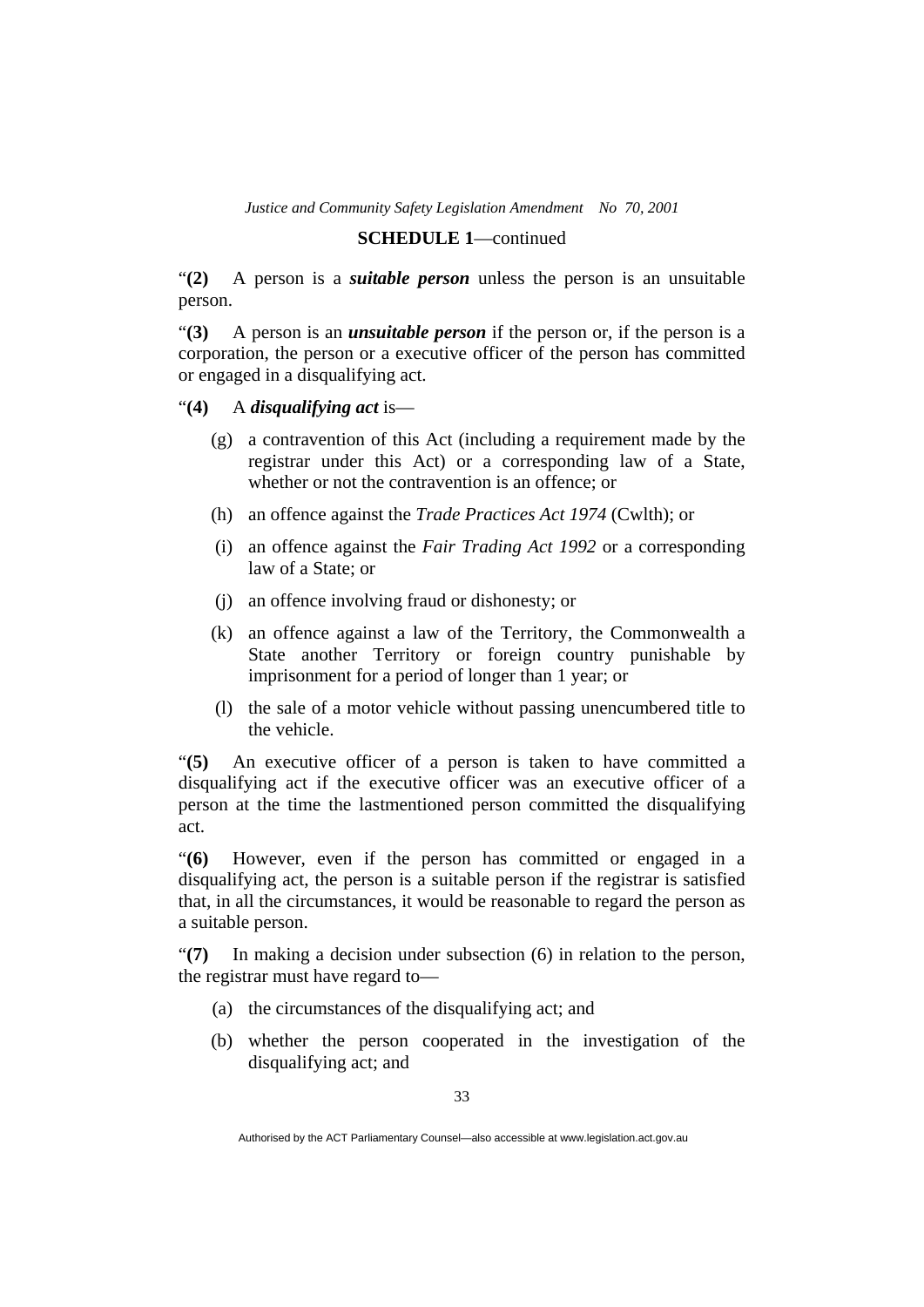### **SCHEDULE 1**—continued

- (c) the extent to which the person provided restitution for any loss suffered because of the disqualifying act; and
- (d) the time since the disqualifying act was committed or engaged in; and
- (e) whether the disqualifying act was an isolated event.

"**(8)** Subsection (7) does not limit the matters to which the registrar may have regard in making the decision.

### **[1.156] Subsections 73 (2), (4) and (7)—**

Omit the penalty, substitute the following penalty:

"Maximum penalty: 5 penalty units.".

### **[1.157] New section 73A—**

After section 73, insert the following section:

# "**73A Return of licence**

"**(1)** If a person's licence is suspended or cancelled, the person must not fail, without reasonable excuse, to return his or her licence to the registrar as soon as practicable (but within 7 days) after the suspension or cancellation takes effect.

Maximum penalty: 20 penalty units.

"**(2)** If the person's licence is suspended and the licence has not expired when the suspension ends, the registrar must return the licence to the person if the person asks for its return.".

### **[1.158] Subsection 74 (1)—**

Add at the end the following penalty:

"Maximum penalty: 10 penalty units.".

### **[1.159] Subsection 74 (2)—**

Omit the penalty, substitute the following penalty:

"Maximum penalty: 10 penalty units.".

Authorised by the ACT Parliamentary Counsel—also accessible at www.legislation.act.gov.au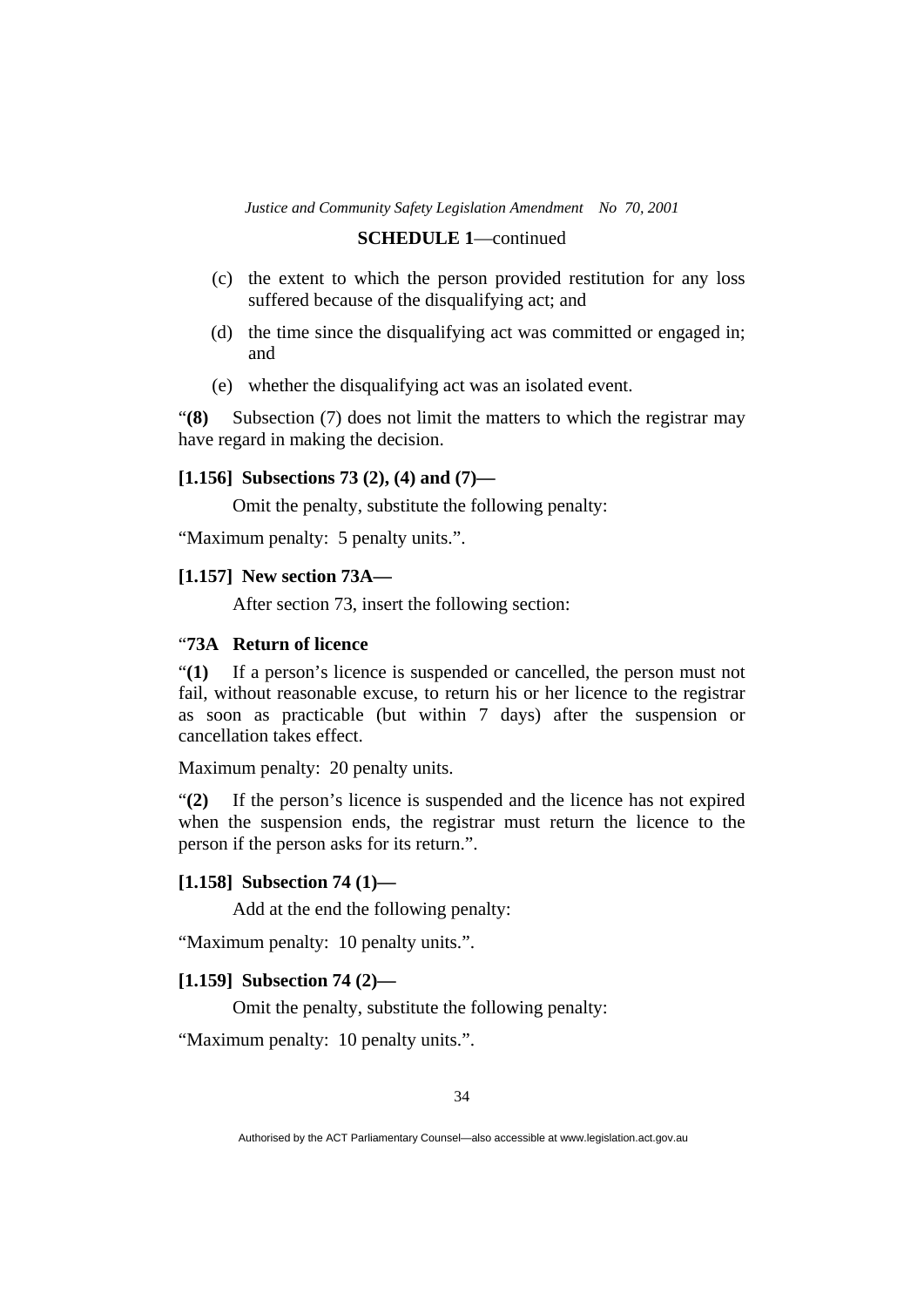### **[1.160] Subsection 76 (4)—**

Omit the penalty, substitute the following penalty:

"Maximum penalty: 50 penalty units.".

# **[1.161] Subsection 79 (1)—**

Omit the penalty, substitute the following penalty:

"Maximum penalty: 10 penalty units.".

# **[1.162] Subsections 79 (2) and (3)—**

Omit the penalty, substitute the following penalty:

"Maximum penalty: 30 penalty units.".

# **[1.163] Subsection 79 (4)—**

 Omit the penalty, substitute the following penalty: "Maximum penalty: 10 penalty units.".

# **[1.164] Section 79A—**

 Omit the penalty, substitute the following penalty: "Maximum penalty: 10 penalty units.".

### **[1.165] Section 81—**

 Omit the penalty, substitute the following penalty: "Maximum penalty: 10 penalty units.".

### **[1.166] Subsection 87 (2)—**

Omit "director", substitute "executive officer".

### **[1.167] Paragraph 89A (3) (a)—**

Omit "a director", substitute "an executive officer".

# **[1.168] Paragraph 89A (3) (a)—**

Omit "refuses or".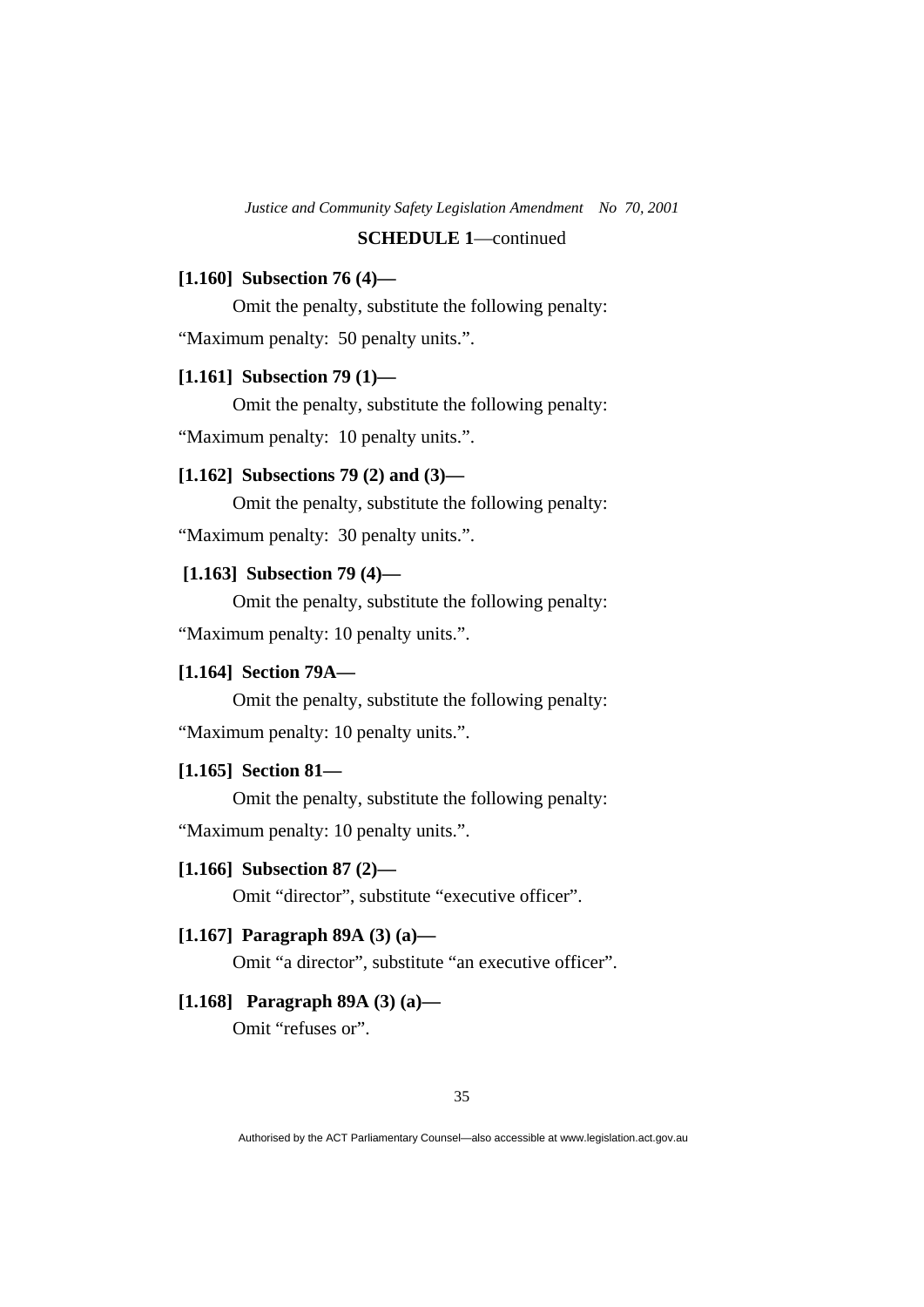### **[1.169] Subsection 89A (4)—**

Omit :"director", substitute "executive officer".

### **[1.170] Subsection 89A (4)—**

Omit "directors", substitute "executive officers".

### **[1. 171] Section 90A—**

Omit the section, substitute the following sections:

### "**90A Determination of fees and charges**

- "**(1)** The Minister may determine fees and charges for this Act.
- "**(2)** A determination under this section is a disallowable instrument.

# "**91 Approved forms**

"**(1)** The registrar may approve forms for this Act.

"**(2)** If the registrar approves a form for a particular purpose, the form must be used for that purpose.".

### **[1.172] Section 92—**

Omit the section, substitute the following section:

# "**92 Regulation-making power**

The Executive may make regulations for this Act.".

### **[1.173] Schedule 2—**

Omit the schedule.

# **[1.174] Dictionary**

Add at the end the following dictionary:

# "**DICTIONARY** (See s 2)

*compensation fund* means the motor vehicle dealers compensation fund.

*corporate licensee* means a corporation that holds a licence.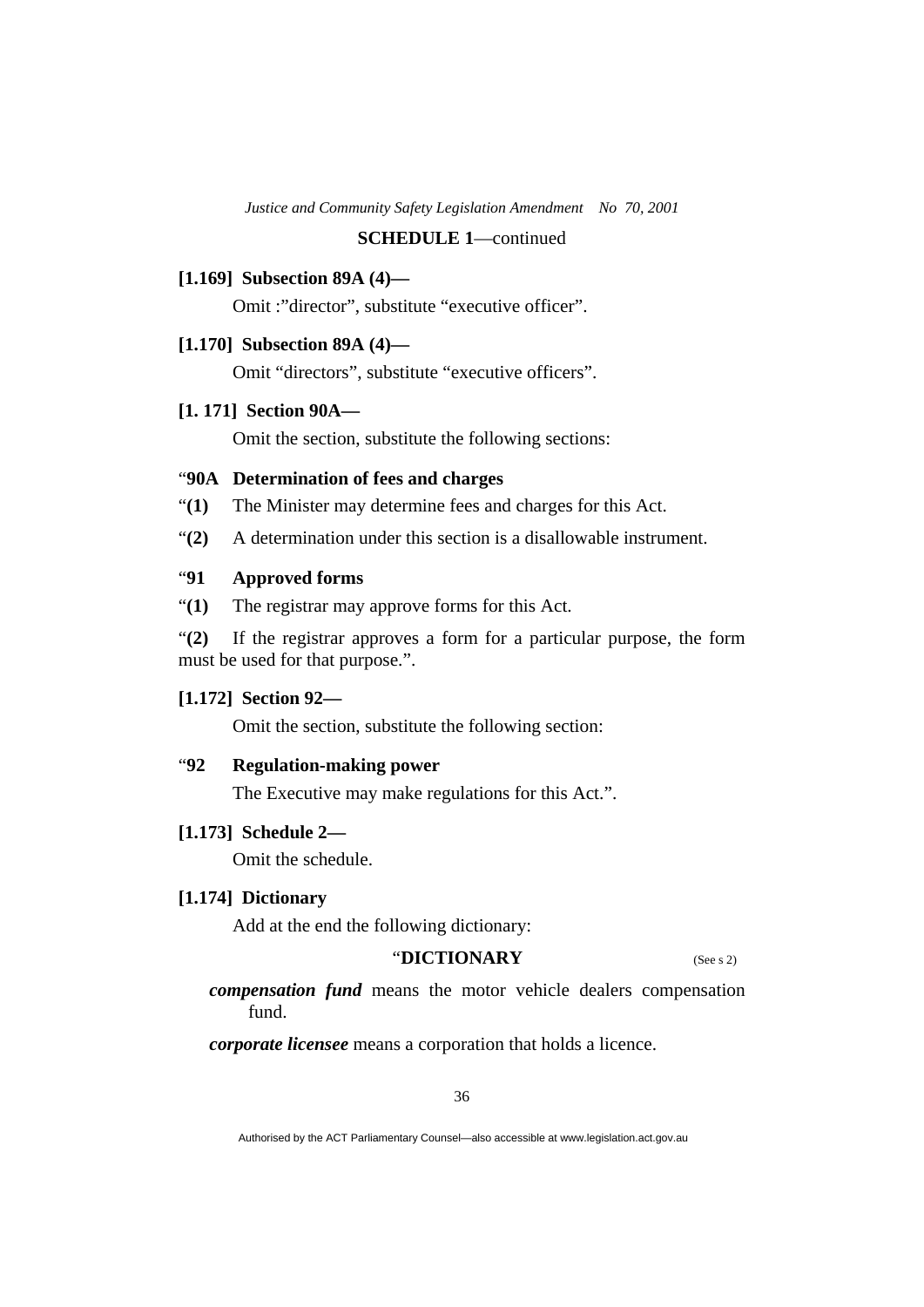### **SCHEDULE 1**—continued

*dealer*—see section 6A.

*dealings register*, of a licensed dealer, means a dealings register maintained by the dealer under section 15 (Licensees to maintain dealings register).

*determined fee* means—

- (a) in relation to a provision (other than a provision of Part 10 (Enforcement))—the fee determined under section 90A for the provision; or
- (b) in relation to a provision of Part 10—the fee determined under section 90A for subparagraph 70A $(2)$  $(g)$  $(ii)$ .
- *executive officer*, of a corporation, means the person, by whatever named called and whether or not the person is a director of the corporation, who is concerned with, or takes part in, the corporation's management.

#### **Examples**

- 1 A director of the corporation
- 2 An employee of, or a person associated with, the corporation who is involved in activities that involve policy and decision making, related to the business affairs of the corporation, to the extent that the consequences of the formation of the policies, or the making of the decisions, may have some significant bearing on the financial standing of the corporation or the conduct of its affairs.

*final infringement notice*, for Part 10 (Enforcement)—see section 66.

*function* includes power.

*individual licensee* means an individual who holds a licence.

*infringement notice*, for Part 10 (Enforcement)—see section 66.

*inspector* means an inspector under section 5B but, for Part 10 (Enforcement), does not include a police officer.

*notified person*, for Part 10 (Enforcement)—see section 66.

*on-the-spot-fine*, for Part 10 (Enforcement)—see section 66.

*relevant amount*, for Part 10 (Enforcement)—see section 66.

Authorised by the ACT Parliamentary Counsel—also accessible at www.legislation.act.gov.au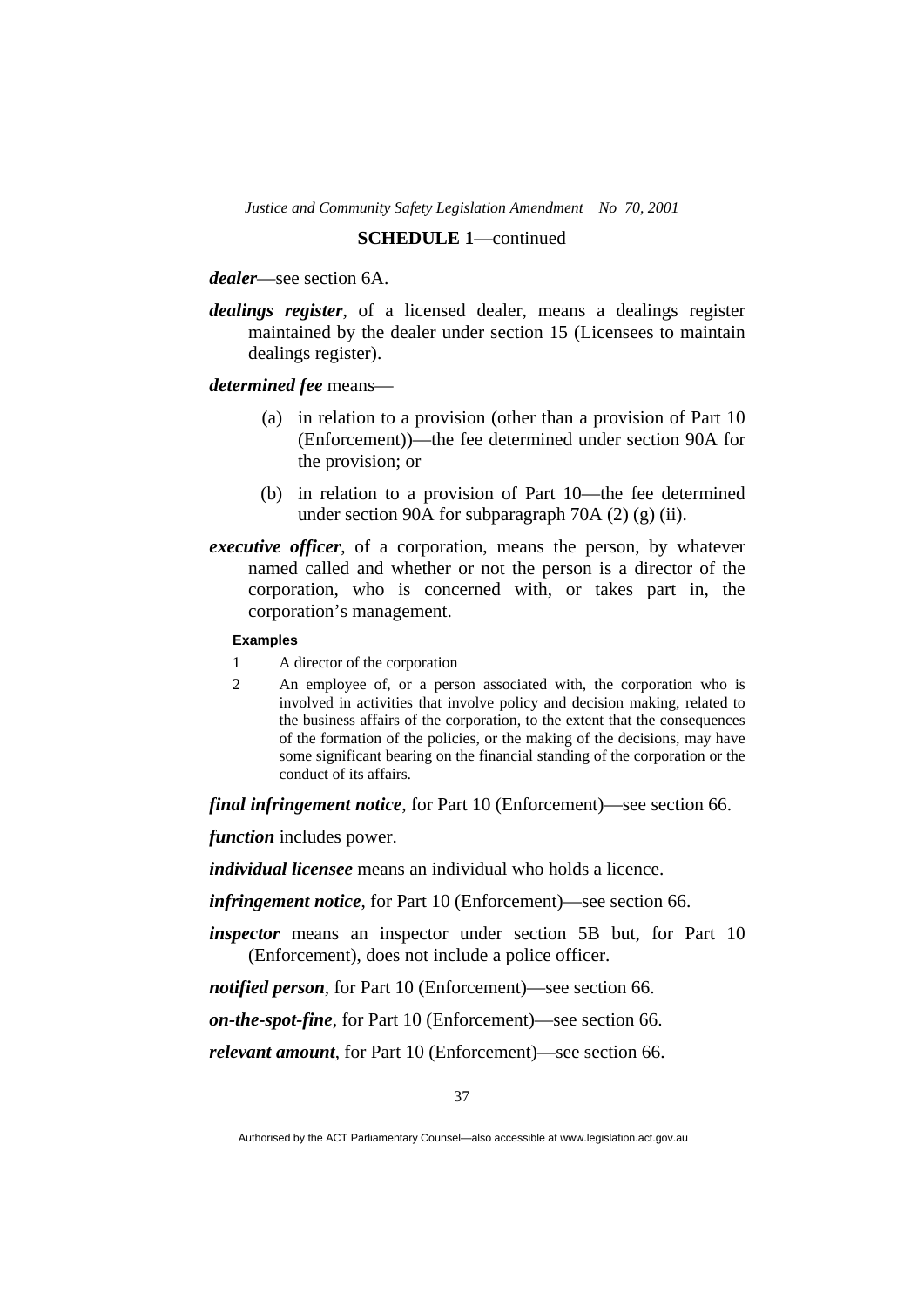### **SCHEDULE 1**—continued

*relevant chief executive*, for Part 2 (Licences to carry on business as a dealer, wholesaler or car market operator)—see section 6B.

*relevant period for payment*, for Part 10 (Enforcement)—see section 66.

*Schedule 3 offence*, for Part 10 (Enforcement)—see section 66.

*suitable person*—see section 71.

*unsuitable person*—see section 71.".

# *Second-hand Dealers and Collectors Act 1906*

### **[1.175] Long title—**

Omit the title, substitute the following title:

"An Act to provide for the licensing and regulation of dealers in certain second-hand goods, to regulate the sale of certain second-hand goods, and for other purposes".

#### **[1.176] Sections 1 and 2—**

Omit the sections, substitute the following sections:

# "**1 Name of Act**

This Act is the *Second-hand Dealers Act 1906*.

# "**2 Dictionary**

The dictionary at the end of this Act is part of this Act.

*Note 1* The dictionary at the end of this Act defines certain words and expressions used in this Act.

*Note 2* A definition in the dictionary applies to the entire Act unless the definition, or another provision of the Act, provides otherwise or the contrary intention otherwise appears (see *Interpretation Act 1967*, s 11F and s 11G).".

# **[1.177] Sections 2A, 2B, 2C, 2D, 2E and 2F—**

Omit the sections, substitute the following section: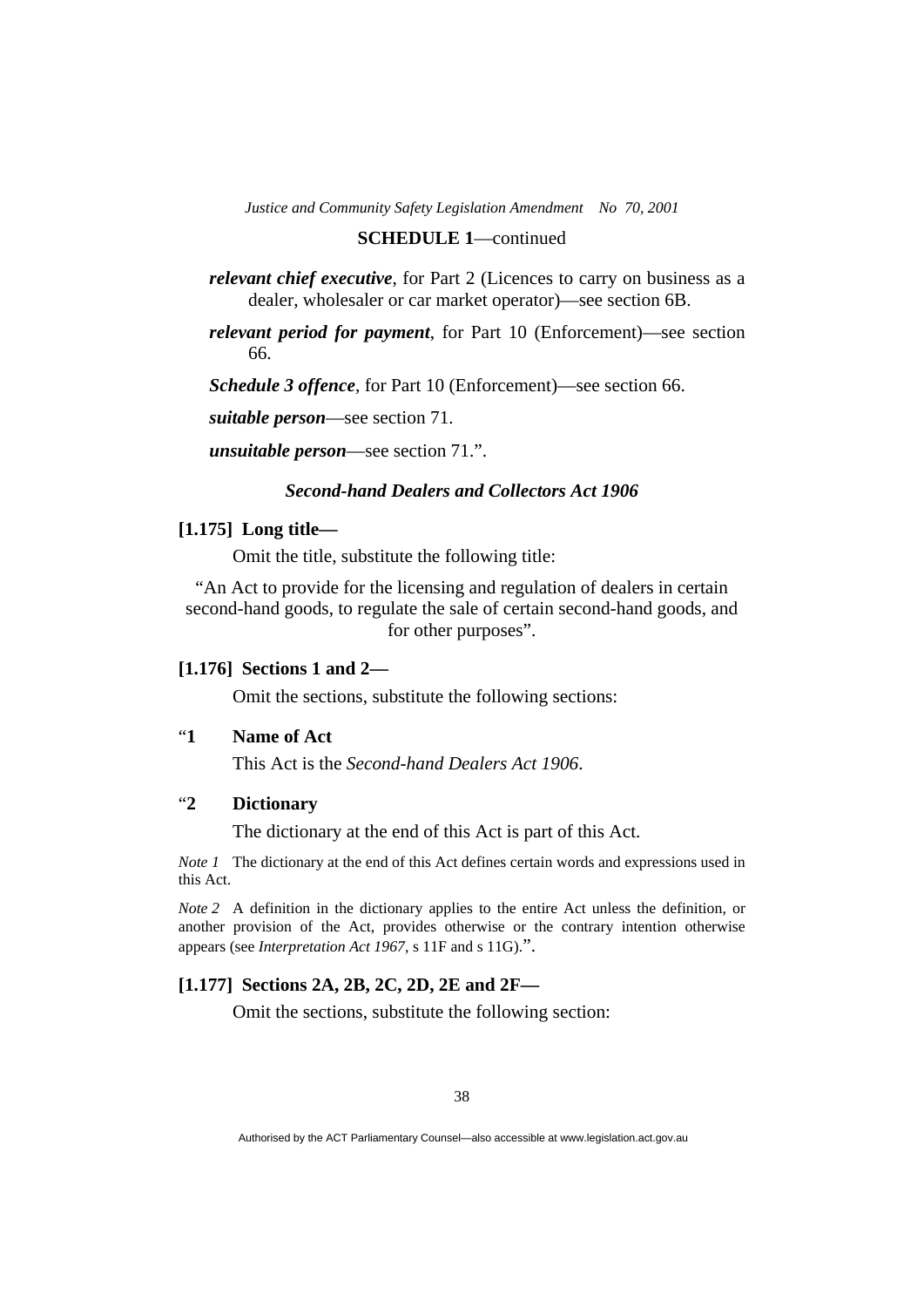### **SCHEDULE 1**—continued

# "**3 Issue of licences**

"**(1)** If a person applies to the commissioner for a licence, or for renewal of a licence, the commissioner must issue a licence to the person or renew the licence if—

- (m) the application complies with this Act; and
- (n) if the person is an individual—the person is 18 years old or older; and
- (o) the person is a suitable person.

"**(2)** A licence must specify the premises where the holder of the licence may carry on business as a second-hand dealer.

"**(3)** A licence may be issued for up to 1 year.".

### **[1.178] Sections 3, 8 and 8A—**

Omit the sections, substitute the following sections:

# "**4 Dealers must be licensed**

 A person must not carry on business as a second-hand dealer unless the person is licensed as a second-hand dealer.

Maximum penalty: 50 penalty units, imprisonment for 6 months or both.".

# "**5 Name of dealer etc to be displayed on premises**

 A licensed second-hand dealer must clearly display on the outside of each place or premises where the dealer carries on business, in letters at least 10cm high—

- (a) his or her full name; and
- (b) the words 'licensed dealer in second-hand goods'.

Maximum penalty: 20 penalty units.

Authorised by the ACT Parliamentary Counsel—also accessible at www.legislation.act.gov.au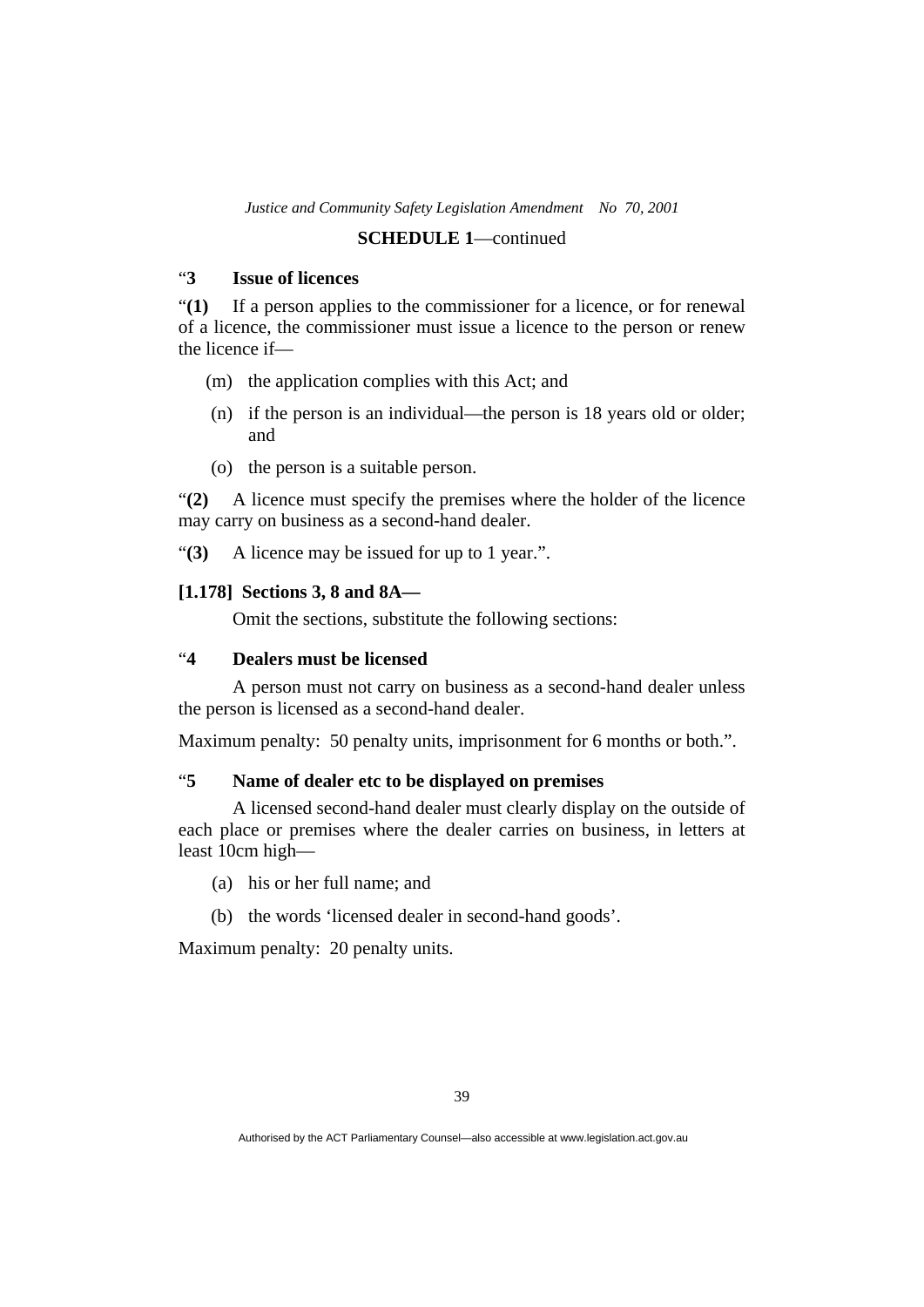### **SCHEDULE 1**—continued

# "**6 Records of second-hand dealers**

"**(1)** A second-hand dealer must make, in accordance with the regulations, the records that the dealer is required to make under the regulations.

Maximum penalty: 20 penalty units.

"**(2)** A second-hand dealer must keep, in accordance with the regulations, the records required to be made under subsection (1).

Maximum penalty: 20 penalty units.

"**(3)** A second-hand dealer must give to the police, in accordance with the regulations, the records or copies of records that the dealer is required to give to the police under the regulations.

Maximum penalty: 20 penalty units.

# "**7 Inspection of records and goods**

"**(1)** A second-hand dealer must, if asked by a police officer, allow the police officer to inspect—

- (a) any record the dealer is required to keep under this Act; or
- (b) any second-hand goods in the dealer's possession; or
- (c) any other record in the dealer's possession relating to second-hand goods.

Maximum penalty: 50 penalty units.

"**(2)** The police officer may—

- (p) copy any record inspected under this section; and
- (q) examine or photograph any second-hand goods in the dealer's possession that the police officer suspects on reasonable grounds have been stolen or fraudulently obtained.

"**(3)** This section is additional to, and not in substitution for, any other power of a police officer.

Authorised by the ACT Parliamentary Counsel—also accessible at www.legislation.act.gov.au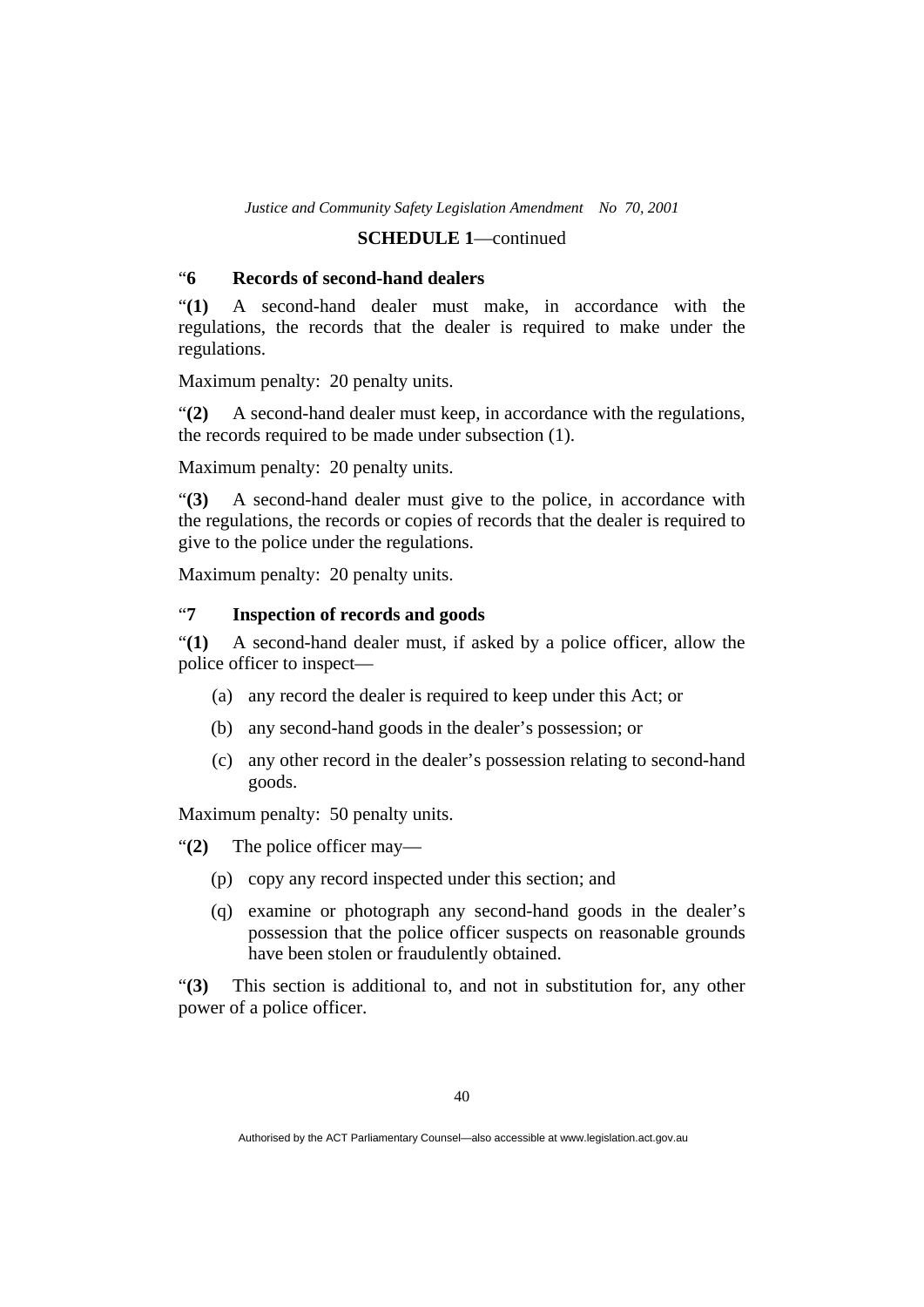### **SCHEDULE 1**—continued

# "**8 Keeping of second-hand goods—dealers**

"**(1)** This section applies if a second-hand dealer buys or otherwise receives second-hand goods from someone else (other than a licensed auctioneer).

"**(2)** The second-hand dealer must not sell or otherwise dispose of the second-hand goods, and must keep them in the condition in which the dealer receives them for—

- (a) if the dealer is a dealer for which a period of less than 5 working days is prescribed under the regulations—the prescribed period after the dealer buys or otherwise receives the goods; or
- (b) in any other case—5 working days after the dealer buys or otherwise receives the goods.

Maximum penalty: 50 penalty units.

"**(3)** The regulations may—

- (a) exempt a second-hand dealer from subsection (2); or
- (b) authorise the chief police officer to exempt a dealer from subsection  $(2)$ .".

# **[1.179] Section 9—**

Renumber as section 10.

# **[1.180] New section 9—**

Before section 9, insert the following section:

# "**9 Goods suspected of being stolen or fraudulently obtained**

"**(1)** This section applies to a licensed second-hand dealer in relation to second-hand goods if—

- (a) the dealer has or obtains possession of the goods or the goods are offered to the dealer; and
- (b) either of the following subparagraphs applies:

Authorised by the ACT Parliamentary Counsel—also accessible at www.legislation.act.gov.au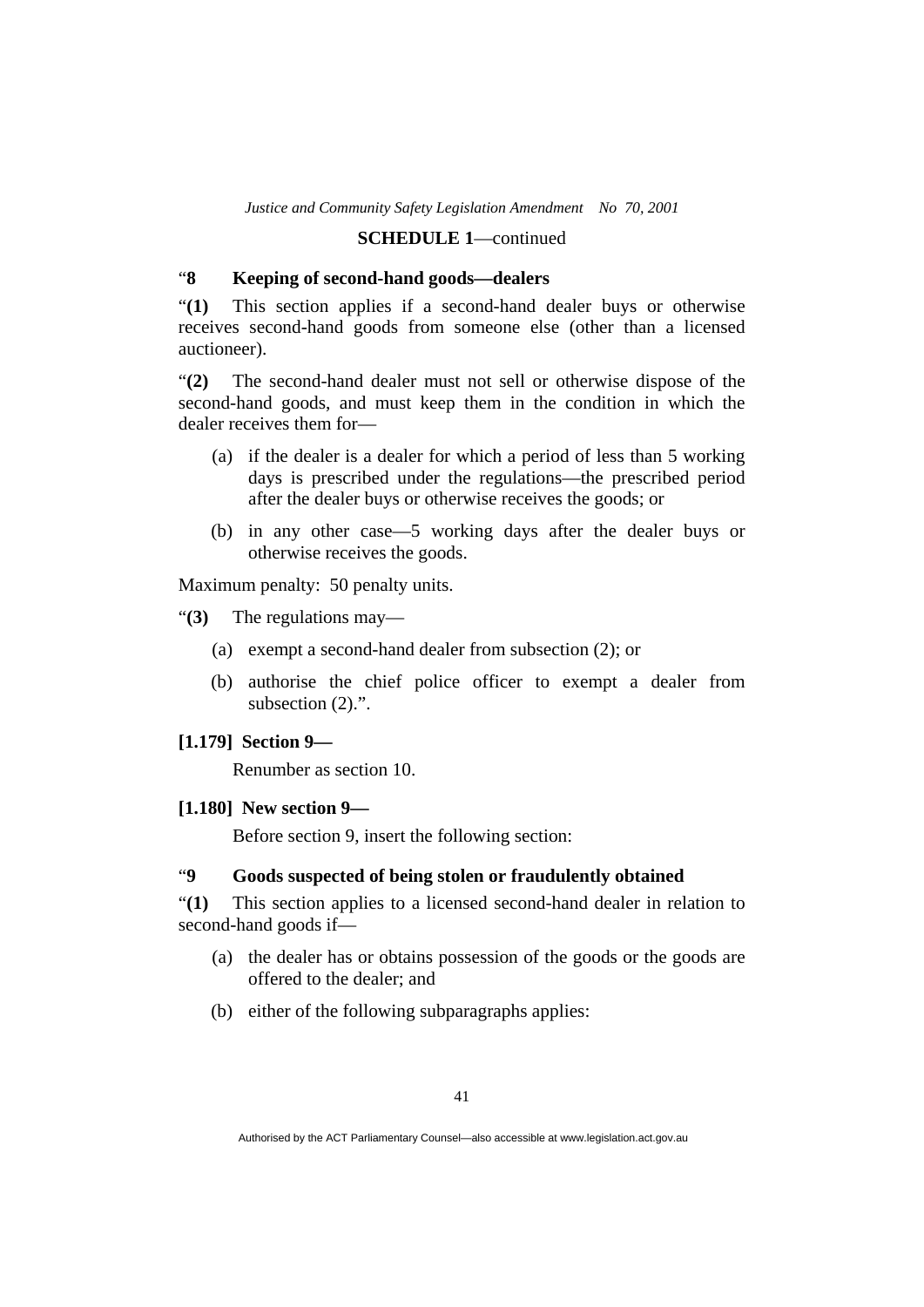# **SCHEDULE 1**—continued

- (i) the dealer is or has been told by a police officer that the goods, or goods of their description, have been stolen or fraudulently obtained;
- (ii) the dealer suspects, or should reasonably suspect in the circumstances, that the goods have been stolen or fraudulently obtained.

"**(2)** The licensed second-hand dealer must immediately tell a police officer that the goods are in the dealer's possession or have been offered to the dealer.

Maximum penalty: 50 penalty units.".

### **[1.181] Subsection 9 (1)—**

Add at the end the following penalty:

"Maximum penalty: 50 penalty units.".

# **[1.182] Subsection 9 (2)—**

Add at the end the following penalty:

"Maximum penalty: 5 penalty units.".

### **[1.183] Subsection 9 (3)—**

Omit "old wares", substitute "second-hand goods".

#### **[1.184] Subsection 9 (3)—**

Add at the end the following penalty:

"Maximum penalty: 5 penalty units.".

### **[1.185] Subsections 9 (4) and (5)—**

Omit the subsections.

### **[1.186] Parts IV and V—**

Omit the Parts, substitute the following Part: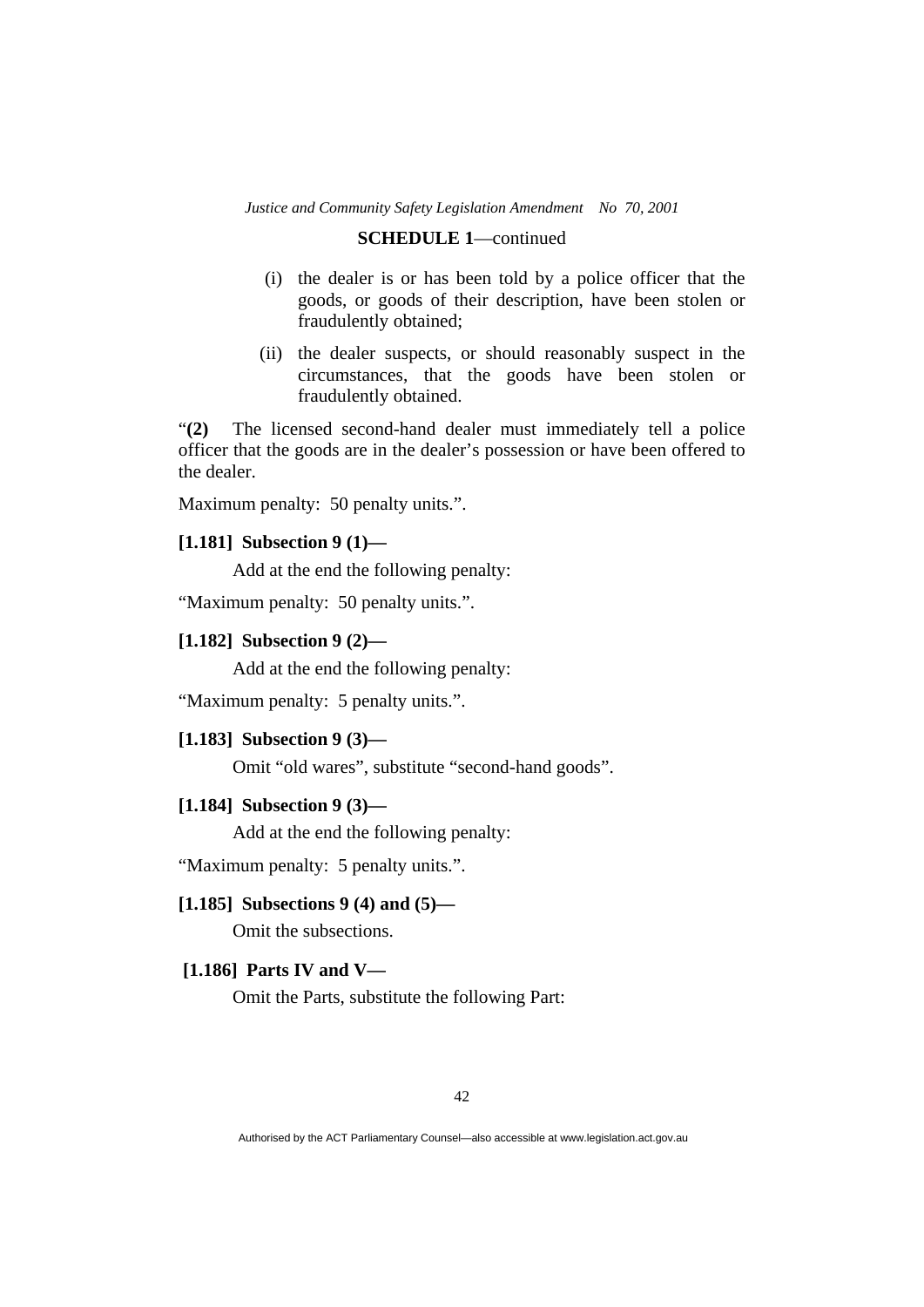# "**PART 4—MISCELLANEOUS**

# "**11 Working out whether person** *suitable* **or** *unsuitable*

"**(1)** This section applies in working out for this Act whether a person is a suitable person or an unsuitable person to be, or continue to be, a licensee.

"**(2)** However, subsection (6) only applies in relation to an application under section 12.

"**(3)** A person is a *suitable person* unless the person is an unsuitable person.

"**(4)** A person is an *unsuitable person* if the person is disqualified.

"**(5)** A person is *disqualified* if the person or, if the person is a corporation, the person or an executive officer of the person—

- (a) has committed—
	- (i) an offence against this Act or a corresponding law of a State or foreign country; or
	- (ii) in Australia or a foreign country, an offence involving fraud or dishonesty; or
- (b) been refused a licence, or had a licence cancelled or revoked, under this Act or a corresponding law of a State.

"**(6)** A person is also *disqualified* if the person or, if the person is a corporation, the person or an executive officer of the corporation, has committed an offence against this Act or an offence involving fraud or dishonesty.

"**(7)** However, even if the person is disqualified, the person is a suitable person if the person satisfies the Magistrates Court that the person will not be disqualified again and the court makes a declaration to that effect.

# "**12 Cancellation and suspension of second-hand dealers licences**

"**(1)** On application made by anyone claiming that a person licensed as a second-hand dealer is an unsuitable person, the Magistrates Court may cancel the person's licence.

Authorised by the ACT Parliamentary Counsel—also accessible at www.legislation.act.gov.au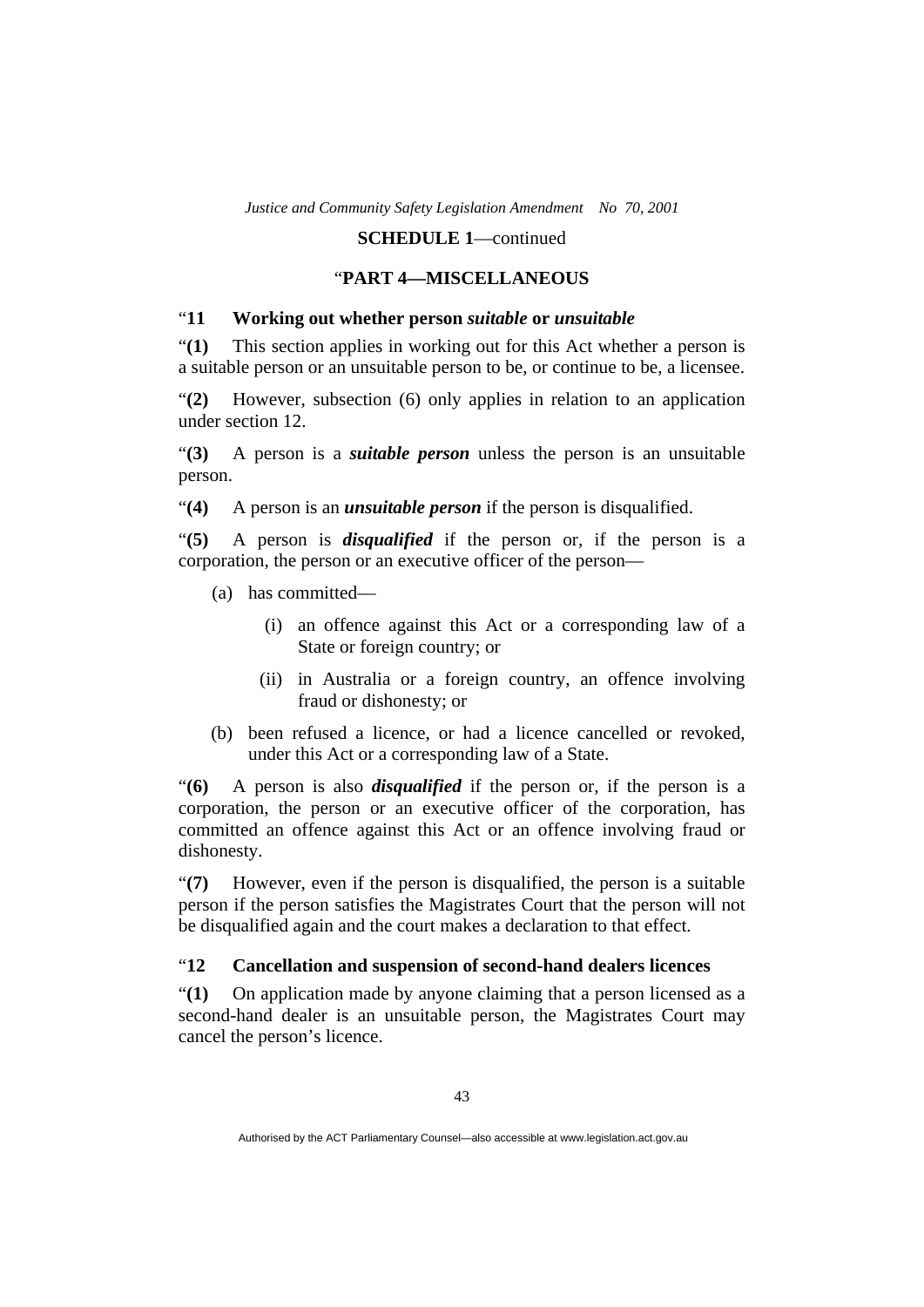### **SCHEDULE 1**—continued

"**(2)** The Magistrates Court may suspend the person's licence until the application is decided.

# "**13 Records of market promoters**

"**(1)** The promoter of a market must make, in accordance with the regulations, the records that the promoter is required to make under the regulations.

Maximum penalty: 20 penalty units.

"**(2)** The promoter of a market must keep, in accordance with the regulations, the records required to be made under subsection (1).

Maximum penalty: 20 penalty units.

"**(3)** The promoter of a market must give to the police, in accordance with the regulations, the records or copies of records that the promoter is required to give to the police under the regulations.

Maximum penalty: 20 penalty units.

- "**(4)** In this section:
	- *market* means a market in which second-hand goods are sold, bought or otherwise dealt with (whether or not the market also deals with other goods), but does not include an event or activity prescribed under the regulations.
	- *promoter*, of a market, includes someone who manages, controls or organises the market.

# "**14 Register of licences**

"**(1)** The commissioner must keep a register of licences under this Act.

"**(2)** The register must be available for public inspection at reasonable times.

# "**15 Keeping of register**

"**(1)** The register may include information about licences given to the commissioner under this Act and any other information the commissioner considers appropriate.

Authorised by the ACT Parliamentary Counsel—also accessible at www.legislation.act.gov.au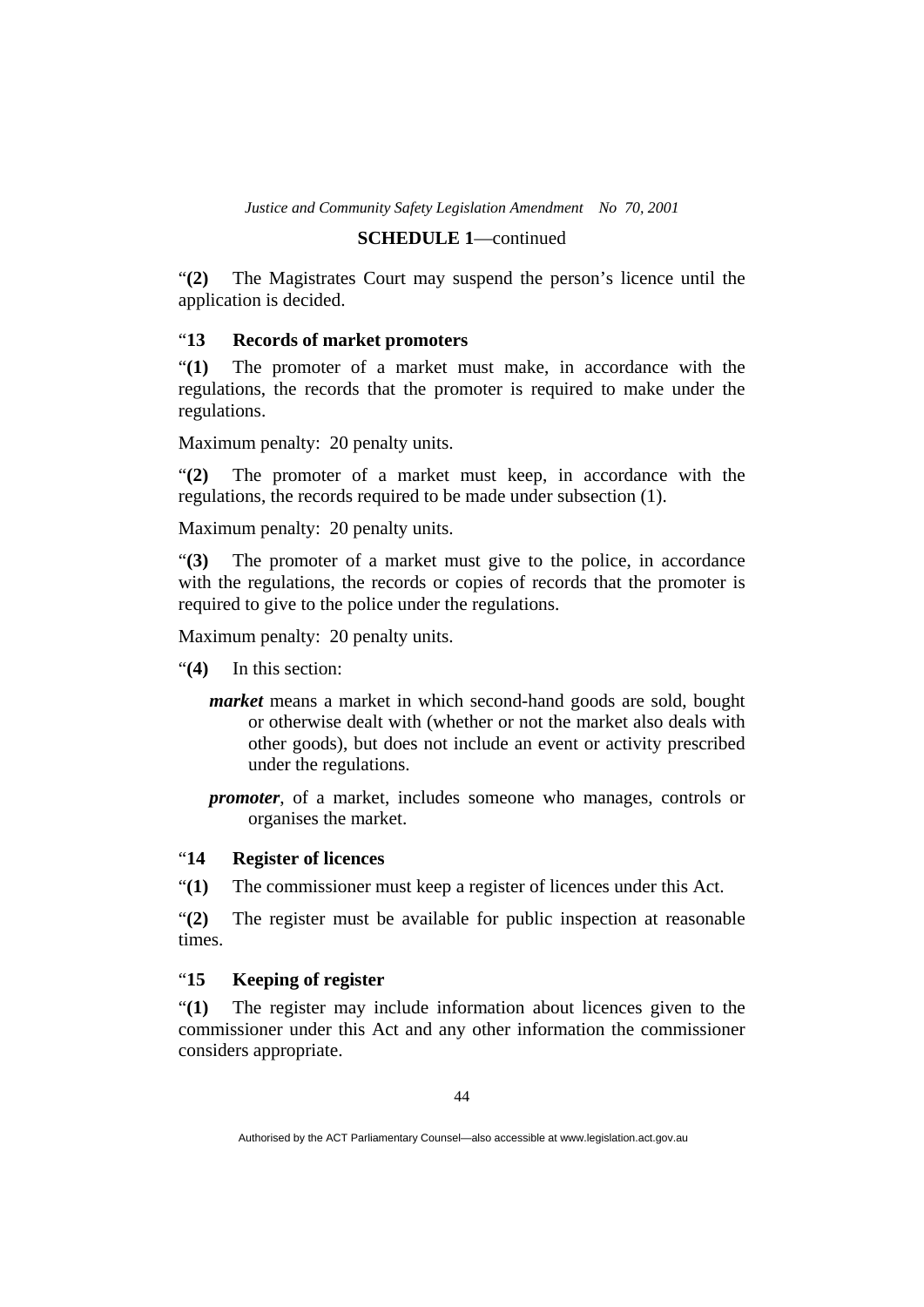# **SCHEDULE 1**—continued

"**(2)** The register may be kept in the form of, or as part of, 1 or more computer databases or in any other form the commissioner considers appropriate.

"**(3)** The commissioner may correct any mistake, error or omission in the register subject to the requirements (if any) of the regulations.

"**(4)** This section does not limit the functions of the commissioner in relation to the register.

# "**16 False or misleading information**

A person must not, in relation to an application for a licence—

- (a) provide information that the person knows is false or misleading in a material particular; or
- (b) omit information without which the application is, to the person's knowledge, misleading in a material particular.

Maximum penalty: 50 penalty units, imprisonment for 6 months or both.

# "**17 Approved forms**

"**(1)** The commissioner may approve forms for this Act.

"**(2)** An approved form may include a consent for a police officer to make inquiries about any criminal record of—

- (a) the applicant; or
- (b) if the applicant is a corporation—the applicant and each executive officer of the applicant.

"**(3)** If the commissioner approves a form for a particular purpose, the form must be used for that purpose.

### "**18 Determination of fees and charges**

"**(1)** The Minister may determine fees and charges for this Act.

"**(2)** Without limiting subsection (1), a fee, charge or other amount may be determined—

(a) by specifying the fee, charge or amount; or

Authorised by the ACT Parliamentary Counsel—also accessible at www.legislation.act.gov.au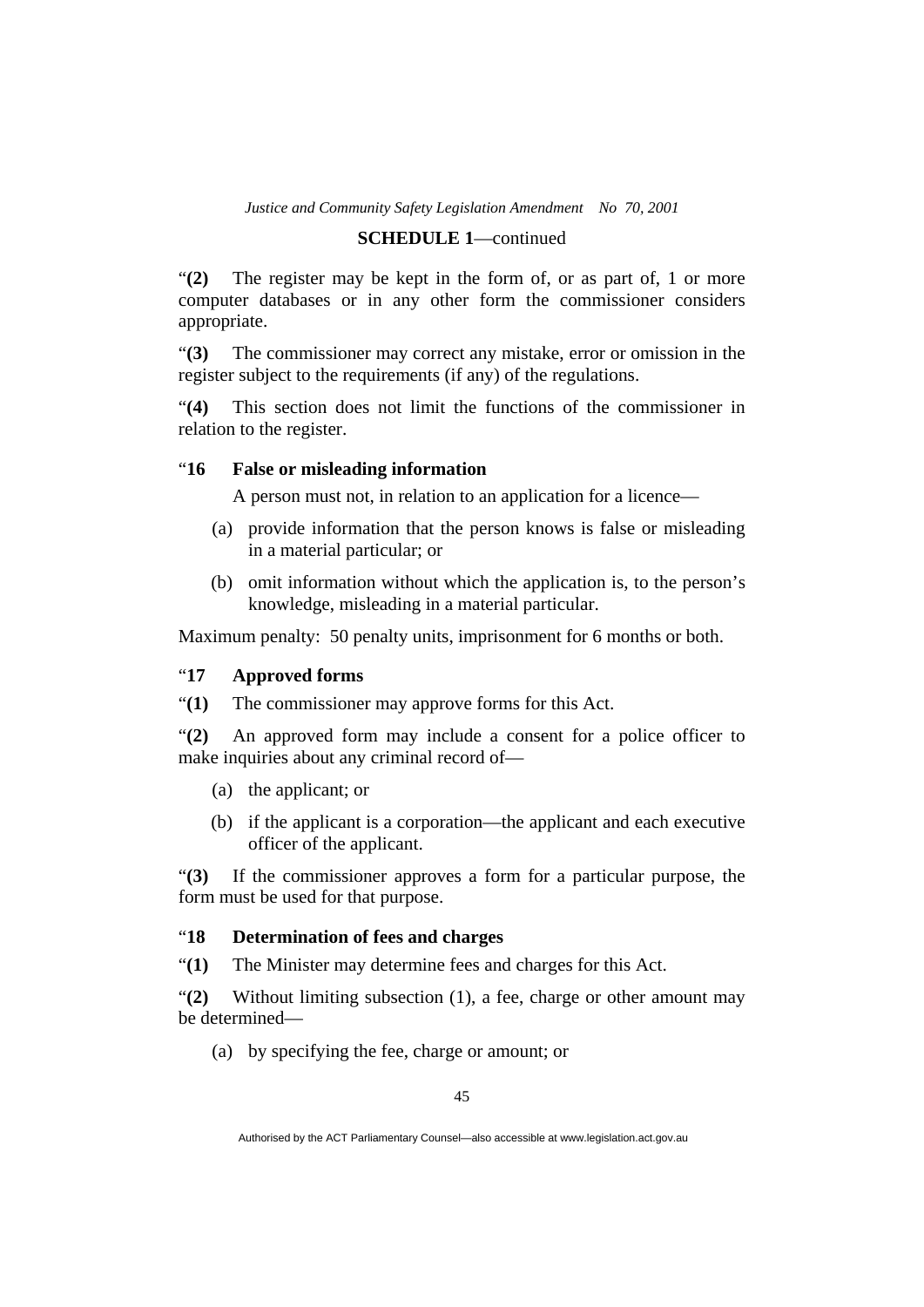### **SCHEDULE 1**—continued

 (b) by setting a rate, or providing a formula or other method, by which the fee, charge or amount is to be worked out.

"**(3)** A determination under this section—

- (a) must provide who is liable to pay a fee, charge or other amount; and
- (b) may make provision about when the fee, charge or other amount is payable and how it is to be paid (for example, as a lump sum or by instalments); and
- (c) may make provision about anything else relating to the fee, charge or other amount.
- "**(4)** A determination under this section is a disallowable instrument.

# "**19 Fees payable to Territory in accordance with determinations**

"**(1)** A fee determined under section 18 is payable to the Territory, in relation to the relevant matter mentioned in the determination and in accordance with the determination, by the person liable to pay the fee under the determination.

"**(2)** A fee determined under section 18 is payable in advance unless the determination provides otherwise.

"**(3)** If a fee determined under section 18 is payable in advance and the amount has not been paid, the commissioner or anyone else is not obliged to exercise a function, or provide a service or facility, in relation to which the amount is payable.

# "**20 Regulation-making power**

"**(1)** The Executive may make regulations for this Act.

"**(2)** The regulations may authorise the chief police officer to give written directions to licensed second-hand dealers imposing requirements with which they must comply for section 6 (Records of licensed secondhand dealers).".

## **[1.187] Schedules—**

Omit the Schedules.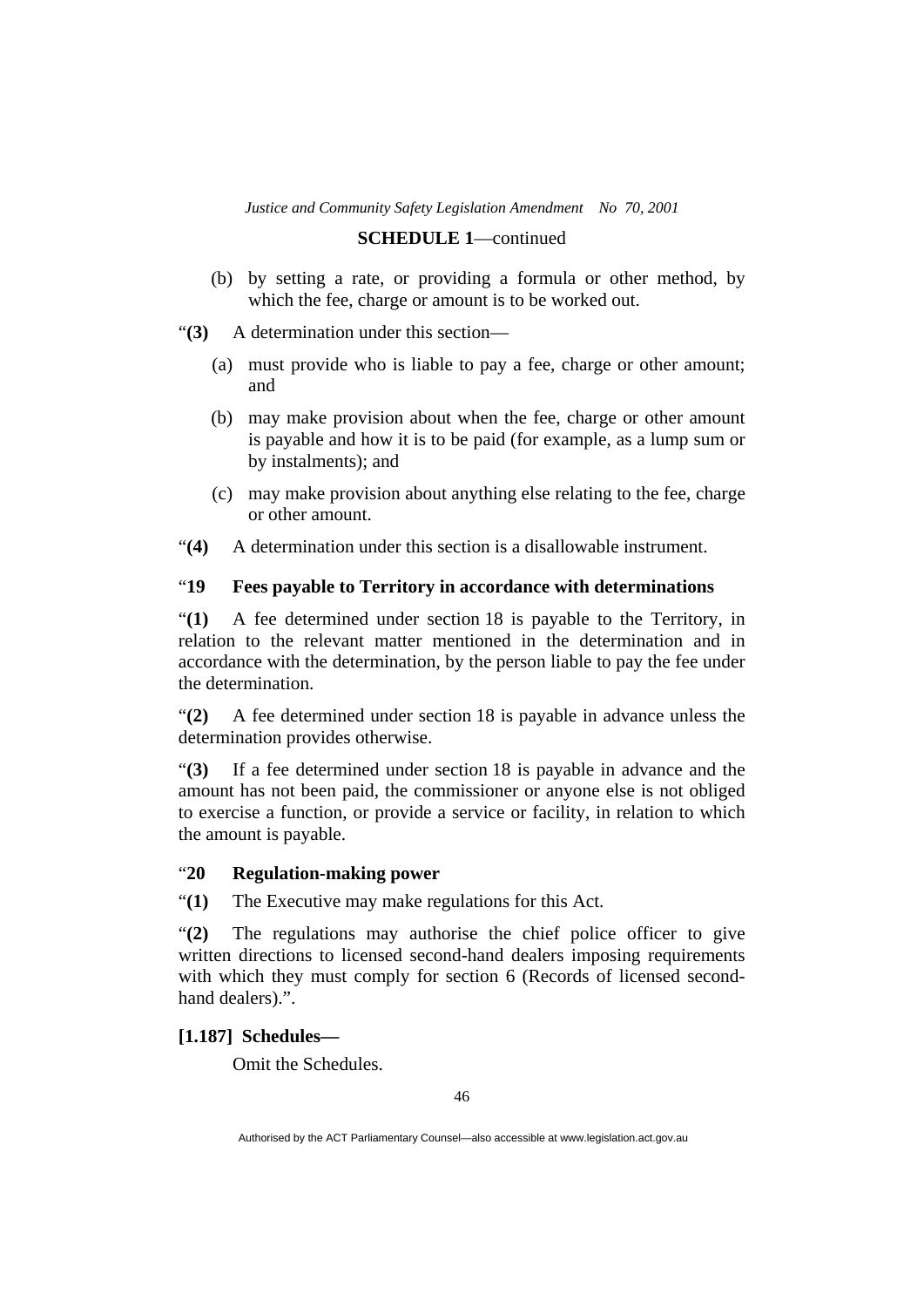### **SCHEDULE 1**—continued

### **[1.188] Dictionary**

Add at the end the following dictionary:

# "**DICTIONARY** (See s 2)

*commissioner* means the commissioner of fair trading.

- *executive officer*, of a corporation, means the person, by whatever name called and whether or not the person is a director of the corporation, who is concerned with, or takes part in, the corporation's management.
- *licence* means a second-hand dealers licence under this Act.
- *licensed auctioneer* means a person who is licensed under the *Auctioneers Act 1959*.
- *licensed second-hand dealer* means a person who is licensed under this Act as a second-hand dealer.
- *second-hand dealer* means a person who carries on the business of dealing in or buying and selling second-hand goods, whether or not the person also deals in other goods.
- *second-hand goods* means second-hand goods of a kind prescribed under the regulations.

*suitable person*—see section 11.

*unsuitable person*—see section 11.".

### *Trade Measurement Act 1991*

### **[1.189] Sections 1 and 2—**

Omit the sections, substitute the following sections:

"**1 Name of Act** 

This Act is the *Trade Measurement Act 1991*.

# "**2 Dictionary**

The dictionary at the end of this Act is part of this Act.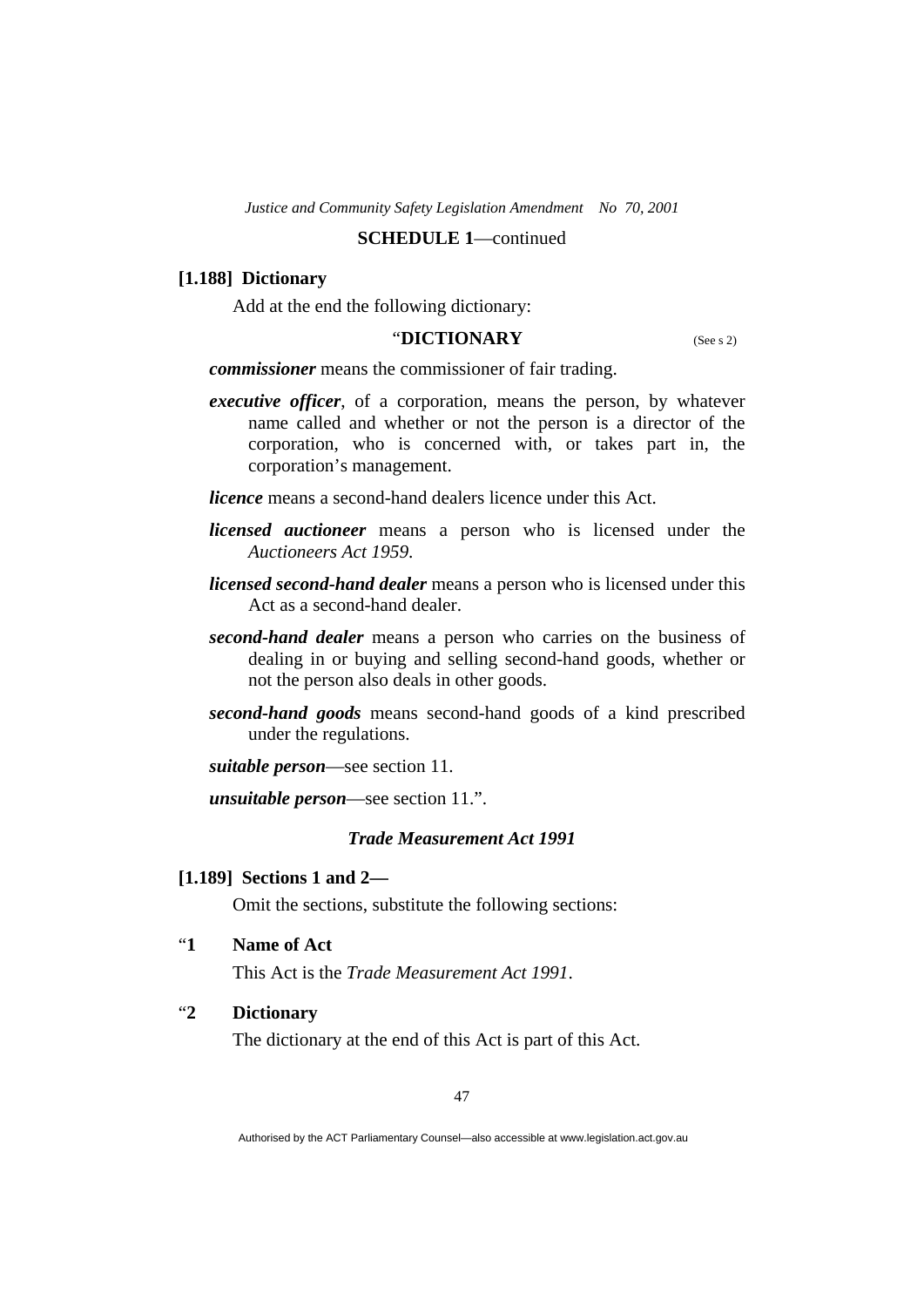#### **SCHEDULE 1**—continued

*Note 1* The dictionary at the end of this Act defines certain words and expressions used in this Act, and includes references (*signpost definitions*) to other words and expressions defined elsewhere in this Act.

For example, the signpost definition '*Australian legal unit of measurement*—see the National Measurement Act, subsection 3 (1) (Interpretation).' means that the expression 'Australian legal unit of measurement' is defined in subsection 3 (1) of the National Measurement Act (defined as the *National Measurement Act 1960* (Cwlth)) and the definition applies to this Act.

*Note 2* A definition in the dictionary (including a signpost definition) applies to the entire Act unless the definition, or another provision of the Act, provides otherwise or the contrary intention otherwise appears (see *Interpretation Act 1967*, s 11F and s 11G).".

### **[1.190] Section 3, heading—**

Omit "etc", substitute "for Act".

# **[1.191] Subsection 3 (1) (definitions of** *Australian legal unit of measurement***,** *corresponding law***,** *inspector***,** *measurement***,**  *measuring instrument***,** *reference standard of measurement* **and**  *State primary standard of measurement***)—**  Omit the definitions.

# **[1.192] Subsection 3 (1)—**

 Relocate all the definitions (except those omitted by amendment [1.191]) to the dictionary.

# **[1.193] Section 3—**

Omit the remainder of the section, substitute the following section:

# "**3 Determining certain quantities**

In this Act—

- (a) time interval not related to the calendar is a physical quantity; and
- (b) time interval related to the calendar is not a physical quantity; and
- (c) any packaging or other thing that is not part of an article is to be disregarded when determining a physical quantity.".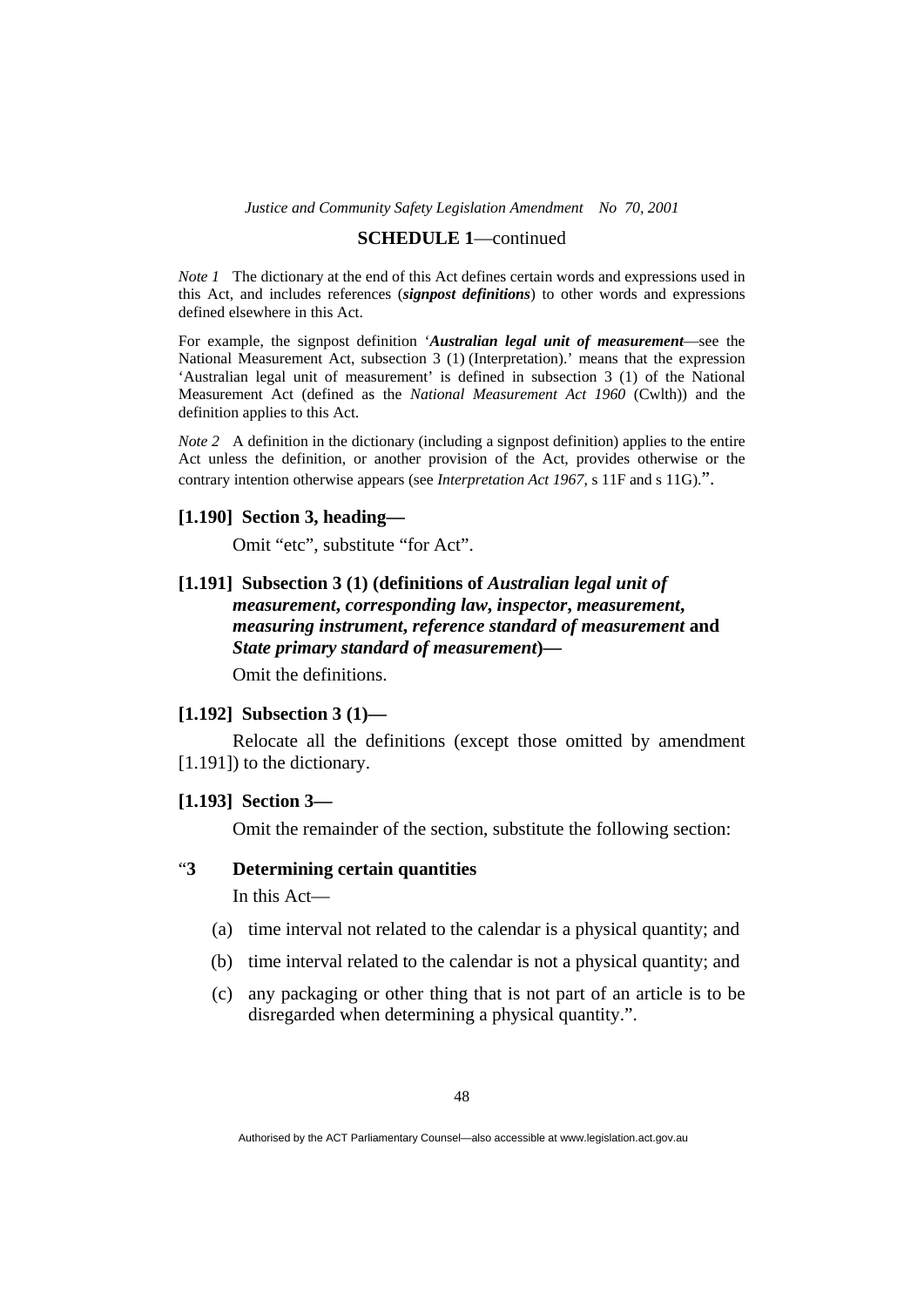# **[1.194] Subsection 7 (2)—**

Omit the penalty, substitute the following penalty:

"Maximum penalty: 100 penalty units.".

#### **[1.195] Subsections 7 (3) and (4)—**

Renumber the subsections as subsections 7 (5) and (6).

#### **[1.196] Section 7—**

After subsection (2), insert the following subsections:

"**(3)** If an inspector finds a measuring instrument that is being used in contravention of subsection (1) or (2), the inspector may give the owner or user of the measuring instrument a written notice—

- (a) stating the measuring instrument—
	- (i) does not have an inspector's mark or a licensee's mark on it; or
	- (ii) for a weighbridge—does not comply with stated requirements of the regulations relating to weighbridges; and
- (b) requiring the owner to remedy the contravention within a stated period of not more than 28 days.

"**(4)** If the person complies with the notice, the person is taken not to have committed an offence against this section in relation to the circumstances to which the notice relates.".

#### **[1.197] New sections 7A and 7B—**

After section 7, insert the following sections:

# "**7A Use of class 4 measuring instruments**

 A person must not use a class 4 measuring instrument for trade, other than—

- (a) as airport baggage scales; or
- (b) for freight scales with a capacity of up to 2000kg; or

Authorised by the ACT Parliamentary Counsel—also accessible at www.legislation.act.gov.au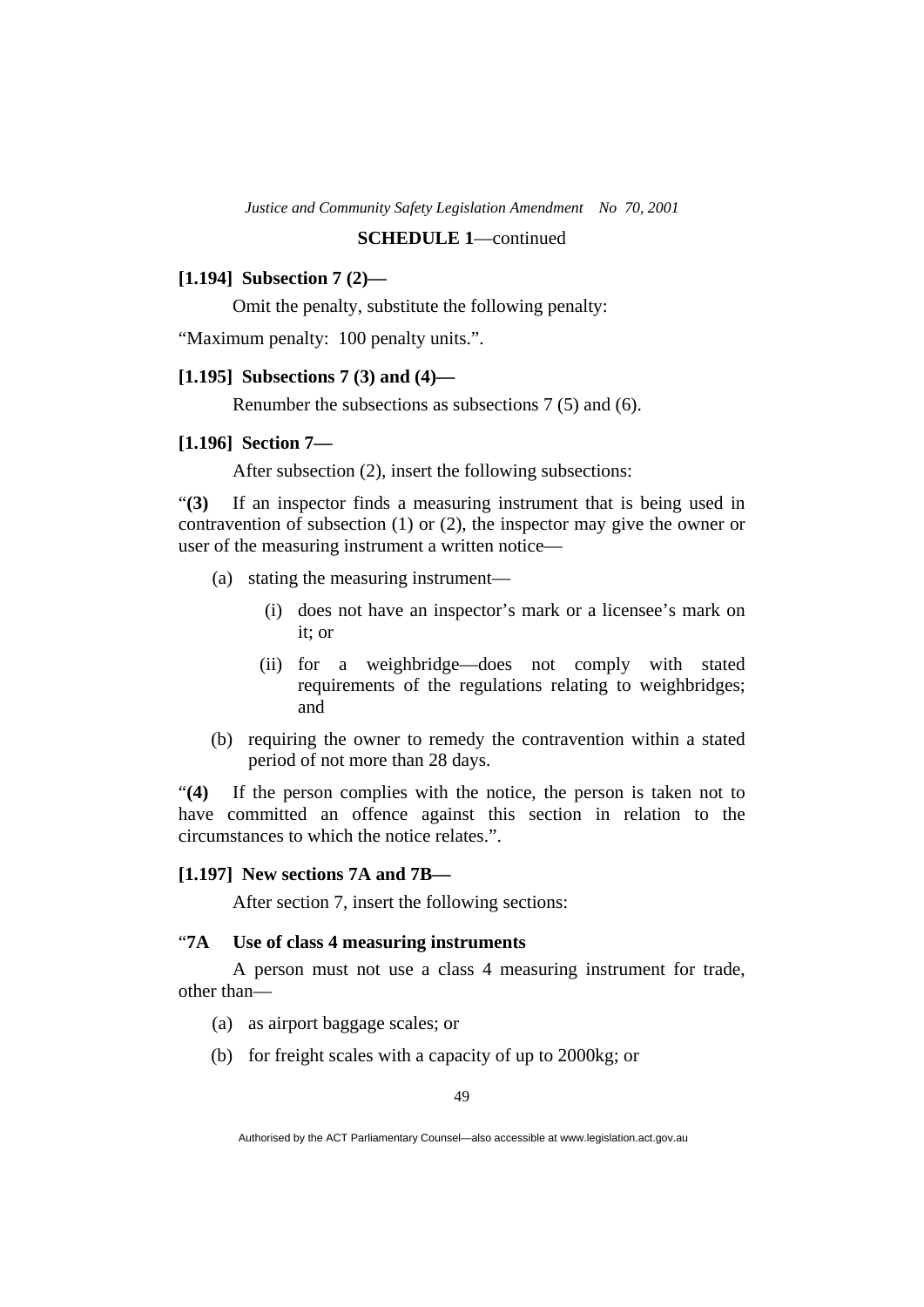- (c) for weighing garbage; or
- (d) for weighing earth, sand, gravel or other similar material; or
- (e) as a crane-weigher; or
- (f) for weighing timber in log form; or
- (g) for another purpose prescribed under the regulations.

### Maximum penalty:

- (r) if the class 4 measuring instrument is a weighbridge—100 penalty units; or
- (s) in any other case—50 penalty units.

### "**7B Use of measuring instruments for prepacked articles**

 A person must not use a measuring instrument for measuring prepacked articles on premises where articles are prepacked unless at least 1 measuring instrument on the premises—

- (a) is approved for trade use under the National Measurement Act; and
- (b) complies with this Act; and
- (c) is suitable for measuring the articles to be prepacked.

Maximum penalty: 50 penalty units.".

# **[1.198] Subsection 8 (1)—**

Omit "or unjust is guilty of", substitute "commits".

# **[1.199] Subsections 8 (1), (2) and (3)—**

Omit the penalty, substitute the following penalty:

"Maximum penalty: 200 penalty units.".

### **[1.200] Subsection 8 (4)—**

Renumber the subsection as subsection 8 (6).

Authorised by the ACT Parliamentary Counsel—also accessible at www.legislation.act.gov.au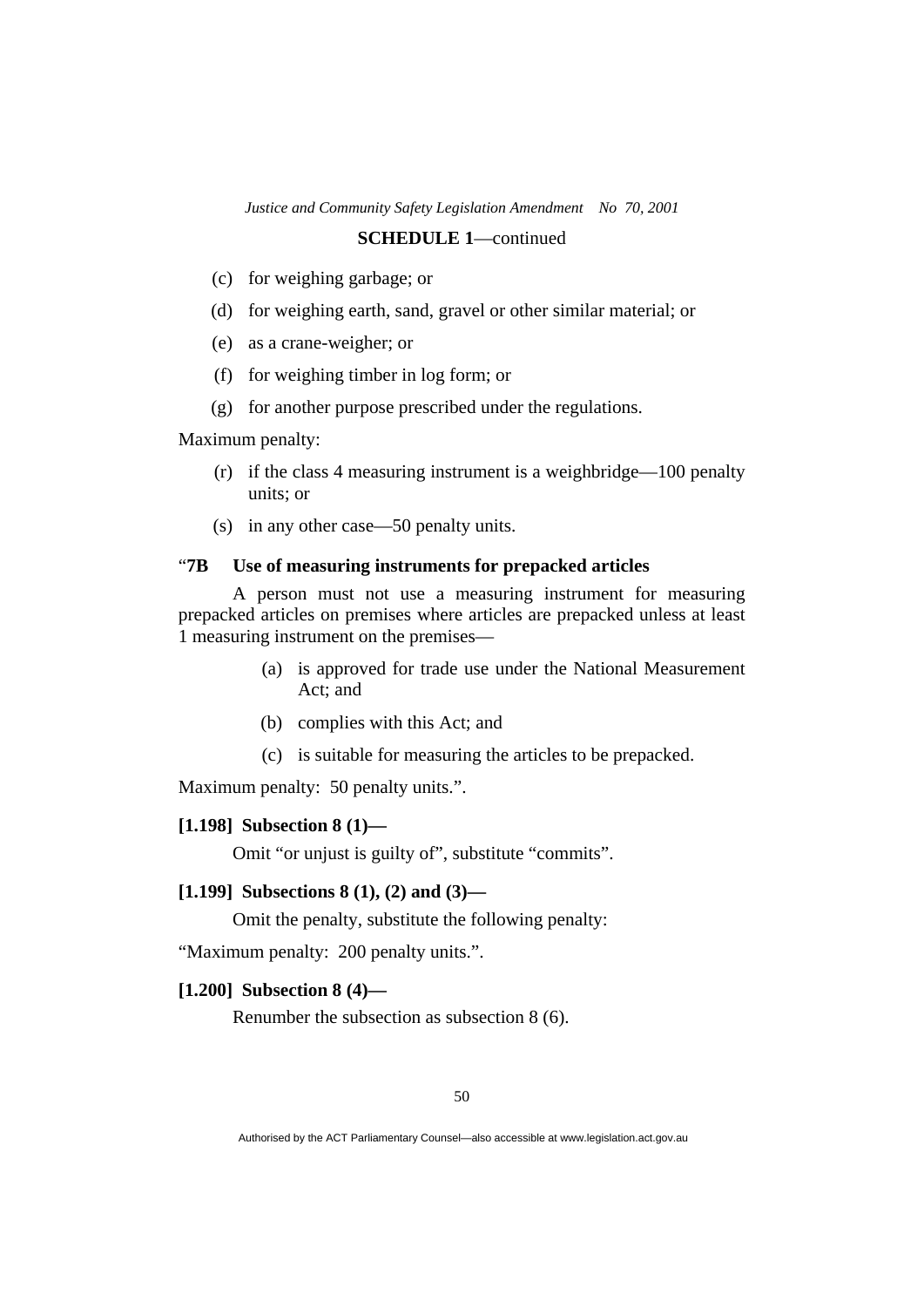### **SCHEDULE 1**—continued

### **[1.201] New subsections 8 (4) and (5)—**

After subsection (3), insert the following subsections:

"**(4)** If an inspector finds a measuring instrument being used for trade that is incorrect or is being used in a way that is unjust, the inspector may give the owner or user of the measuring instrument a written notice—

- (a) stating—
	- (i) that the measuring instrument is incorrect; or
	- (ii) that the way the person is using the measuring instrument is unjust; and
- (b) requiring the person to take stated steps to stop contravening the relevant subsection within a stated period of not more than 28 days.

"**(5)** If the person complies with the notice, the person is taken not to have committed an offence against this section in relation to the circumstances to which the notice relates.".

### **[1.202] Subsection 9 (1)—**

Omit "or unjust".

# **[1.203] Subsection 9 (2)—**

Omit the penalty, substitute the following penalty:

"Maximum penalty: 200 penalty units.".

# **[1.204] Subsection 10 (1)—**

 Omit all the words after "classes", substitute "and denominations of reference standards of measurement as the administering authority decides are necessary for this Act.".

### **[1.205] Subsection 10 (2)—**

 After "classes", insert "and denominations, decided by the administering authority,".

Authorised by the ACT Parliamentary Counsel—also accessible at www.legislation.act.gov.au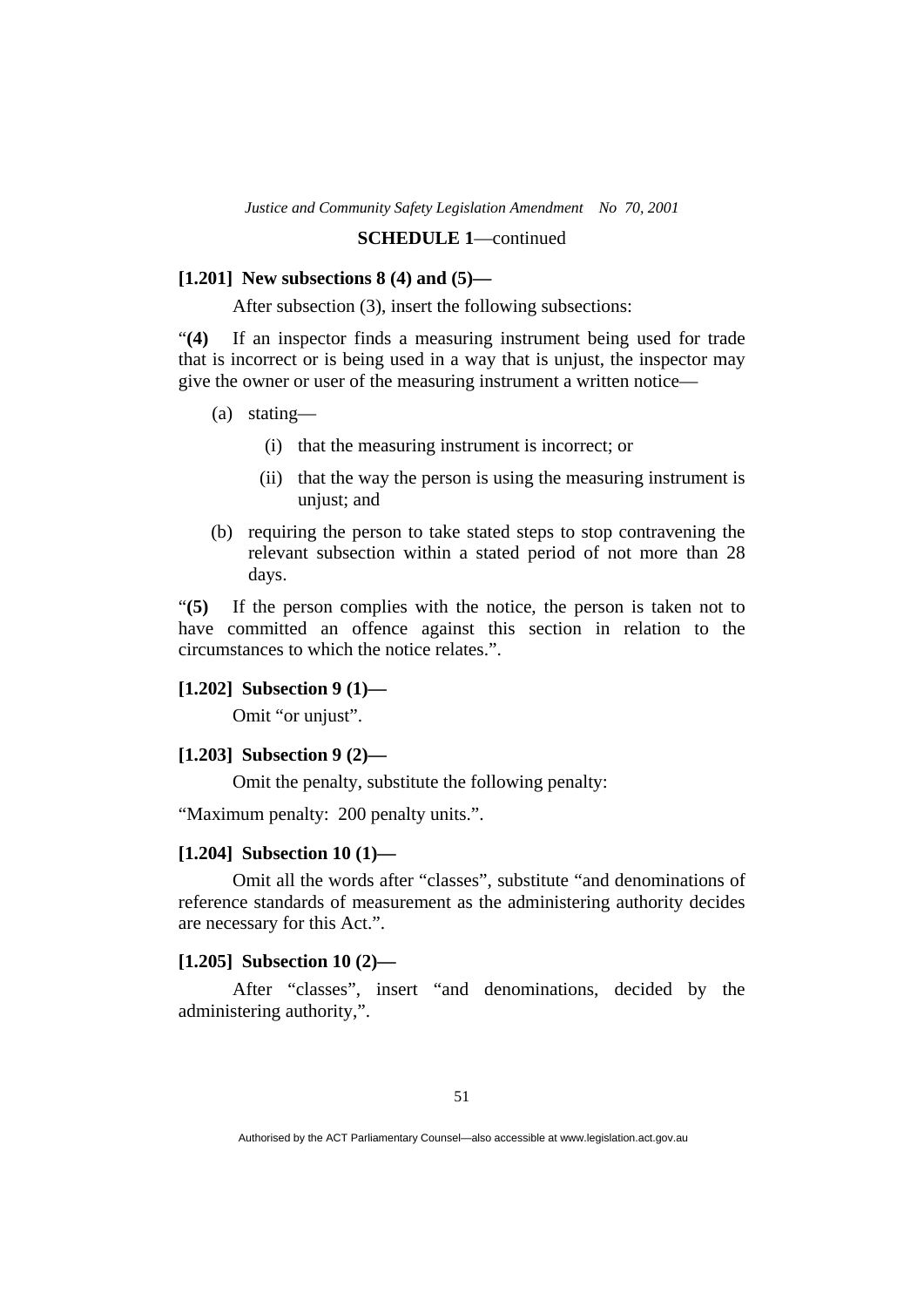### **[1.206] Section 16—**

 Omit the penalty, substitute the following penalty: "Maximum penalty: 50 penalty units.".

### **[1.207] Subsection 18 (2)—**

Omit the penalty, substitute the following penalty:

"Maximum penalty: 200 penalty units.".

# **[1.208] Subsection 20 (1)—**

Omit the penalty, substitute the following penalty:

"Maximum penalty: 200 penalty units.".

# **[1.209] Section 21—**

Omit the penalty, substitute the following penalty:

"Maximum penalty: 200 penalty units.".

# **[1.210] Subsection 22 (3)—**

Omit the penalty, substitute the following penalty:

"Maximum penalty: 50 penalty units.".

#### **[1.211] Section 23—**

 Omit "is guilty of", substitute "or decides the measurement commits".

# **[1.212] Paragraph 23 (a)—**

 Omit "the other party to the sale", substitute "any other person who is a party to a sale of the article".

# **[1.213] Sections 23 and 24—**

Omit the penalty, substitute the following penalty:

"Maximum penalty: 200 penalty units.".

Authorised by the ACT Parliamentary Counsel—also accessible at www.legislation.act.gov.au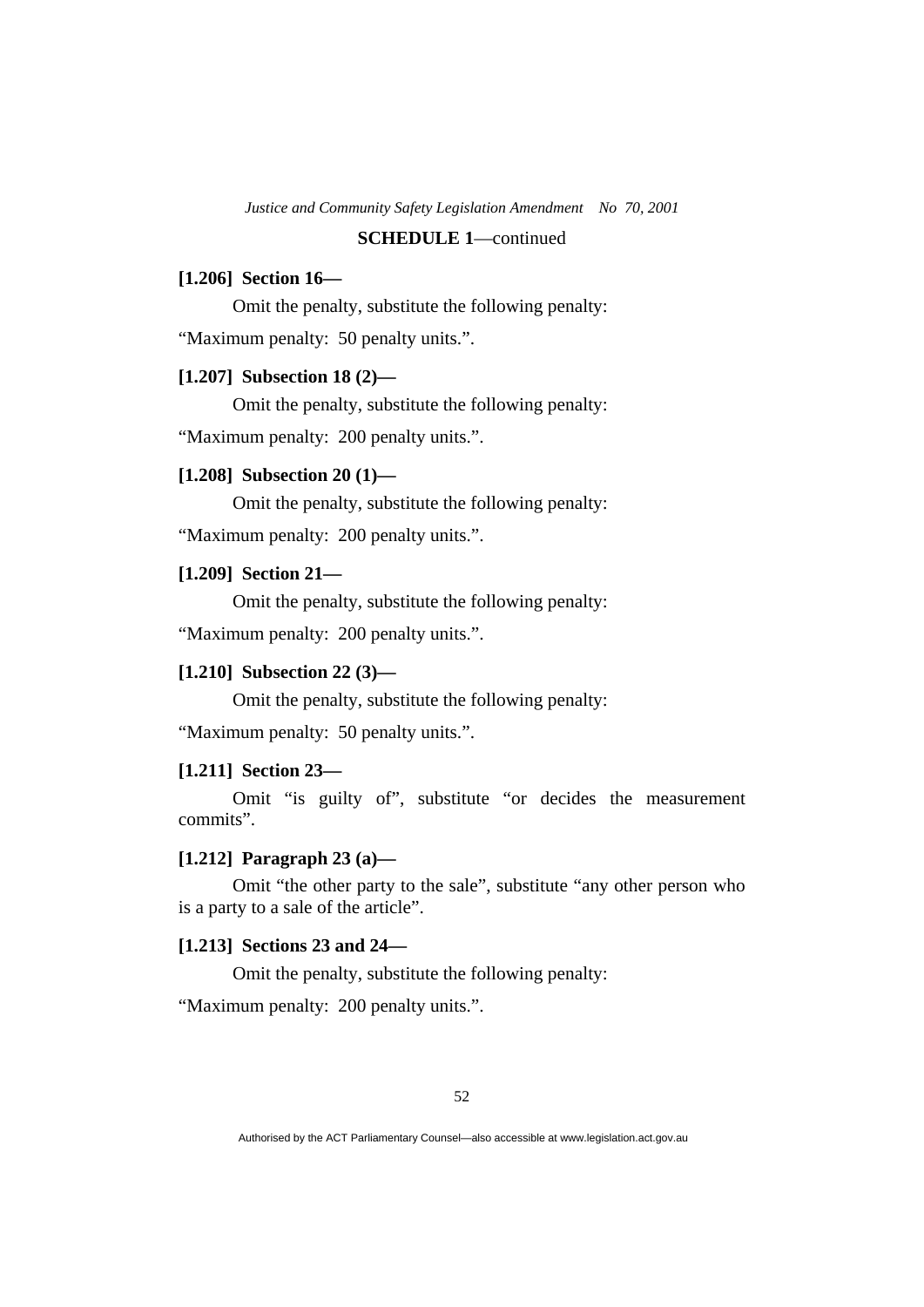# **SCHEDULE 1**—continued

### **[1.214] Subsections 25 (1) and (3)—**

Omit the penalty, substitute the following penalty:

"Maximum penalty: 50 penalty units.".

# **[1.215] Subsection 26 (2)—**

Omit the penalty, substitute the following penalty:

"Maximum penalty:

- (a) 50 penalty units; or
- (b) if a lesser maximum penalty is prescribed under the regulations in relation to the article—the maximum penalty prescribed.".

### **[1.216] Subsections 28 (1) and (2)—**

Omit the penalty, substitute the following penalty:

"Maximum penalty: 100 penalty units.".

# **[1.217] Subsection 30 (1)—**

Omit the penalty, substitute the following penalty:

"Maximum penalty: 50 penalty units.".

# **[1.218] Subsection 31 (1)—**

 After "article" (last occurring) insert "(without any packaging or other thing that is not part of the article)".

### **[1.219] Subsections 31 (1) and 32 (1)—**

Omit the penalty, substitute the following penalty:

"Maximum penalty: 200 penalty units.".

# **[1.220] Subsection 42 (2)—**

Renumber the subsection as subsection 42 (3).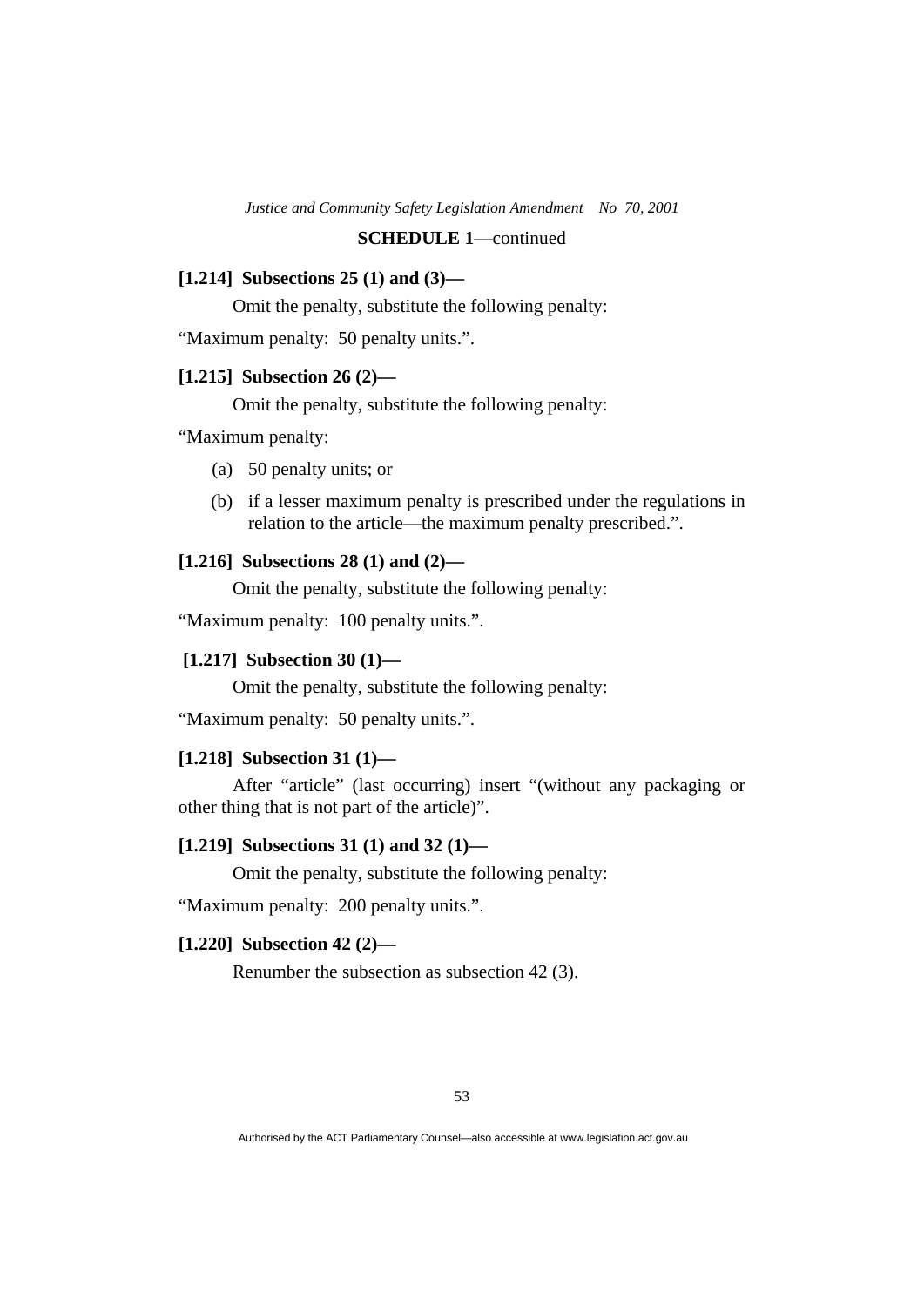### **SCHEDULE 1**—continued

### **[1.221] Subsection 42 (1)—**

Omit the subsection, substitute the following subsections:

"**(1)** A person must not test a batch of measuring instruments or certify, or purport to certify, a measuring instrument unless the person is the holder of a servicing licence or an employee of the holder of a servicing licence.

Maximum penalty: 200 penalty units.

"**(1A)** A person who is the holder of a servicing licence, or an employee of that person, must comply with the conditions of the licence.

Maximum penalty: 200 penalty units.".

# **[1.222] Subsection 43 (1)—**

Omit the penalty, substitute the following penalty:

"Maximum penalty: 200 penalty units.".

#### **[1.223] Subsections 44 (2) and (3)—**

Renumber the subsections as subsections 44 (3) and (4).

#### **[1.224] Section 44—**

After subsection (1), insert the following subsection:

"**(2)** However, if 2 or more persons who carry on business together as partners join in making an application, the licensing authority may only grant a single licence to the joint applicants.".

# **[1.225] Paragraph 60 (1) (b)—**

Omit the paragraph, substitute the following paragraph:

- "(b) require a person in charge of such a vehicle to stop it, or move it a reasonable distance to a place stated by the inspector, to allow the inspector—
	- (i) to enter and search it; or
	- (ii) to weigh or measure it and its load.".

Authorised by the ACT Parliamentary Counsel—also accessible at www.legislation.act.gov.au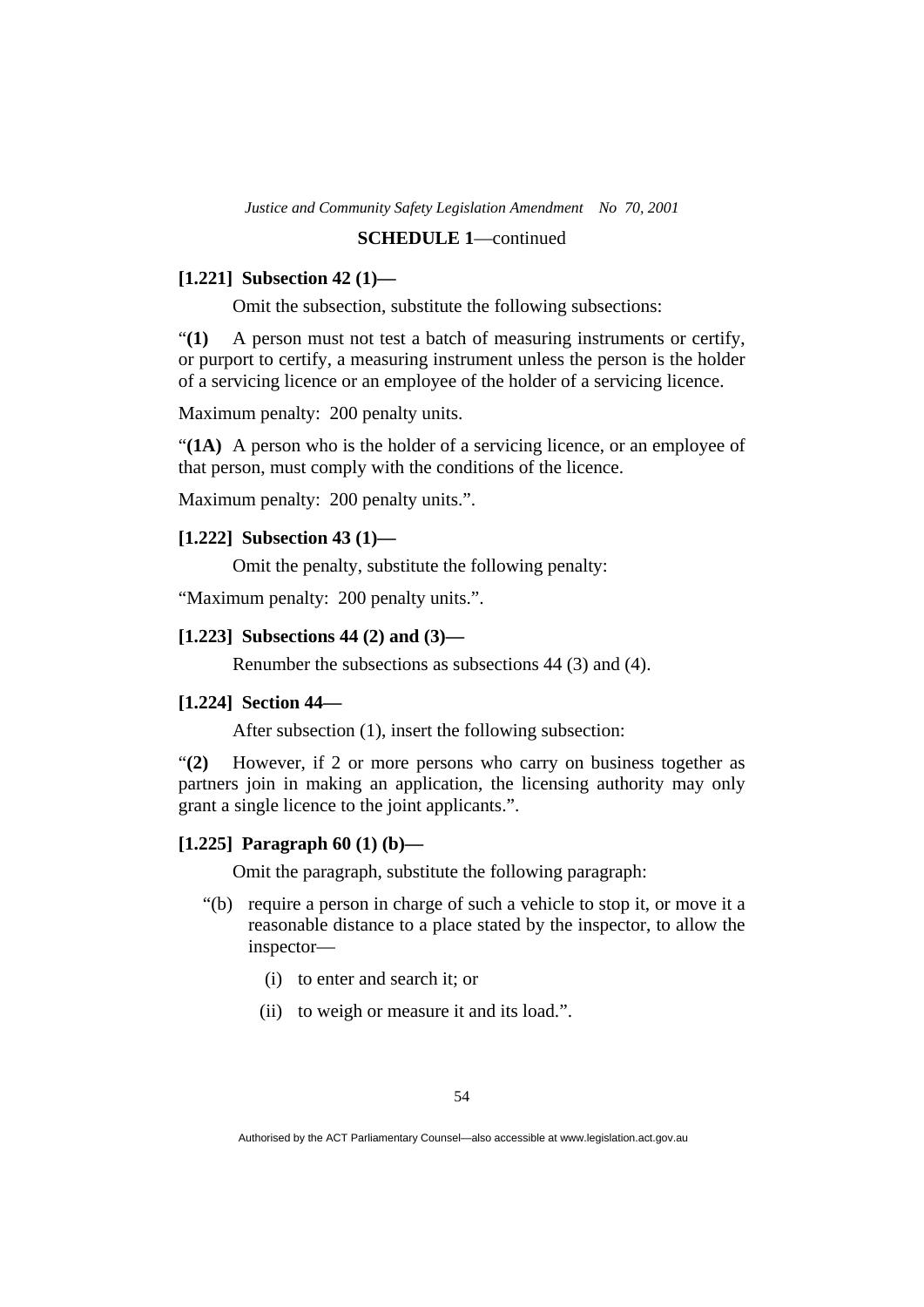### **SCHEDULE 1**—continued

### **[1.226] Section 61—**

Add at the end the following subsection:

"**(2)** The inspector may record the details of a measuring instrument that is examined or tested under this section in the way the inspector considers appropriate, including by filming or photographing.".

# **[1.227] Paragraph 62 (1) (a)—**

After "examine", insert "or measure".

### **[1.228] Section 62—**

Add at the end the following subsection:

"**(4)** The inspector may record the details of an article that is examined or measured under this section in the way the inspector considers appropriate, including by filming or photographing.".

### **[1.229] Section 65—**

Omit the penalty, substitute the following penalty:

"Maximum penalty: 100 penalty units.".

### **[1.230] Section 68—**

Omit the section.

# **[1.231] Subsection 73 (1)—**

Omit the penalty, substitute the following penalty:

"Maximum penalty: 20 penalty units.".

### **[1.232] Section 76—**

Add at the end the following subsections:

"**(5)** A batch number on a prepacked article is evidence of the matters indicated by the number, including, for example, the date and place the article was packed and who packed it.

"**(6)** In this section:

Authorised by the ACT Parliamentary Counsel—also accessible at www.legislation.act.gov.au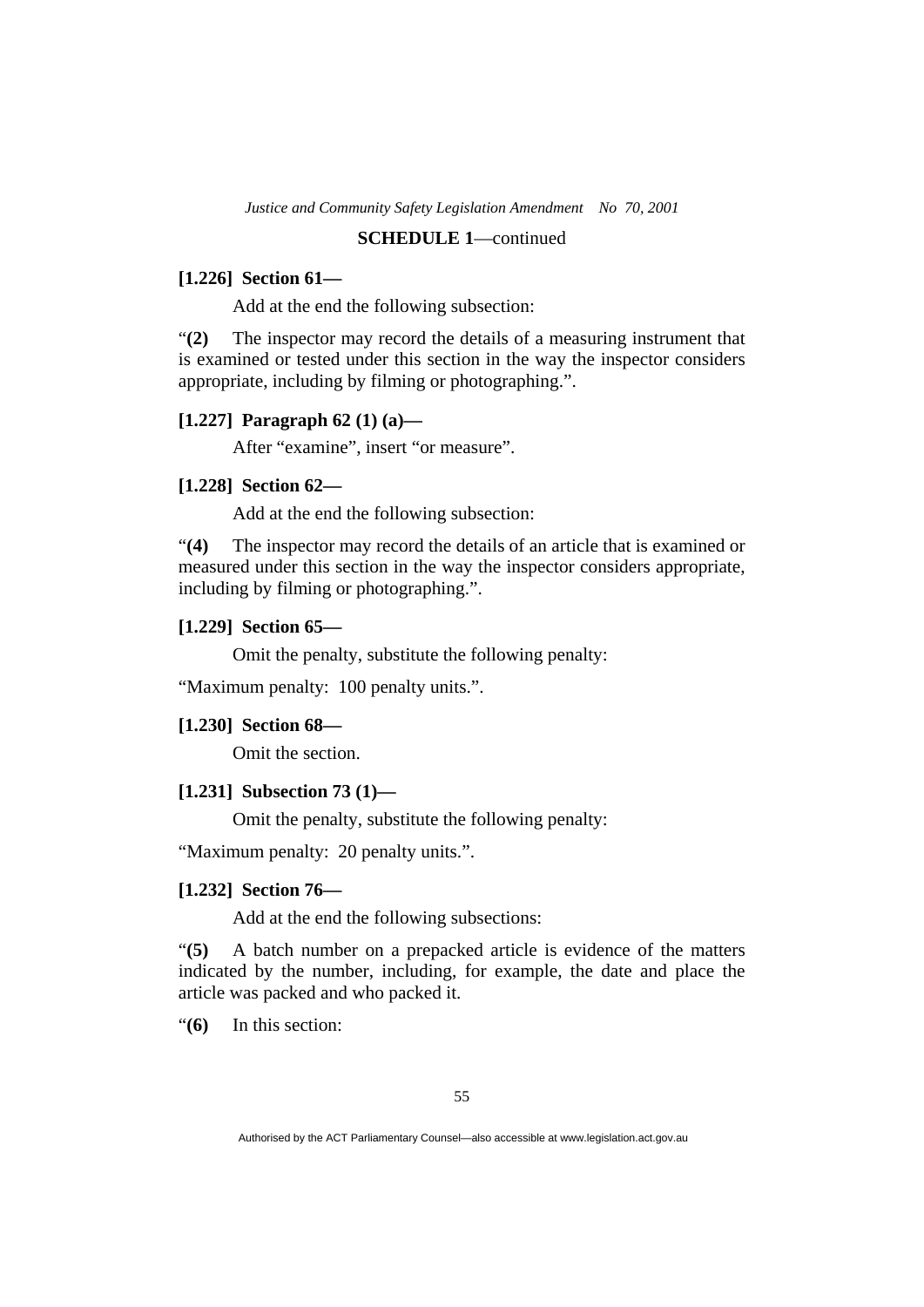### **SCHEDULE 1**—continued

*batch number* means a number marked on a prepacked article in accordance with a system of numbers, letters or symbols, or a combination of numbers, letters and symbols, used by the person packing the article to indicate when and where it was packed and who packed it.".

### **[1.233] Section 80—**

Omit the section.

# **[1.234] Section 81, heading—**

Omit the heading, substitute the following heading:

# "**81 Regulation-making power**".

# **[1.235] Subsection 81 (1)—**

Omit the subsection, substitute the following subsection:

"**(1)** The Executive may make regulations for this Act.".

# **[1.236] Subsection 81 (2)—**

 Omit "Without limiting the generality of subsection (1), the", substitute "The".

### **[1.237] Paragraph 81 (2) (g)—**

Before "verified", insert "certified,".

### **[1.238] Subsections 81 (3) and (4)—**

Omit the subsections, substitute the following subsections:

"**(3)** The regulations may create offences and prescribe a maximum penalty of not more than 20 penalty units for an offence against the regulations.

"**(4)** A provision of a regulation may authorise anything to be from time to time determined, applied or regulated by the administering authority or the licensing authority.".

# **[1.239] Dictionary—**

Add at the end the following dictionary:

Authorised by the ACT Parliamentary Counsel—also accessible at www.legislation.act.gov.au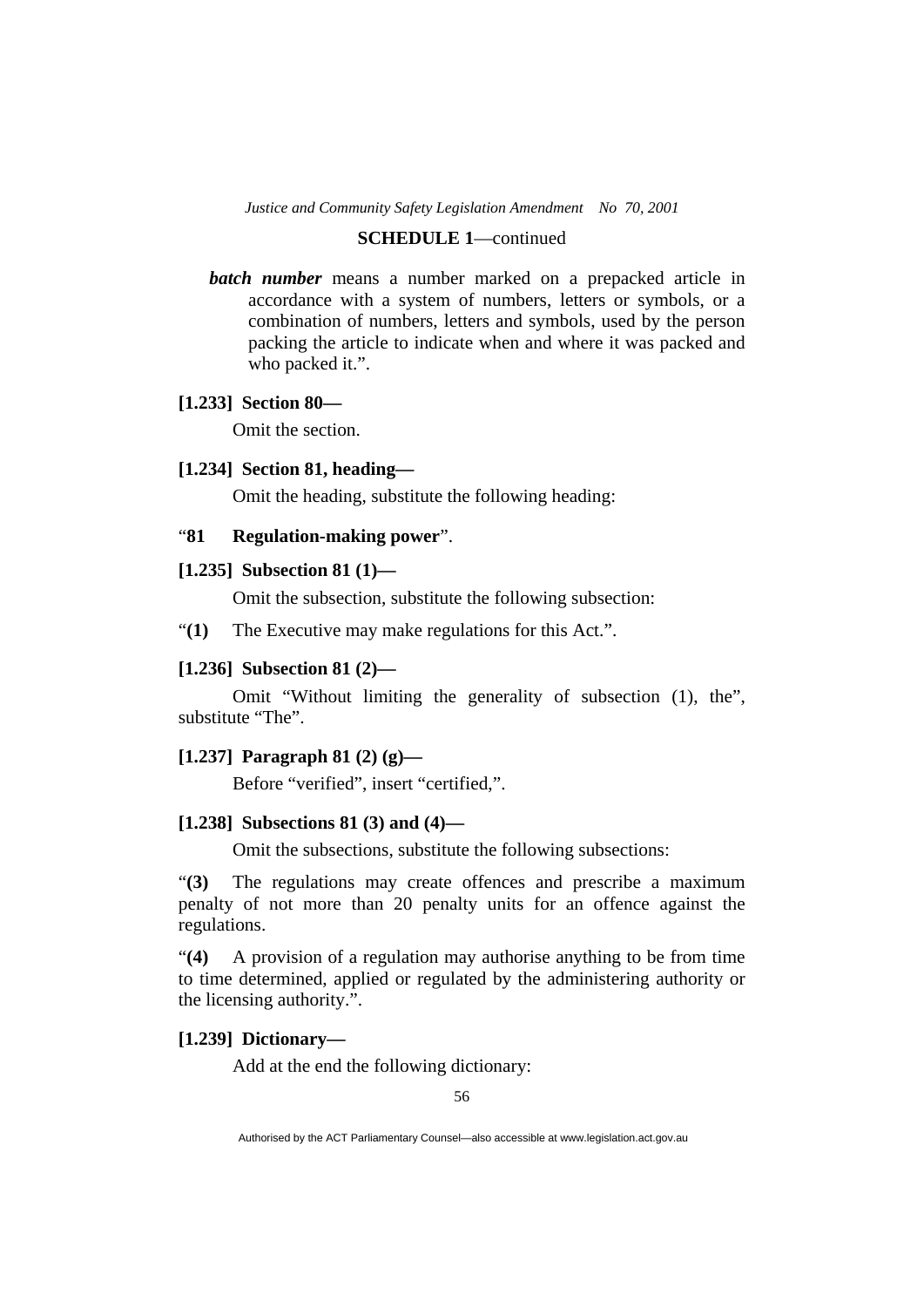### "**DICTIONARY** (See s 2)

*Australian legal unit of measurement*—see the National Measurement Act, subsection 3 (1) (Interpretation).

*class 4 measuring instrument* means a measuring instrument of an approved pattern that—

- (a) has not less than 100 but not more than 1000 verification intervals, each of which is not less than 5gm; and
- (b) is marked with a symbol that is an oval of any shape, or 2 parallel horizontal lines that are joined at each end by a semicircle, with 4 vertical lines in it.

*corresponding law* means a law of a State that corresponds to this Act.

*function* includes power.

- *inspector*—see the Administration Act, subsection 3 (1) (Interpretation).
- *measurement* means a determination of number or physical quantity, other than for descriptive purposes only.
- *measuring instrument*—see the National Measurement Act, subsection 3 (1) (Interpretation).
- *reference standard of measurement*—see the National Measurement Act, subsection 3 (1) (Interpretation).
- *State primary standard of measurement*—see the National Measurement Act, subsection 3 (1) (Interpretation).".

#### **[1.240] Further amendments—**

 The following provisions are amended by omitting "is guilty of" and substituting "commits":

 Subsections 7 (1) and (2), 8 (2) and (3), 9 (2), 16 (4), 18 (2) and 20 (1), section 21, subsection 22 (3), section 24, subsections 25 (1) and (3), 26 (2), 28 (1) and (2), 30 (1) and 31 (1), paragraphs 32 (1) (a) and (b), subsection 43 (1), section 65 and subsection 73 (1).

Authorised by the ACT Parliamentary Counsel—also accessible at www.legislation.act.gov.au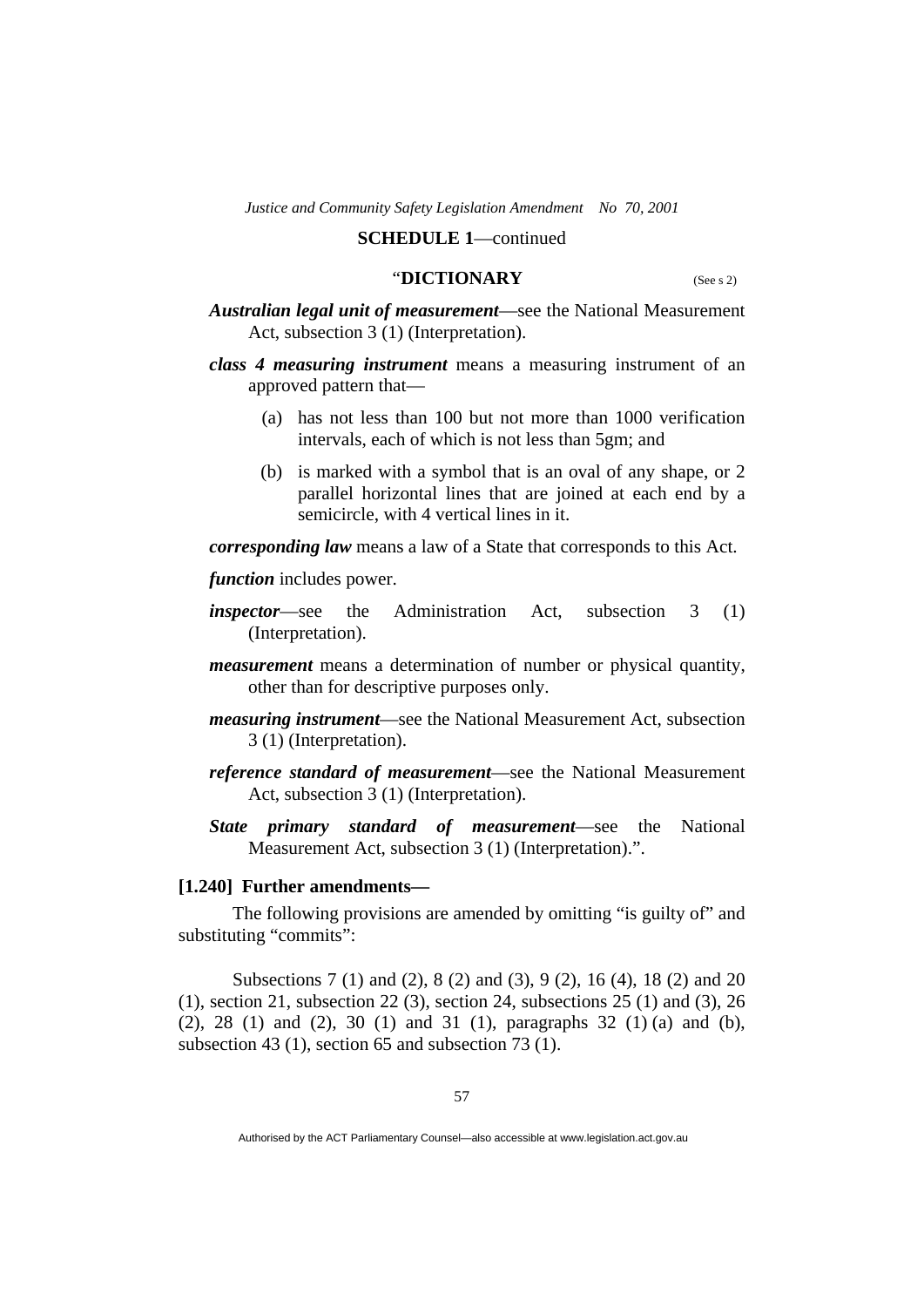# **SCHEDULE 1**—continued

### **[1.241] Renumbering—**

 In the next reprint of the *Trade Measurement Act 1991* under the *Legislation (Republication) Act 1996*, the divisions of the *Trade Measurement Act 1991* must be renumbered as permitted under section 13 of the *Legislation (Republication) Act 1996*.

58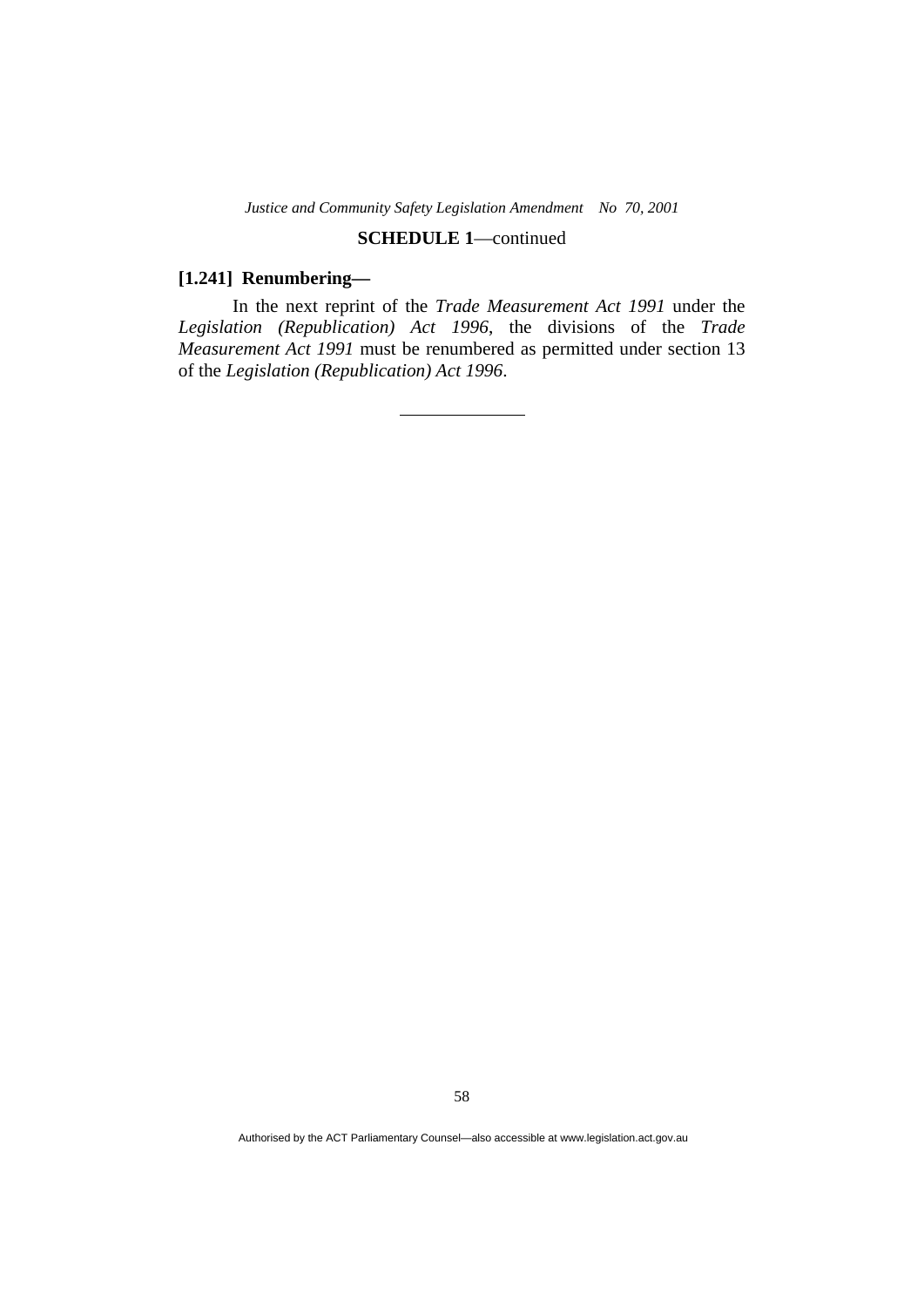# **SCHEDULE 2** (See s 4)

# AMENDMENT OF REGULATIONS

### *Sale of Motor Vehicles Regulations*

# **[2.1] Regulation 1—**

Omit the regulation, substitute the following regulation:

# "**1 Name of regulations**

 These regulations are the *Sale of Motor Vehicles Regulations 1977*.".

- **[2.2] Paragraph 3 (a)—** 
	- Omit "or other Territory".
- **[2.3] Subparagraph 3 (b) (iii)—**

After "revoked", insert "or cancelled".

# *Trade Measurement (Measuring Instruments) Regulations*

 **[2.4] Regulation 1—** 

Omit the regulation, substitute the following regulation:

# "**1 Name of regulations**

 These regulations are the *Trade Measurement (Measuring Instruments) Regulations 1991*.".

### **[2.5] Regulation 2, heading—**

Omit the heading, substitute the following heading:

# "**2 Definitions for regulations**".

# **[2.6] Regulation 2—**

 Omit "In these Regulations, unless the contrary intention appears—", substitute the following:

"In these regulations:

Authorised by the ACT Parliamentary Counsel—also accessible at www.legislation.act.gov.au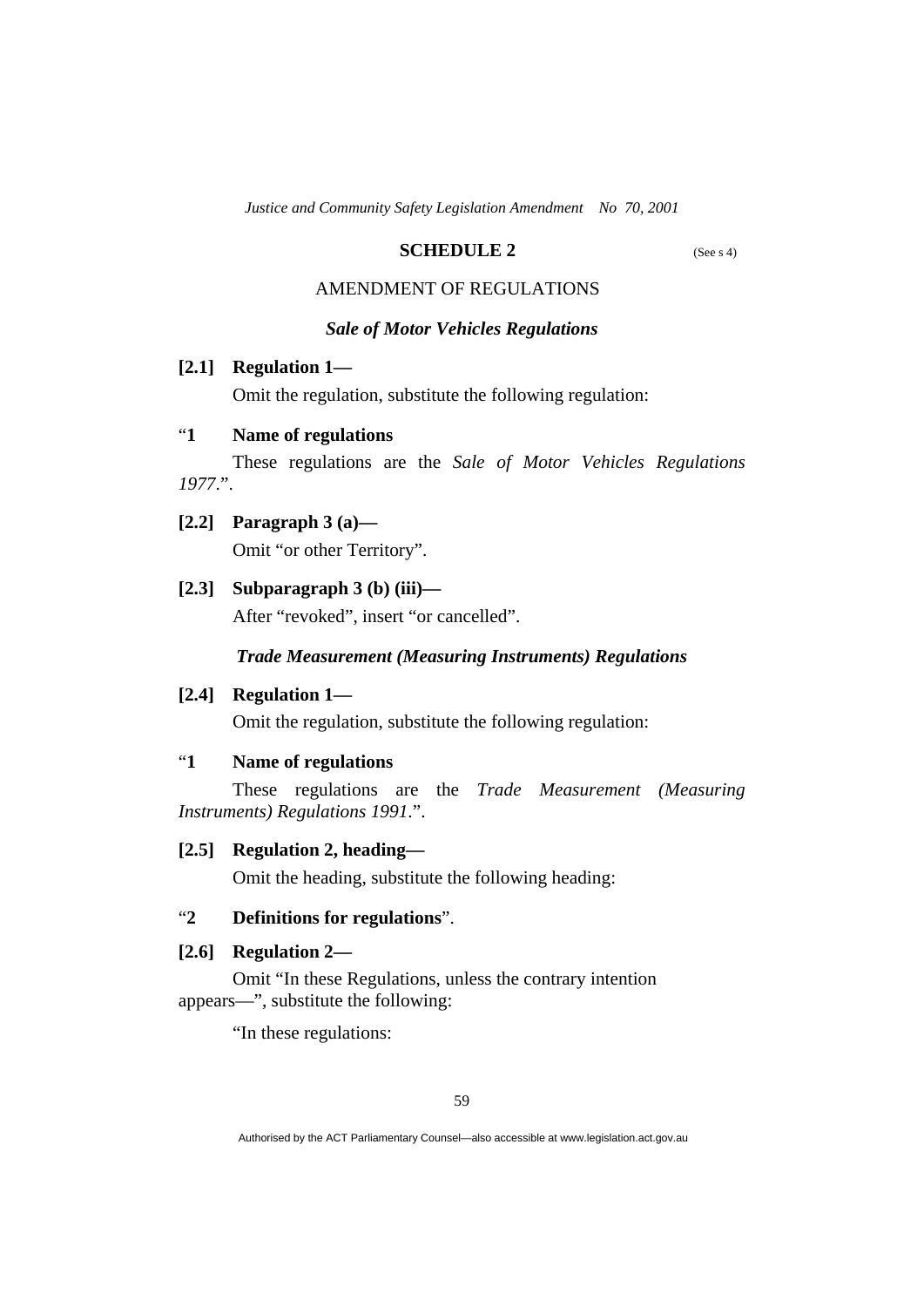### **SCHEDULE 2**—continued

*Note* A definition applies except so far as the contrary intention appears (see *Interpretation Act 1967*, s 11G).".

### **[2.7] Paragraph 4 (b)—**

 Omit ", crude or unworkmanlike construction", substitute "or crude construction, is not well made".

#### **[2.8] Subregulation 9 (2)—**

Omit the penalty, substitute the following penalty:

"Maximum penalty: 20 penalty units.".

# **[2.9] Paragraph 11 (1) (a)—**

Omit the paragraph, substitute the following paragraph:

"(a) any labour, materials, equipment, liquid or gas; or".

### **[2.10] Regulation 12, heading—**

Omit the heading, substitute the following heading:

# "**12 Definitions for pt 3**".

# **[2.11] Regulation 12 (definition of** *glass measure***, paragraph (b))—**

Omit the paragraph, substitute the following paragraph:

 "(b) a measure made of glass or another rigid or semirigid substance intended for use for the sale of beer, ale, stout or spirits by quantity other than as a prepacked article.".

### **[2.12] Regulation 15—**

Omit the penalty, substitute the following penalty:

"Maximum penalty: 20 penalty units.".

# **[2.13] Subregulations 22 (1), (2) and (3)—**

Omit the penalty, substitute the following penalty:

"Maximum penalty: 20 penalty units.".

Authorised by the ACT Parliamentary Counsel—also accessible at www.legislation.act.gov.au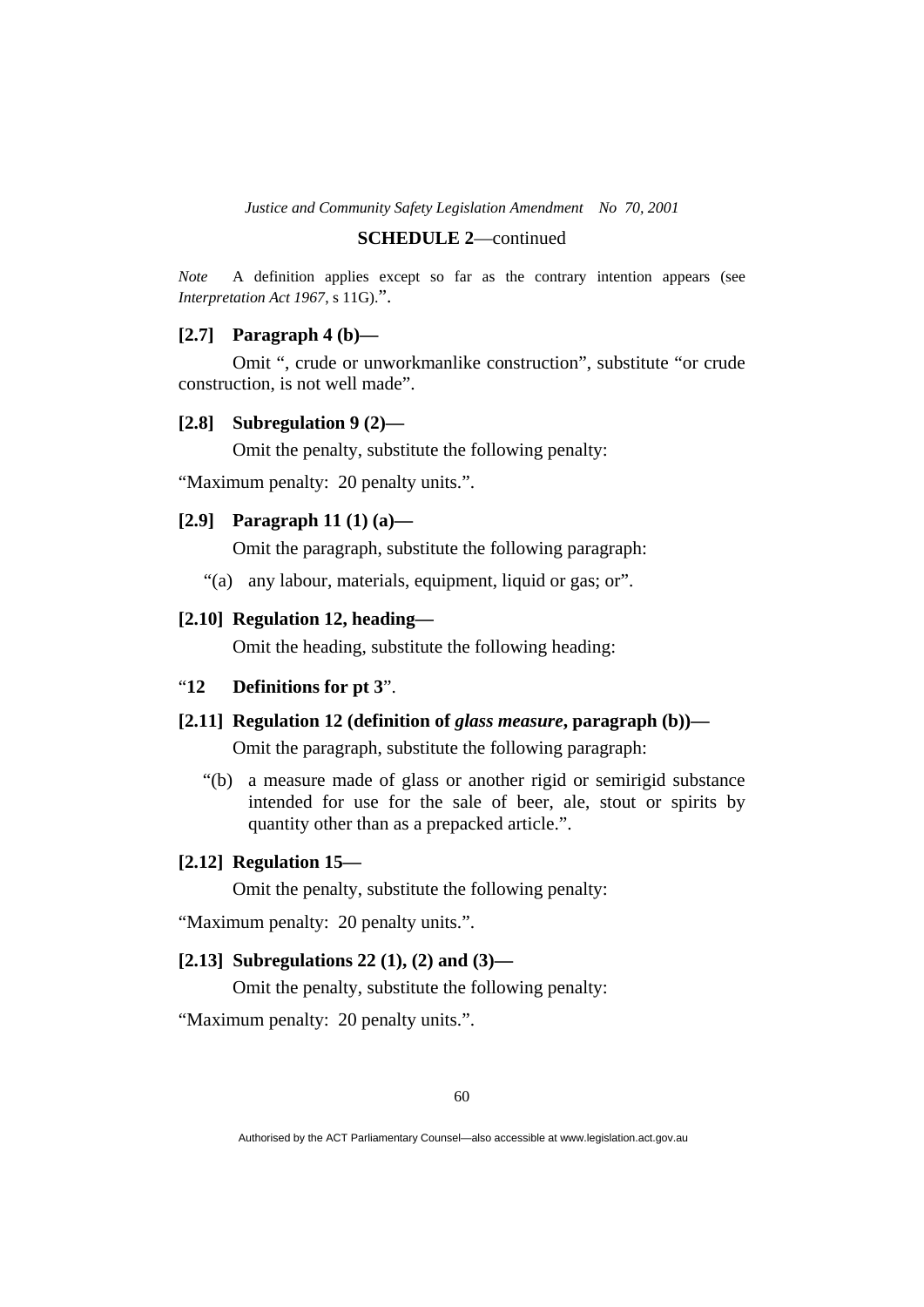# **SCHEDULE 2**—continued

### **[2.14] Regulations 23 and 24—**

Omit the penalty, substitute the following penalty:

"Maximum penalty: 20 penalty units.".

### **[2.15] Paragraph 25 (c)—**

Omit "0.1 CM", substitute "0.05 CM".

### **[2.16] Regulations 25 and 26—**

Omit the penalty, substitute the following penalty:

"Maximum penalty: 20 penalty units.".

# **[2.17] Further amendments—**

The following provisions are amended by omitting "is guilty of" and substituting "commits":

Subregulation 9 (2), regulation 15, subregulations 22 (1), (2) and (3), paragraphs 23 (a) and (b) and regulations 24, 25, 26 and 27.

### *Trade Measurement (Pre-packed Articles) Regulations*

#### **[2.18] Regulation 1—**

Omit the regulation, substitute the following regulation:

# "**1 Name of regulations**

 These regulations are the *Trade Measurement (Prepacked Articles) Regulations 1991*.".

# **[2.19] Regulation 2, heading—**

Omit "**Interpretation**", substitute "**Definitions for Act**".

### **[2.20] Regulation 2—**

 Omit "In these Regulations, unless the contrary intention appears—", substitute the following:

"In these regulations: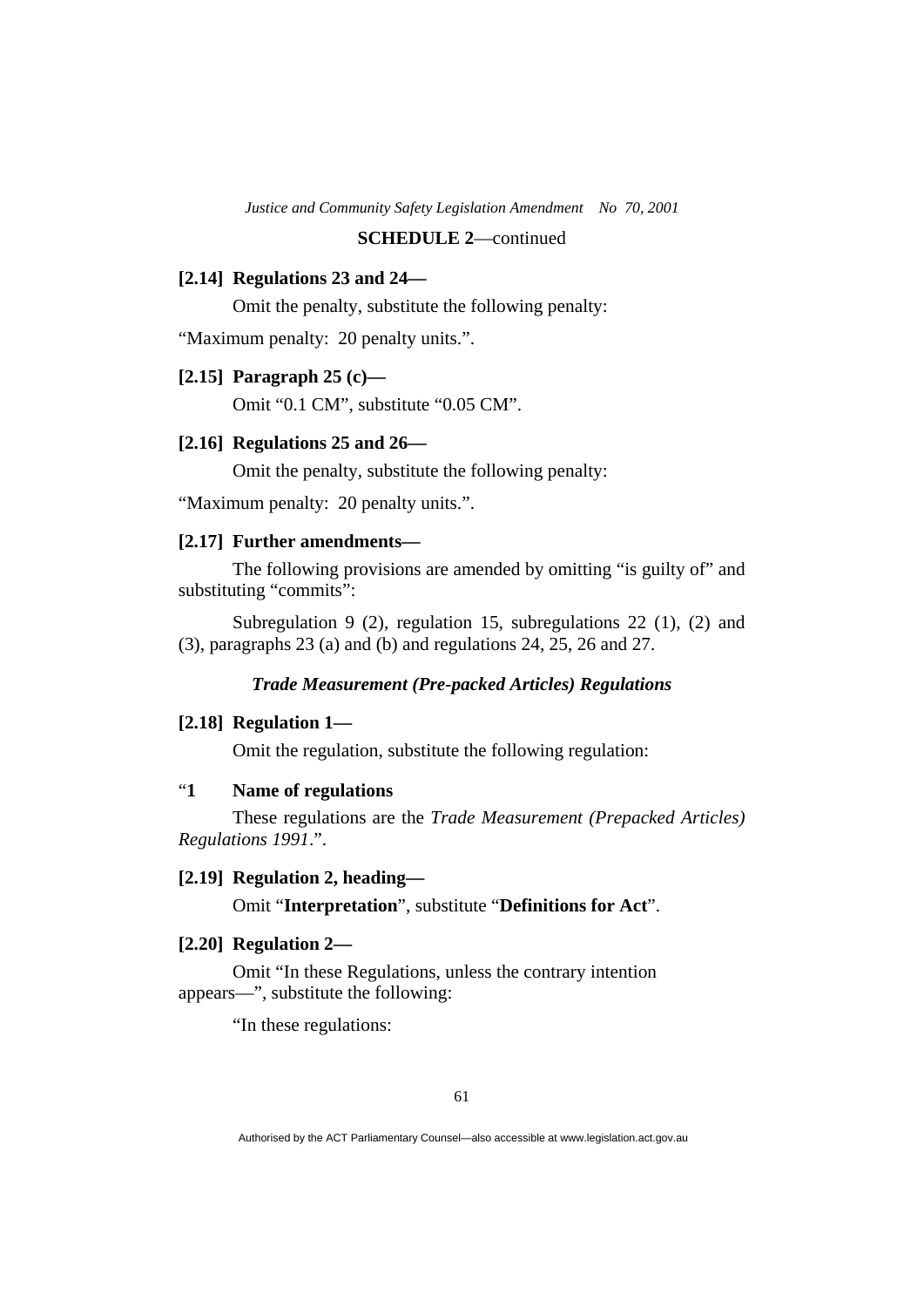#### **SCHEDULE 2**—continued

*Note* A definition applies except so far as the contrary intention appears (see *Interpretation Act 1967*, s 11G).".

### **[2.21] Regulation 3, heading—**

Omit "**Interpretation**", substitute "**Definitions**".

### **[2.22] Regulation 3—**

Omit ", unless the contrary intention appears".

- **[2.23] Regulation 3 (definition of** *cheese* **and** *cheese products***)—**  Omit the definition, substitute the following definition:
	- "*cheese and cheese products* does not include articles for sale as processed cheese or cheese spreads.".

### **[2.24] Regulation 4—**

After subregulation (2), insert the following subregulation:

"**(2A)** However, if an exempt package has a name and address or measurement marked on it, the way the name and address or measurement is marked on the package must comply with this regulation.".

### **[2.25] Regulation 14—**

Add at the end the following subregulation:

- "**(4)** In this regulation:
	- *ordinarily sold*, of an article sold by number or linear or superficial measurement, means the majority of the merchants selling the article in Australia ordinarily sell the article by number or linear or superficial measurement.".

### **[2.26] Schedule 1 (Food goods, item 1)—**

 Omit "Chaff, maize, oats, potatoes, wheat and other like", substitute "Any".

#### **[2.27] Schedule 3 (Paragraph 2 (a))—**

Omit the paragraph, substitute the following paragraph:

"(a) litre, decilitre or centilitre is permissible for liquids in all cases;".

Authorised by the ACT Parliamentary Counsel—also accessible at www.legislation.act.gov.au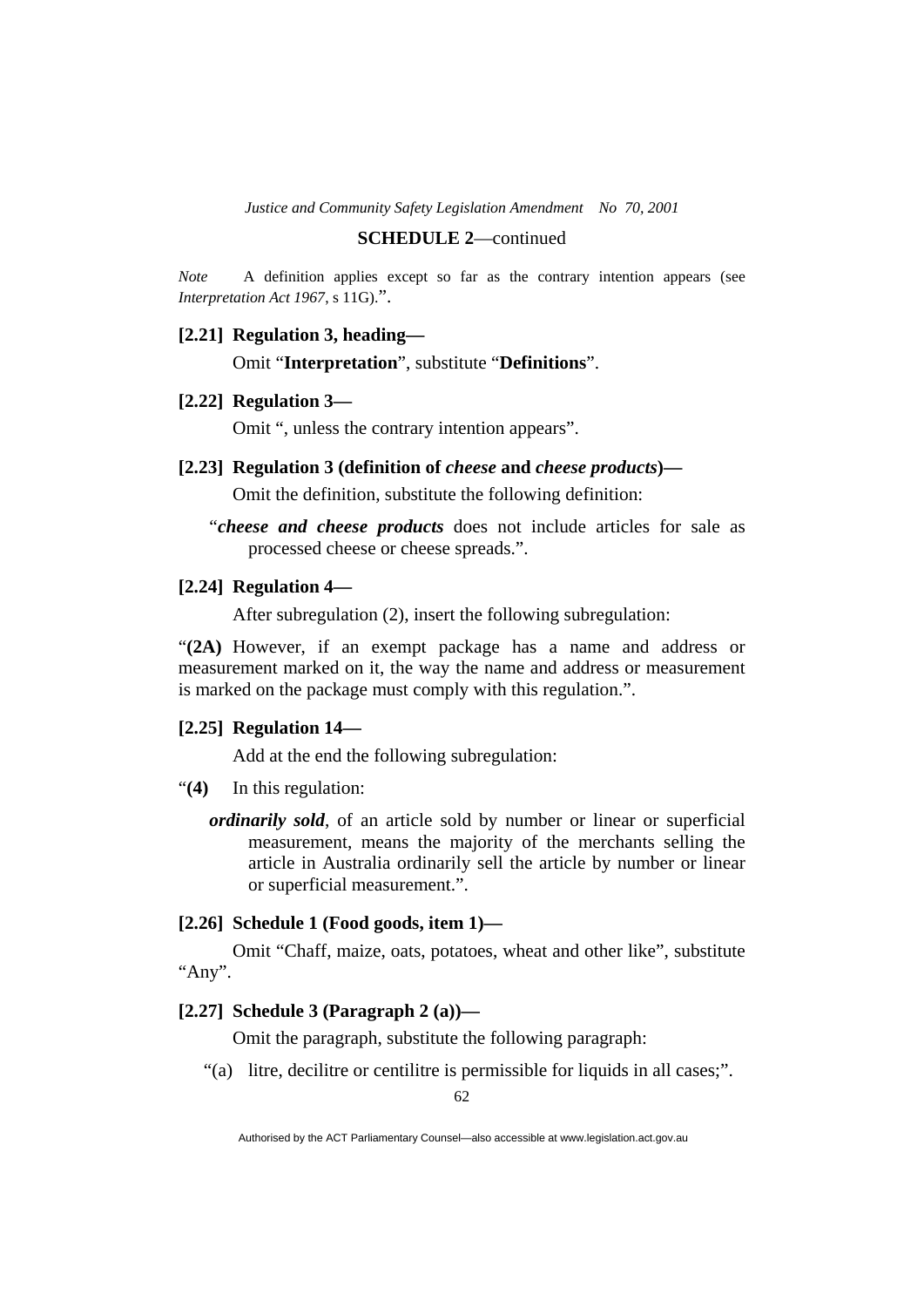# **SCHEDULE 2**—continued

### **[2.28] Renumbering—**

 In the next reprint of the *Trade Measurement (Pre-packed Articles) Regulations* under the *Legislation (Republication) Act 1996*, the divisions of the *Trade Measurement (Pre-packed Articles) Regulations* must be renumbered as permitted under section 13 of the *Legislation (Republication) Act 1996*.